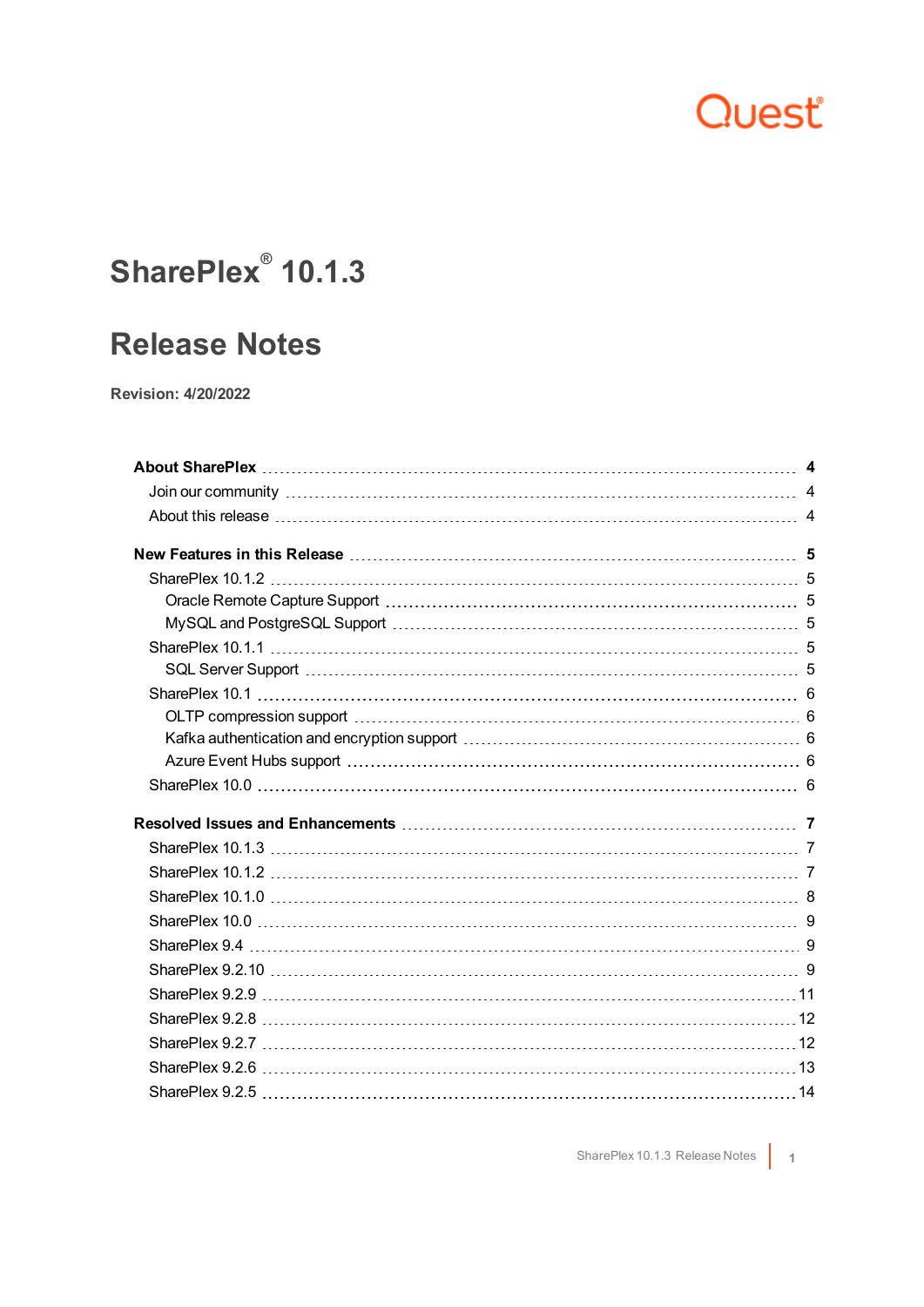| Basic System Requirements …………………………………………………………………………16            |  |
|---------------------------------------------------------------------|--|
|                                                                     |  |
|                                                                     |  |
|                                                                     |  |
|                                                                     |  |
|                                                                     |  |
|                                                                     |  |
|                                                                     |  |
|                                                                     |  |
|                                                                     |  |
|                                                                     |  |
|                                                                     |  |
|                                                                     |  |
|                                                                     |  |
|                                                                     |  |
|                                                                     |  |
|                                                                     |  |
|                                                                     |  |
| Supported Oracle to SharePlex for JMS Message Queues Replication 27 |  |
|                                                                     |  |
|                                                                     |  |
|                                                                     |  |
|                                                                     |  |
|                                                                     |  |
|                                                                     |  |
|                                                                     |  |
|                                                                     |  |
|                                                                     |  |
|                                                                     |  |
|                                                                     |  |
|                                                                     |  |
|                                                                     |  |
|                                                                     |  |
|                                                                     |  |
|                                                                     |  |
|                                                                     |  |
|                                                                     |  |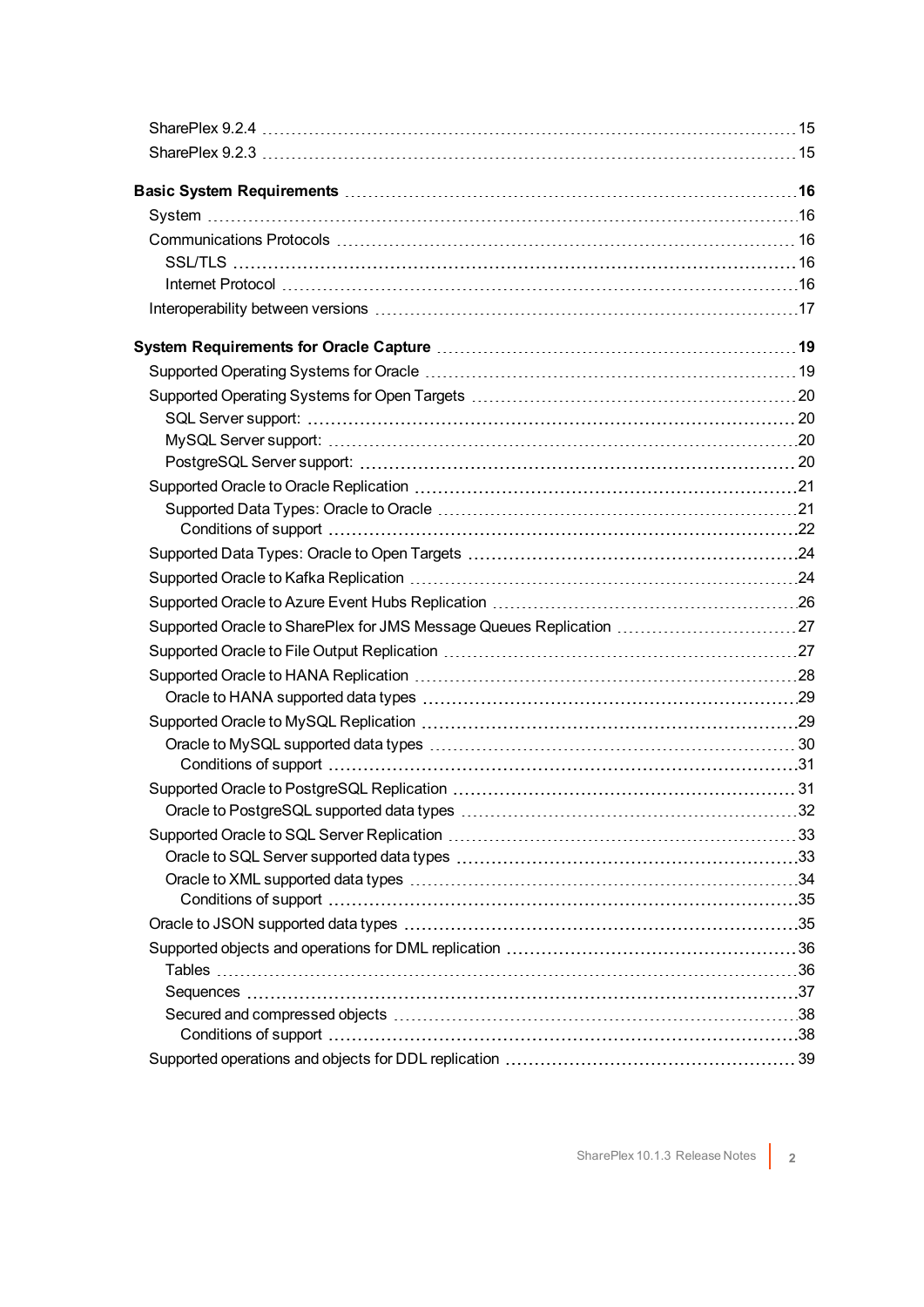| Known Issues in this Release ………………………………………………………………………50         |  |
|--------------------------------------------------------------------|--|
|                                                                    |  |
| Licensing …………………………………………………………………………………………57                     |  |
| Third Party Contributions in this Release …………………………………………………………58 |  |
|                                                                    |  |
|                                                                    |  |
|                                                                    |  |
|                                                                    |  |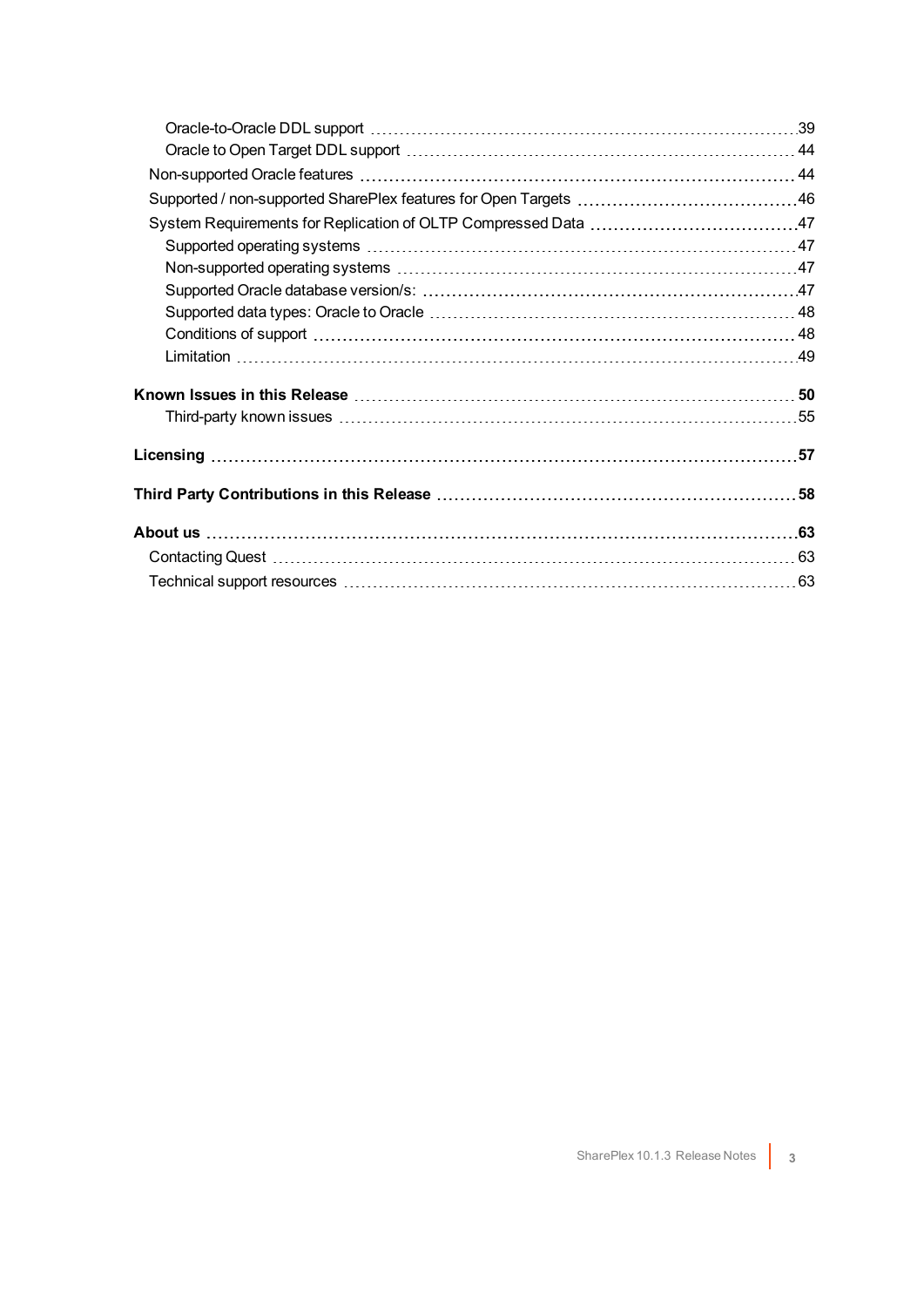# **About SharePlex**

<span id="page-3-0"></span>SharePlex provides high-speed replication from Oracle database to different target databases and messaging containers on major Unix, Linux and Windows operating systems— both on-premises and in the cloud. SharePlex supports a wide variety of configurations to meet different and complex data availability needs.

SharePlex supports reliable Oracle high availability configurations where replication maintains a duplicate database in a different location that is ready for fast, seamless failover and failback in planned or unplanned mode.

You can also use SharePlex to replicate data from Oracle source to maintain a change history database in an Oracle target. Rather than updating or deleting target rows based on the source change, SharePlex inserts a new row on the target for every source change. The result is an archive that reflects the chronological history of every change made to the source database.

SharePlex also includes, at no extra charge, the compare and repair tools that you need to verify the accuracy of a target maintained by replication. These tools not only detect hidden out-of-sync conditions, but they also repair the target to restore parity of your source and target data.

SharePlex value and versatility continues to grow with the requirements and requests of our customers. Although SharePlex is a reliable, relatively low-maintenance solution, our top-rated support team is ready around the clock to help with any trouble you may have. To get you started with your deployment, our professional services team is highly experienced and readily available.

## <span id="page-3-1"></span>**Join our community**

For expert advice and the latest news about SharePlex, join the SharePlex Community at [https://www.quest.com/community/products/shareplex.](https://www.quest.com/community/products/shareplex) Take advantage of our forums, blogs, videos, and more from our own experts, as well as input from our customers and partners.

## <span id="page-3-2"></span>**About this release**

This is a minor release with new and enhanced functionality.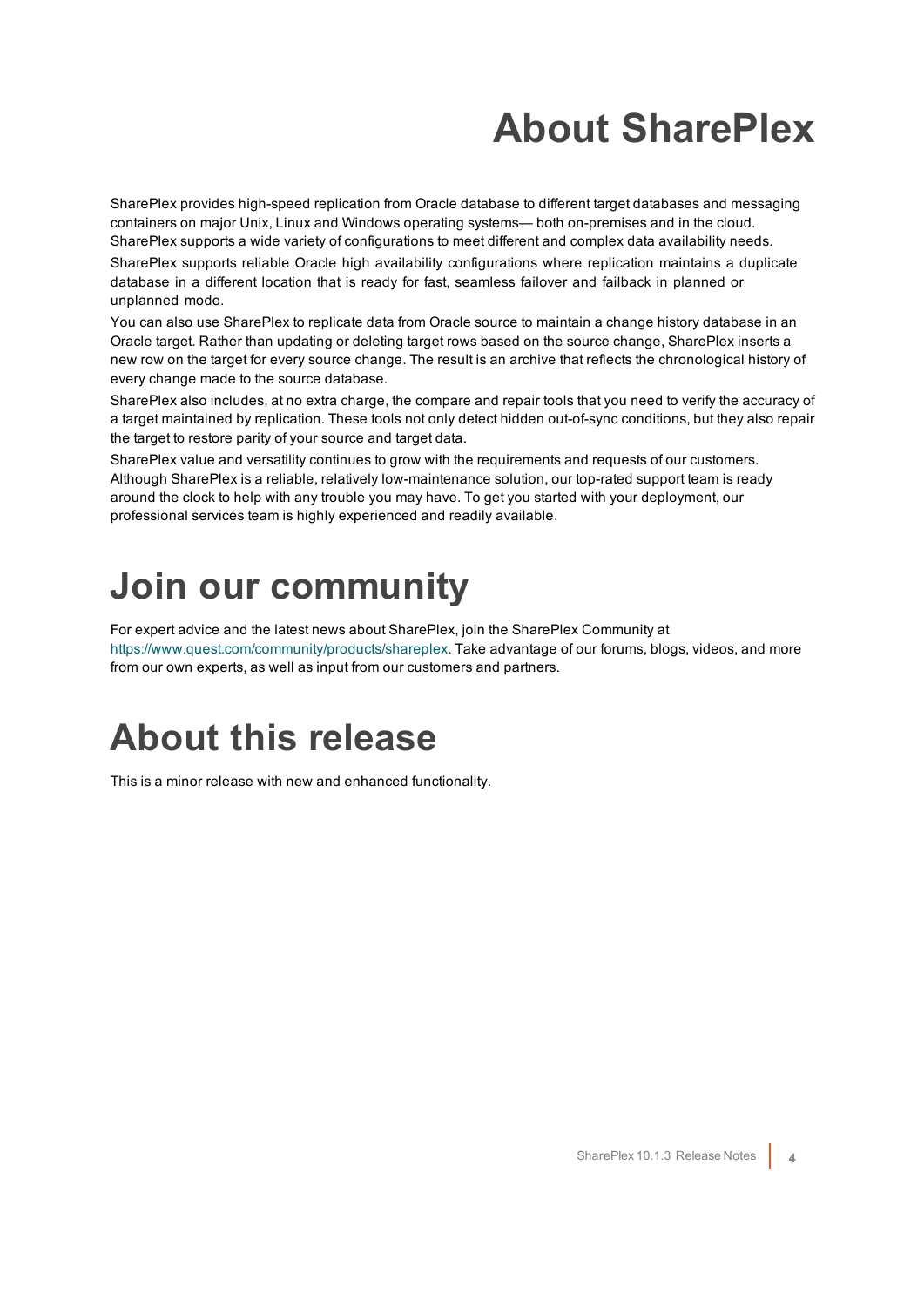## **New Features in this Release**

## <span id="page-4-1"></span><span id="page-4-0"></span>**SharePlex 10.1.2**

### <span id="page-4-2"></span>**Oracle Remote Capture Support**

<span id="page-4-3"></span>SharePlex running on Linux supports Remote Capture for all supported versions of Oracle.

### **MySQL and PostgreSQL Support**

#### **This release includes support for the below platforms:**

- Oracle to PostgreSQL
- Oracle to MySQL
- <span id="page-4-4"></span>• Cloud support for PostgreSQL and MySQL databases on Azure, Amazon RDS and AWS

## **SharePlex 10.1.1**

### <span id="page-4-5"></span>**SQL Server Support**

**This release includes support for the below platforms:**

- Azure SQL Database as a target
- Oracle 19C to SQL Server
- SQL Server 2019 as a target
- Remote Post from Linux to SQL server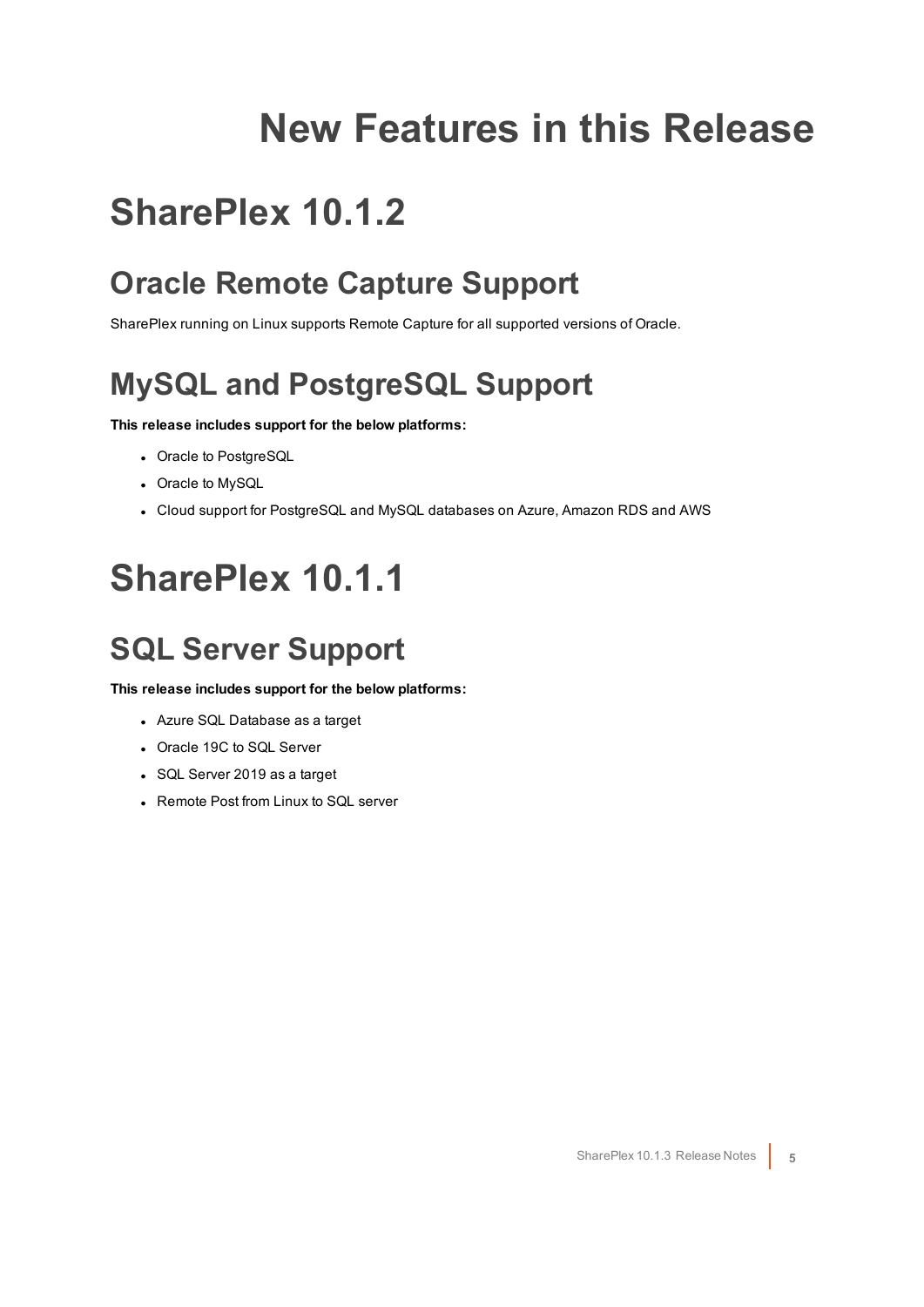## <span id="page-5-0"></span>**SharePlex 10.1**

### <span id="page-5-1"></span>**OLTP compression support**

This release includes support for OLTP compression from and replication to Oracle 19c on the Linux, AIX, and Solaris platforms.

### <span id="page-5-2"></span>**Kafka authentication and encryption support**

**Support for Kerberos Authentication in Kafka:** This release includes support for replication from Oracle to Kafka using Kerberos authentication.

**Support for SASL Authentication in Kafka:** This release includes support for replication from Oracle to Kafka using SASL authentication.

**Support for SSL encryption in Kafka:** This release includes support for replication from Oracle to Kafka using SSL encryption.

**Date formatting support:** SharePlex supports date formatting for all the open targets (such as JMS, file, Kafka) for the XML and JSON record formats.

### <span id="page-5-3"></span>**Azure Event Hubs support**

<span id="page-5-4"></span>**Support for Azure Event Hubs:** This release includes support for replication from Oracle to Azure Event Hubs.

## **SharePlex 10.0**

**Database Support.** This release of SharePlex includes support for the following database versions:

- **Oracle 19c**. This release includes support for capture from and replication to Oracle 19c on all platforms (except HP/UX).
- <sup>l</sup> **Oracle 19c on RDS**. This release includes support for capture from and replication to RDS running Oracle 19c.

**NOTE**: Advanced Row (OLTP) Compression is not supported by SharePlex 10.0 for replication of objects using DML operations in Oracle 18c and 19c. This limitation applies to objects in the source database.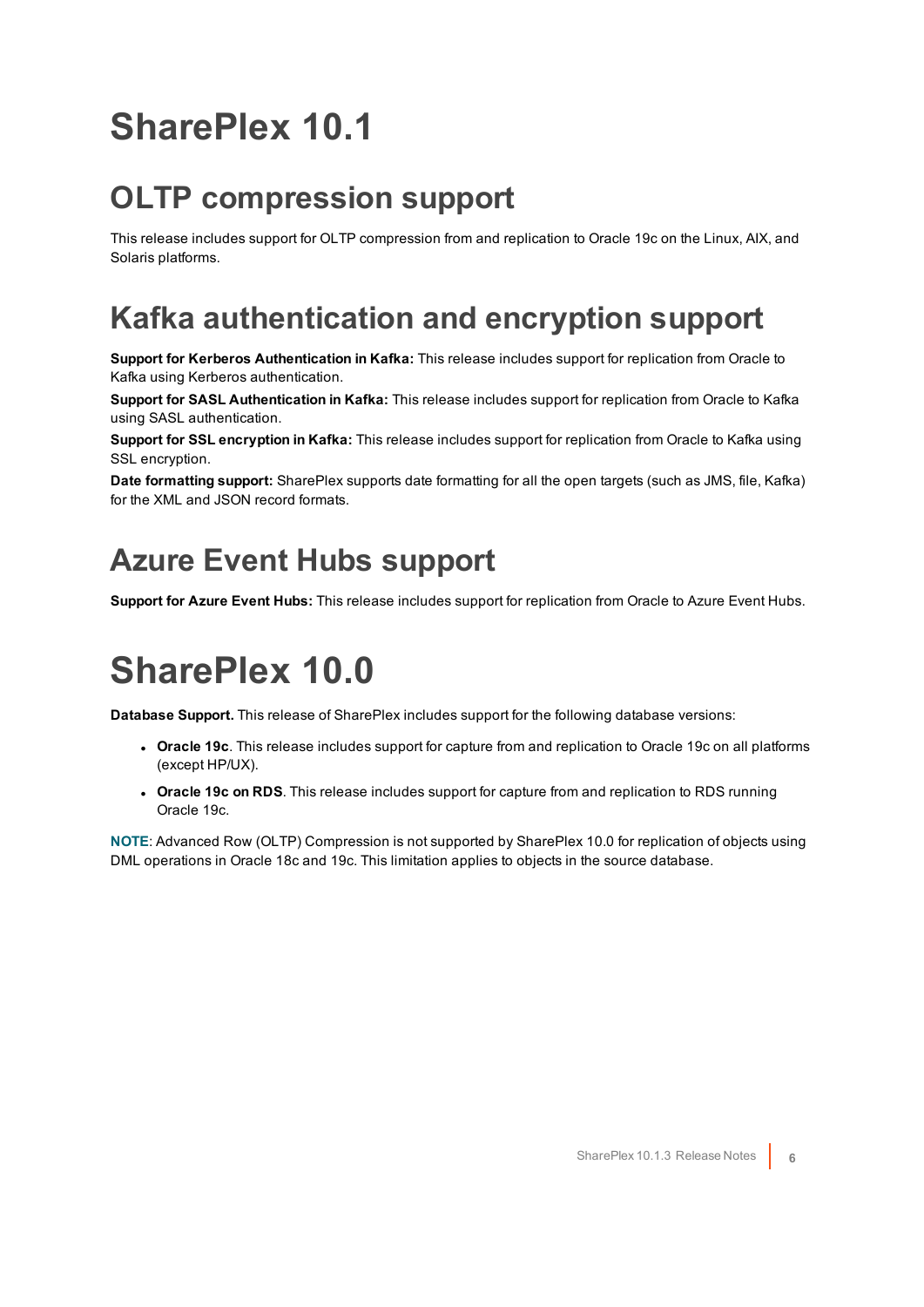# <span id="page-6-0"></span>**Resolved Issues and Enhancements**

The following is a list of issues addressed and enhancements implemented in this release of SharePlex.

**NOTE**: SharePlex 10.1.3 contains all of published bug fixes from 10.1 and older. Several issues addressed by one-off releases in 10.1.1 and 10.1.2 were not accumulated in this release, but will be included in the upcoming release. For any queries related to upgrading from 10.1.1 or 10.1.2 to 10.1.3 or bug fixes or documentation, please contact Quest Technical Support.

**NOTE**: SharePlex has put bug fixes into a cumulative update rollup (denoted by third digit in the version number) — starting with the 9.2.3 release. Customers that require bug fixes which are already available in a patch update rollup will be required to apply that patch release to get the bug fix.

### <span id="page-6-1"></span>**SharePlex 10.1.3**

| <b>Issue ID</b> | <b>Description</b>                                                                                                                              |
|-----------------|-------------------------------------------------------------------------------------------------------------------------------------------------|
| SPO-22794       | SharePlex Poster is getting stuck and causing performance issues as the sp opst mt<br>Poster process consumes a large amount of memory.         |
| SPO-22315       | Poster queue is getting stuck while performing the batch delete operation and causing<br>a high backlog. This issue is observed intermittently. |

## <span id="page-6-2"></span>**SharePlex 10.1.2**

| <b>Issue ID</b> | <b>Description</b>                                                                                                                                                 |
|-----------------|--------------------------------------------------------------------------------------------------------------------------------------------------------------------|
| SPO-21934       | The issue is observed while creating a new SharePlex user in Azure SQL DB from the<br>mss setup database setup utility.                                            |
| SPO-21998       | When the "storage in row" clause is enabled on the source table, Poster stops with an<br>error while replicating a large CLOB data from RDS System to MS SQL 2019. |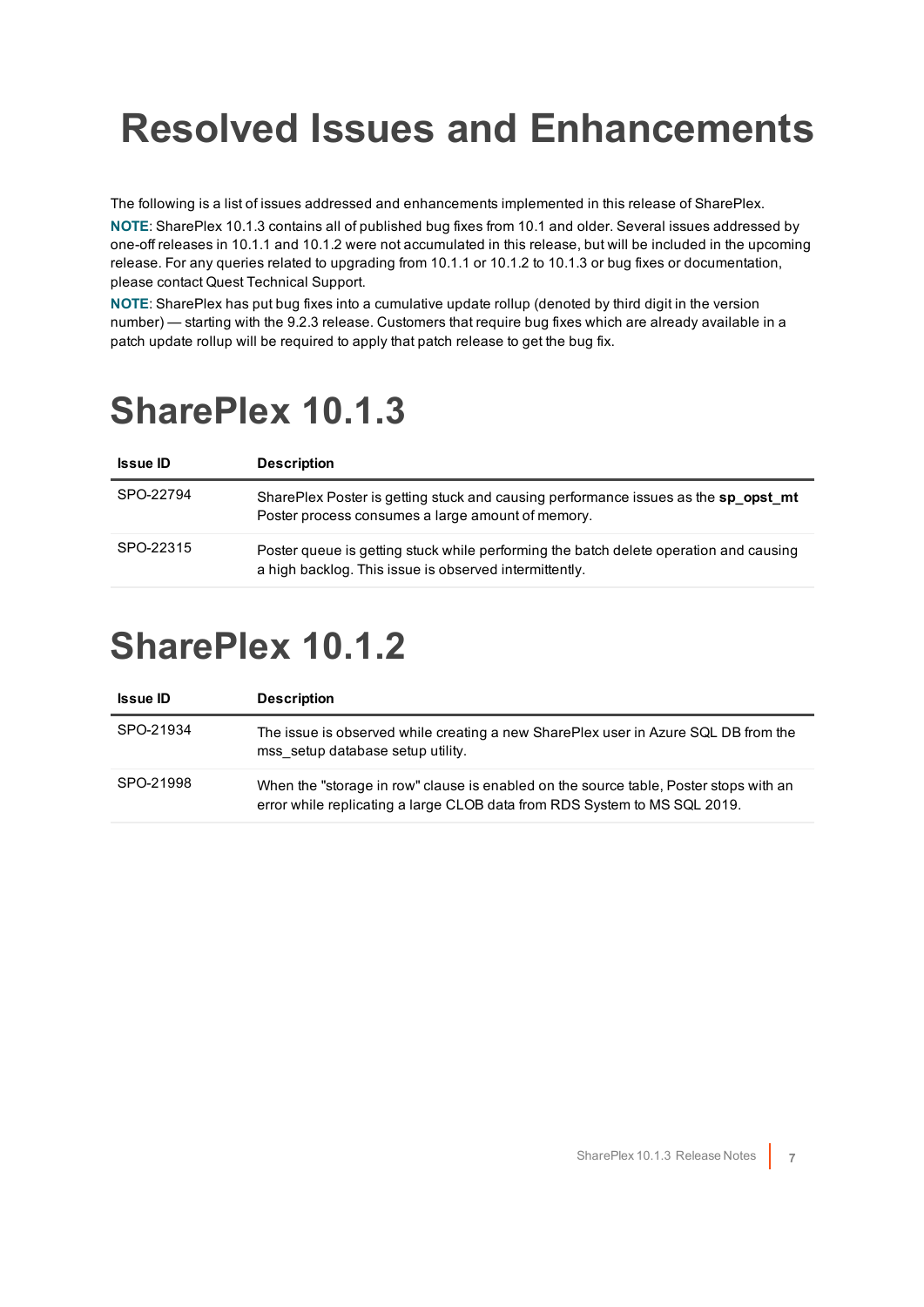## <span id="page-7-0"></span>**SharePlex 10.1.0**

| <b>Issue ID</b>         | <b>Description</b>                                                                                                                                                                                                                                                                                                                          |
|-------------------------|---------------------------------------------------------------------------------------------------------------------------------------------------------------------------------------------------------------------------------------------------------------------------------------------------------------------------------------------|
| SPO-21590               | While replicating the table that has the INTERVAL DAY TO SECOND Type columns, the<br>compare/repair process fails for comparison with an Oracle hashing error.<br>Workaround: Enable the SP_DEQ_USE_SP_CKSUM parameter on both source and<br>target database. (sp_ctrl> reset param SP_DEQ_USE_SP_CKSUM)                                    |
| SPO-21550               | SharePlex displays an error when a user runs a provision command on the source<br>database in the existing replication. This issue is observed when the queue name in<br>the rim directory has the "RS" characters.<br>Workaround: Rename the queue names inside the rim directory such that it does not<br>have the "RS" characters in it. |
| SPO-21513               | SharePlex displays the "JSON columns not supported" warning when activating tables<br>with a specific constraints, even when there are no JSON columns in the table that are<br>added to activation.                                                                                                                                        |
| SPO-21508               | SharePlex replicates the Grant commands for the definition table to the target database<br>even when the SP_OCT_REPLICATE_GRANT parameter is set to "0".<br>The issue is resolved by using the below workaround.<br>Workaround: Configure the SHAREPLEX_DDL_CONTROL table to exclude the<br>replication for the grant command.              |
| SPO-21342               | SharePlex displays out of synchronized tables even after performing the repair<br>operation. The issue is observed on the source and the target database, both.                                                                                                                                                                             |
| SPO-21465               | After performing an INSERT operation, the CDC table displays the INSERT BEFORE<br>row twice instead of displaying two different rows, INSERT BEFORE and INSERT<br>AFTER with the same value on the SHAREPLEX SOURCE OPERATION column. This<br>issue is observed when the SP_OPO_TRACK_PREIMAGE parameter is set to I/U/D.                   |
| SPO-21463               | sp_ctrl fails to start and displays an error when auth_hosts is implemented and SSL is<br>enabled using sp security on both source and target database.                                                                                                                                                                                     |
| SPO-21168               | The memory usage of the SharePlex sp_copsrv.exe process started increasing before<br>expected timeline. This issue is observed on the Windows operating system.                                                                                                                                                                             |
| SPO-21076               | SharePlex capture process stopped due to a memory leak issue. This issue is observed<br>on the SharePlex 9.2.8, 9.2.9, and 10.0 versions.                                                                                                                                                                                                   |
| SPO-20957               | In Oracle database 12C, OLTP compressed data/table encountered an out-of-sync<br>issue.<br>In Oracle database 19C, OLTP compressed data encountered NULL columns.<br>Oracle has introduced a new patch (32522300) that resolves the above OLTP<br>compression related issues in Oracle 12c and 19c databases.                               |
| SPO-20440/SPO-<br>19931 | SharePlex supports the data replication from Oracle to Kafka using the SASL plaintext<br>authentication parameters. For more information, refer to SharePlex 10.1 Administrator<br>Guide.                                                                                                                                                   |
| SPO-18517               | SharePlex supports date formatting for all the open targets (such as JMS, file, Kafka) for<br>the XML and JSON record formats.                                                                                                                                                                                                              |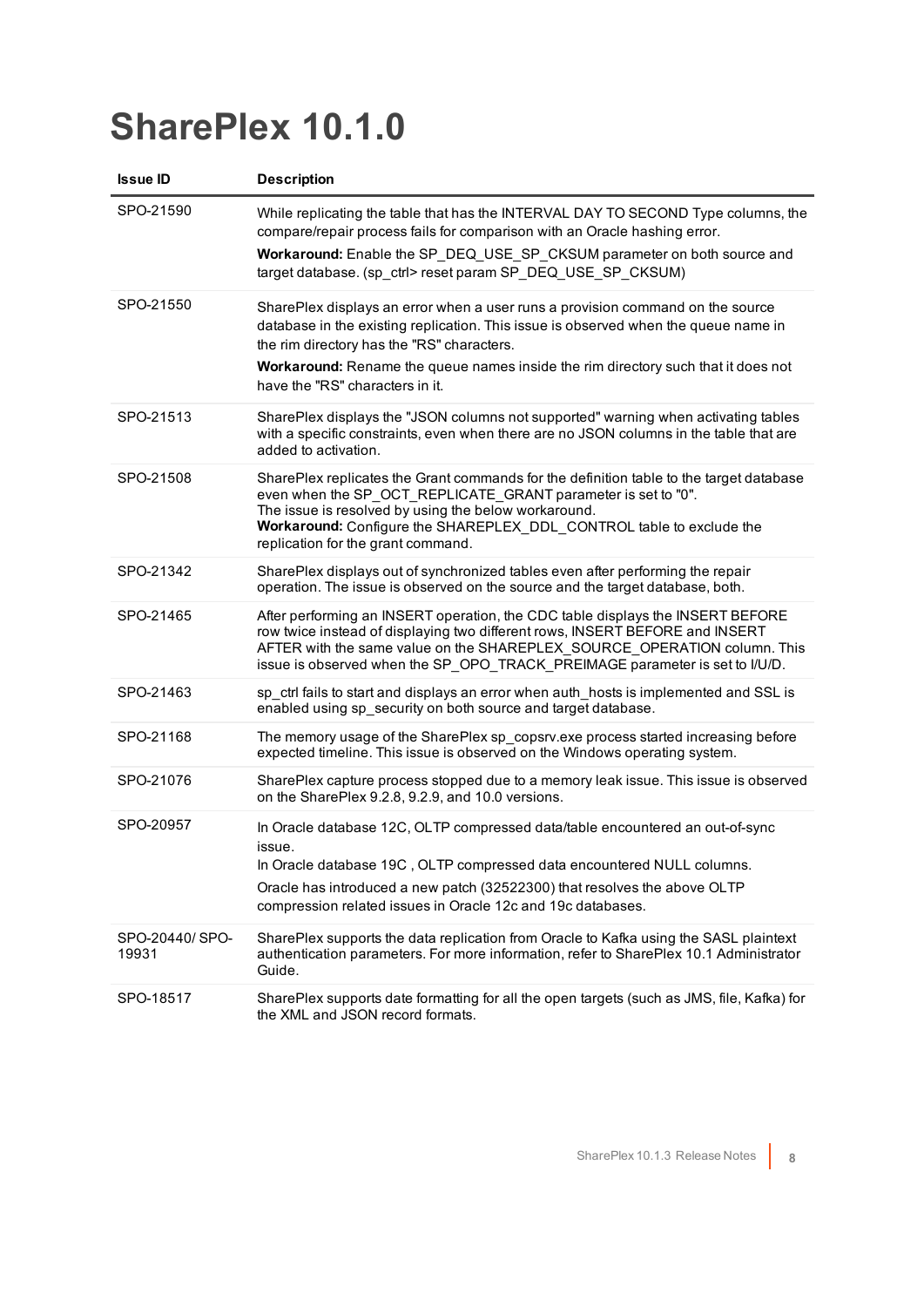## <span id="page-8-0"></span>**SharePlex 10.0**

| <b>Issue ID</b> | <b>Description</b>                                                                                                                                                                                                                                                                                                                                                                                                  |
|-----------------|---------------------------------------------------------------------------------------------------------------------------------------------------------------------------------------------------------------------------------------------------------------------------------------------------------------------------------------------------------------------------------------------------------------------|
| SPO-20762       | Fixed 'show export detail' statistics to be more accurate.                                                                                                                                                                                                                                                                                                                                                          |
| SPO-20453       | Fixed table name greater than 30 characters not replicating in Windows 2019.                                                                                                                                                                                                                                                                                                                                        |
| SPO-20452       | Fixed copy issues where target database name contains a period.                                                                                                                                                                                                                                                                                                                                                     |
| SPO-20780       | Fixed issue getting stale data capturing remotely where both SP OCT OLOG USE<br>OCI and database ASYNC mode is enabled. Under this condition, when stale data is<br>detected SharePlex will automatically force a log switch by issuing the ALTER SYSTEM<br>SWITCH LOGFILE command and begin reading from the archive log until it is current.<br>The workaround is automatic and no manual intervention is needed. |

## <span id="page-8-1"></span>**SharePlex 9.4**

| <b>Issue ID</b> | <b>Description</b>                                     |
|-----------------|--------------------------------------------------------|
| SPO-19998       | Fixed overflow processing DLOADs from OLTP table       |
| SPO-19920       | Fixed Capture error using ASM disk with udev           |
| SPO-19919       | Fixed Capture error using ASM partition with AFD       |
| SPO-19910       | Fixed Post issues replicating compressed LOB data      |
| SPO-19882       | Fixed Post exits due after executing reconcile         |
| SPO-18858       | Fixed columns ignored when positioned after UDT column |
| SPO-18529       | Fixed CLOB data not replication to XML & JSON          |

<span id="page-8-2"></span>

| <b>Issue ID</b> | <b>Description</b>                                                                                                                                                                                                                                                                                                                                                                                                                                                                               |
|-----------------|--------------------------------------------------------------------------------------------------------------------------------------------------------------------------------------------------------------------------------------------------------------------------------------------------------------------------------------------------------------------------------------------------------------------------------------------------------------------------------------------------|
| SPO-21181       | Compare/Repair could report a false OOS. This issue is more likely to occur when<br>comparing a single column table without keys.                                                                                                                                                                                                                                                                                                                                                                |
| SPO-21081       | SharePlex is unable to compare the tables that are not in the active configuration file<br>using the Compare Force option.<br>The issue is resolved now. The functionality of comparing data that is outside of the<br>replication was removed from SharePlex 9.0 version onwards. However, now, we have<br>added this functionality back into the product for the 9.2.10, 10.0.1, 10.1 versions.<br><b>NOTE:</b> The limitation of comparing tables outside of replicated scheme still applies. |
| SPO-21076       | The memory usage of the SharePlex capture process named "sp ocap" started<br>increasing after running for a month due to the allocation / de-allocation of the<br>typecheck object.                                                                                                                                                                                                                                                                                                              |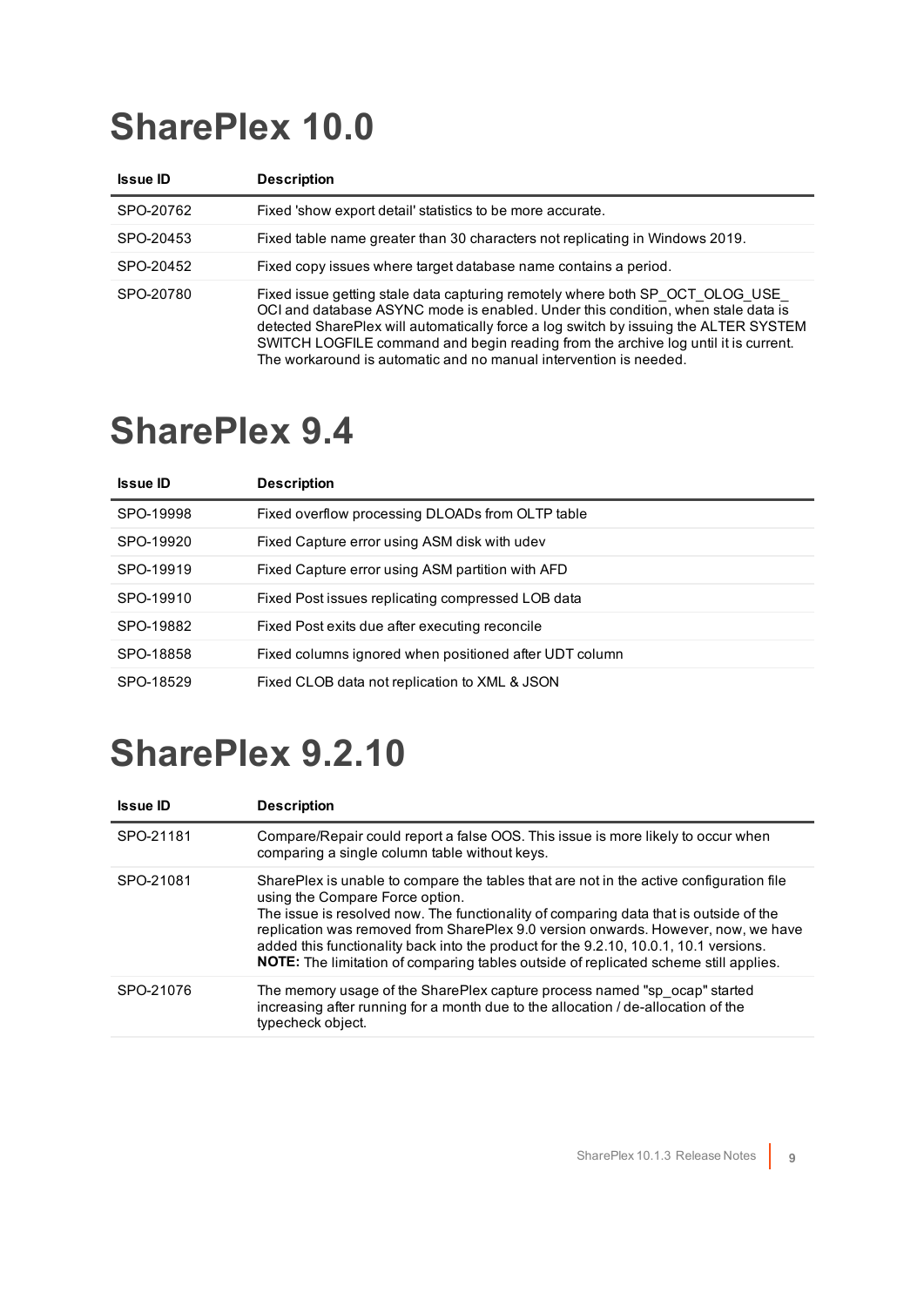| <b>Issue ID</b> | <b>Description</b>                                                                                                                                                                                                                                                                                                                                                                                                                                                                                    |
|-----------------|-------------------------------------------------------------------------------------------------------------------------------------------------------------------------------------------------------------------------------------------------------------------------------------------------------------------------------------------------------------------------------------------------------------------------------------------------------------------------------------------------------|
| SPO-21072       | SharePlex poster stopped while replicating the data from the source database to the<br>target database due to an invalid length in a column. The issue is observed in the CDC<br>environment.                                                                                                                                                                                                                                                                                                         |
| SPO-21058       | SharePlex capture process stops due to an Oracle error whenever the RAC database is<br>restarted. Users need to start the capture manually.                                                                                                                                                                                                                                                                                                                                                           |
| SPO-21054       | SharePlex stopped while replicating the Oracle heap organized tables that are altered<br>with the external tables after renaming the table name. The capture was discarding the<br>external table as invalid. This issue was observed intermittently after upgrading from<br>8.1.6 to 9.2.6.                                                                                                                                                                                                          |
| SPO-21050       | SharePlex poster dumped core due to the column data set inappropriately in the key<br>cache. This issue is observed only when the supplemental logging is not set on the<br>source.                                                                                                                                                                                                                                                                                                                   |
| SPO-21047       | SharePlex capture displayed a full disc space error on a NAS drive immediately after<br>initiating the database replication process, even when there is enough space on the<br>disc.                                                                                                                                                                                                                                                                                                                  |
| SPO-21042       | Using non-ASCII characters as part of horizontal partitioning column conditions are not<br>accepted via sp_ctrl. SharePlex reader process fails to evaluate such conditions. This<br>issue exists for SharePlex versions 9.x up to 9.2.9.<br>Reader evaluation issue is now resolved if the below workaround for mentioned sp_ctrl<br>issue is performed.<br>Workaround: Edit horizontal_partitioning.yaml file to input the non-ASCII characters<br>since sp_ctrl rejects non-ASCII character input. |
| SPO-20946       | SharePlex is unable to display before and after images for the deleted records/rows in<br>the CDC environment even when the sp_opo_track_preimage D parameter for delete<br>is set. This issue is observed after upgrading from SharePlex 9.1.4 to 9.2.8.                                                                                                                                                                                                                                             |
| SPO-20942       | SharePlex poster stopped while performing the cascading replication from source<br>database to target database due to invalid columns and invalid objects in the cache.<br>This issue is observed when bulk updates are being applied such as multiple table<br>creation, peer-to-peer replication, and performing the DDL and DML activity.                                                                                                                                                          |
| SPO-20939       | sp_utils does not display the license information for the SharePlex product in the<br>license tab but the customer is able to fetch the license information using splex_get_<br>key. This issue is specific to the windows operating system.                                                                                                                                                                                                                                                          |
| SPO-20931       | SharePlex is giving reader core dump in a horizontally partitioned table.                                                                                                                                                                                                                                                                                                                                                                                                                             |
| SPO-20929       | SharePlex poster dumps core when PEP tries to obtain a row ID for the NOP messages.                                                                                                                                                                                                                                                                                                                                                                                                                   |
| SPO-20921       | SharePlex capture dumps core and gets memory corruption issue when handling Multi-<br>Block Undo records for 12C or above version of the Oracle database.                                                                                                                                                                                                                                                                                                                                             |
| SPO-20916       | Tables get out of synchronization when a user tries to replicate a horizontally<br>partitioned HP table without a primary key on a dependency check enabled setup. This<br>issue is observed specifically after upgrading from the SharePlex 9.1.4 to 9.2.6 version<br>even after a user performs the full repair.                                                                                                                                                                                    |
| SPO-20914       | SharePlex reader displays an error when a table is dropped without a table name on<br>the source database after updates are accumulated on the capture queue. This issue is<br>observed intermittently while running an internal upgrade application process in the<br>database after upgrading to SharePlex 9.2.7 on a database where PK/UK is not<br>enabled                                                                                                                                        |
| SPO-20911       | In the peer-to-peer configuration, SharePlex is unable to replicate the updated<br>information in a row from the source to the target database due to the conflict found in                                                                                                                                                                                                                                                                                                                           |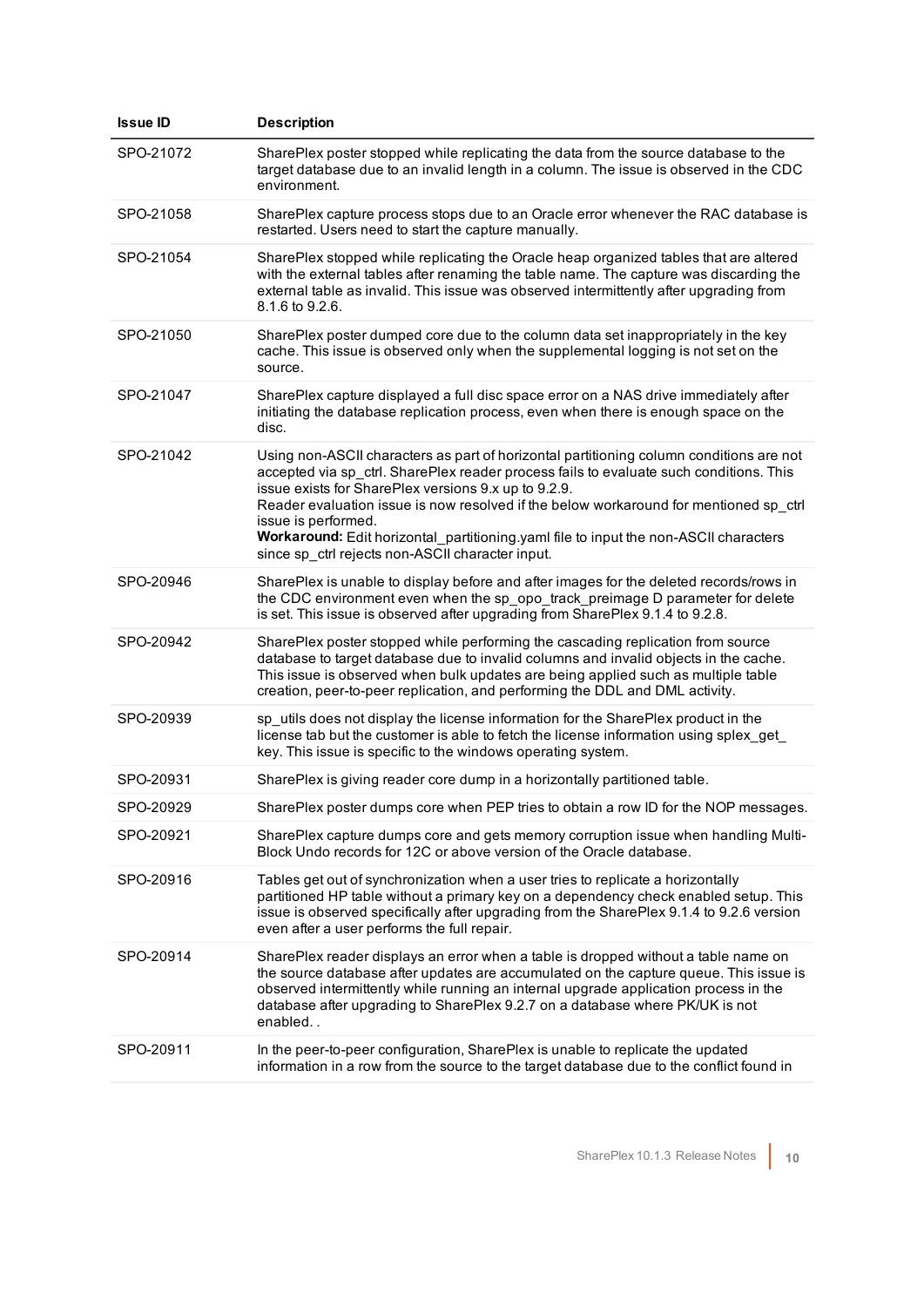| <b>Issue ID</b> | <b>Description</b>                                                                                                                                                                                                                                                                                                                                   |
|-----------------|------------------------------------------------------------------------------------------------------------------------------------------------------------------------------------------------------------------------------------------------------------------------------------------------------------------------------------------------------|
|                 | the target database. In the debug process, SharePlex is not able to find the pre-image<br>record to resolve the conflict.                                                                                                                                                                                                                            |
| SPO-20780       | SharePlex encounters stale blocks in the online log during data replication when the<br>SharePlex was in the remote-connection capture mode.<br>The issue is resolved. When a stale block is detected a switch command is sent to<br>Oracle to switch the log from online log to archive log and the capture reads the data<br>from the archive log. |
| SPO-20663       | SharePlex declines the transaction, which has only LMN records without any HRID<br>value, with 'NULL HRID' warning message.<br>This issue is resolved now. SharePlex now declines the transaction without generating<br>the 'NULL HRID' warning message.                                                                                             |
| SPO-20623       | SharePlex capture process dumps core while trying to read an archive log from a<br>perpetually down node on a RAC environment.                                                                                                                                                                                                                       |
| SPO-20330       | While cross replicating the data from Oracle to the Windows SQL server, the SharePlex<br>poster is performing the delete operation very slow on tables and most of the tables are<br>displayed out of synchronized. Due to this, a heavy backlog is observed for a particular<br>queue.                                                              |
| SPO-20012       | SharePlex poster stopped while executing an insert statement on an object in the target<br>database. It stopped due to an invalid length of the variable character string even when<br>the source and target are having the same structure. This issue is observed while<br>processing the corrupt data specifically the special characters.         |
| SPO-19967       | SharePlex capture's parser dumps core while decompressing the OLTP compressed<br>DLOAD records. This issue is observed when the data size of the DLOAD record<br>exceeds the size of the standard message.                                                                                                                                           |
| SPO-19927       | SharePlex is getting an issue while accessing a VARDIR installed on a network drive<br>on Windows environment.                                                                                                                                                                                                                                       |
| SPO-19318       | SharePlex capture process stopped with an error when the DB max sessions per node<br>(5 nodes) was set to 4000 each.<br>Maximum number of concurrent oracle sessions for DDL and DML are now increased<br>to 5000 per node.                                                                                                                          |
| SPO-17695       | SharePlex was unable to replicate data from source database to target database when<br>the table data has UDT (User Defined Data Type) and LOB data. This issue was<br>observed on the SharePlex 9.2.1 version.                                                                                                                                      |

<span id="page-10-0"></span>

| Issue ID  | <b>Description</b>                                                                                                                                                          |
|-----------|-----------------------------------------------------------------------------------------------------------------------------------------------------------------------------|
| SPO-20665 | Fixed inconsistent processing of trailing NULL on chained row preventing it from<br>properly replicating to Kafka.                                                          |
| SPO-20651 | Replication of comments on DDL can be disabled by setting SP OCT REPLICATE<br>COMMENT to 0. DDL replication is enabled by setting SP OCT REPLICATE DDL to<br>$1.2.$ or $3.$ |
| SPO-20562 | Fixed cleanup of routing files to after activation is successful.                                                                                                           |
| SPO-20524 | Fixed CREATE TABLE AS SELECT DDL not replicating correctly when DDL user is                                                                                                 |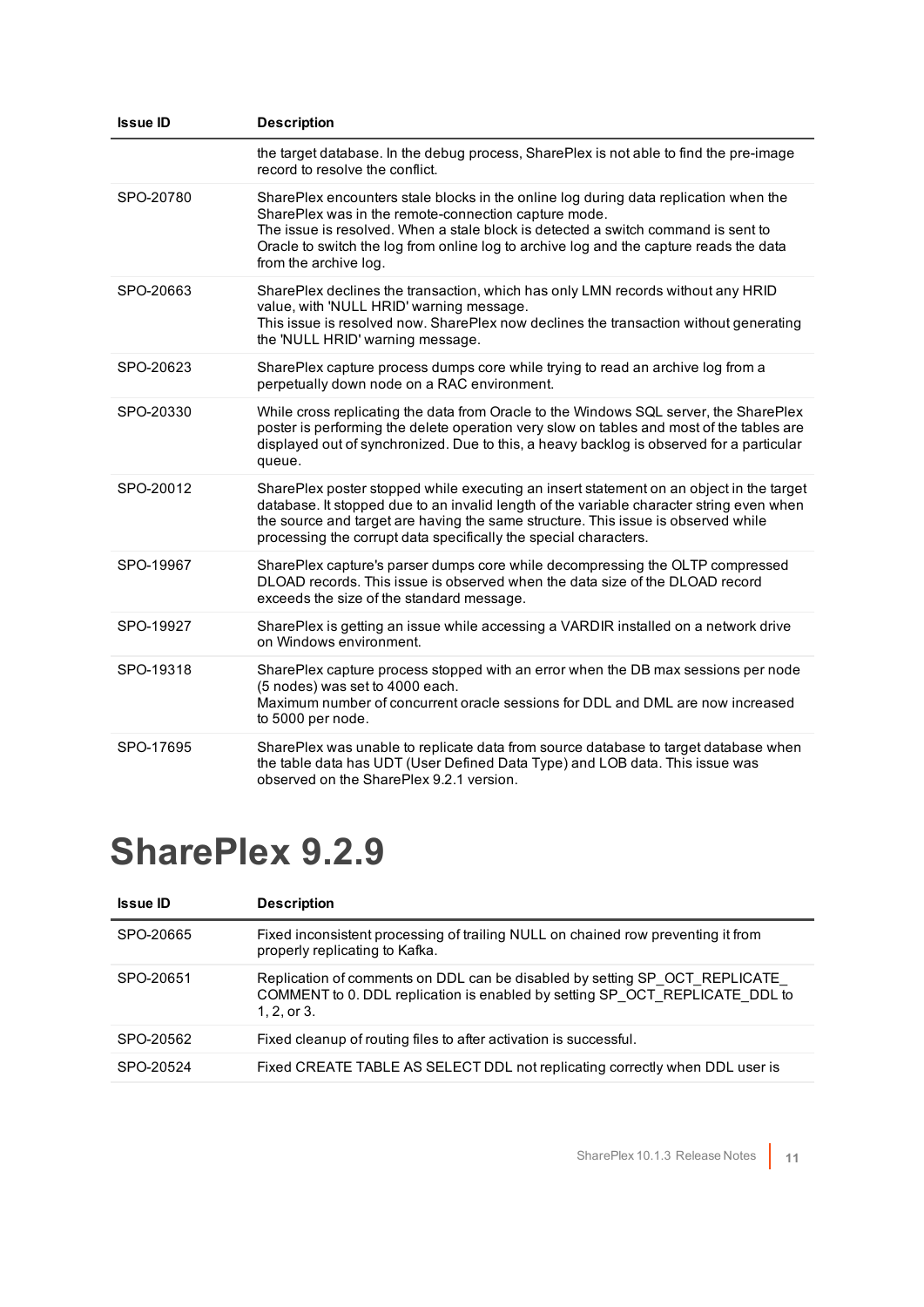<span id="page-11-0"></span>

| <b>Issue ID</b> | <b>Description</b>                                                                                                                                          |
|-----------------|-------------------------------------------------------------------------------------------------------------------------------------------------------------|
|                 | different from schema owner.                                                                                                                                |
| SPO-20454       | Fixed logic in Compare to work properly even when character set between endpoints<br>are superset or subset of each other when SP DEQ CONV2UTF8 is enabled. |

| <b>Issue ID</b> | <b>Description</b>                                                                       |
|-----------------|------------------------------------------------------------------------------------------|
| SPO-20426       | Fixed Capture DDL replication of grant on commit refresh                                 |
| SPO-20139       | Fixed Capture DDL processing of chained row in system table                              |
| SPO-20125       | Fixed Post XML missing trailing null columns                                             |
| SPO-20033       | Fixed Windows issue with stopping SharePlex processes from Services                      |
| SPO-20024       | Fixed Post memory leak due to rollbacks                                                  |
| SPO-19633       | Fixed Compare/Repair issue where invalid duplicate checksums reports OOS                 |
| SPO-17868       | Fixed Post conflict resolution existing win log message output for most and least recent |
| SPO-19872       | Fixed performance issue with large partial rollbacks.                                    |

<span id="page-11-1"></span>

| <b>Issue ID</b> | <b>Description</b>                                                                                                                                                                                                                |
|-----------------|-----------------------------------------------------------------------------------------------------------------------------------------------------------------------------------------------------------------------------------|
| SPO-19907       | Fixed ignored DDL when source and target database endianness are different                                                                                                                                                        |
| SPO-19834       | Fixed Post stopping when object cache missing from previous activation                                                                                                                                                            |
| SPO-19734       | Fixed Chinese NCHAR & NVARCHAR2 characters not showing up correctly in Kafka                                                                                                                                                      |
| SPO-19722       | Fixed Capture core when processing DLOAD from OLTP tables                                                                                                                                                                         |
| SPO-19563       | Fixed Capture core when issuing DDL alter table modify on XML type column                                                                                                                                                         |
| SPO-19494       | Fixed Chinese NVARCHAR2 characters no showing up in Kafka                                                                                                                                                                         |
| SPO-19468       | Fixed commits not routing to Post due to bad bitmaps in Read                                                                                                                                                                      |
| SPO-19458       | Fixed compare ignoring nolocksource and nolocktarget parameters                                                                                                                                                                   |
| SPO-19448       | Fixed Reader redundant processing rollback updates when using horizontal partition                                                                                                                                                |
| SPO-19070       | Fixed VARRAY corrupting XML in Kafka                                                                                                                                                                                              |
| SPO-19003       | Fixed extra data appearing in XML from bad VARRAY parsing in Kafka. NOTE:<br>VARRAY element in XML is fixed to now correctly be a child element of the parent<br>column. VARRAY will no longer appear as a sibling to the column. |
| SPO-18985       | Fixed out-of-sync when operations are related using distributed transactions                                                                                                                                                      |
| SPO-18931       | Fixed Post DDL error creating table using materialized views                                                                                                                                                                      |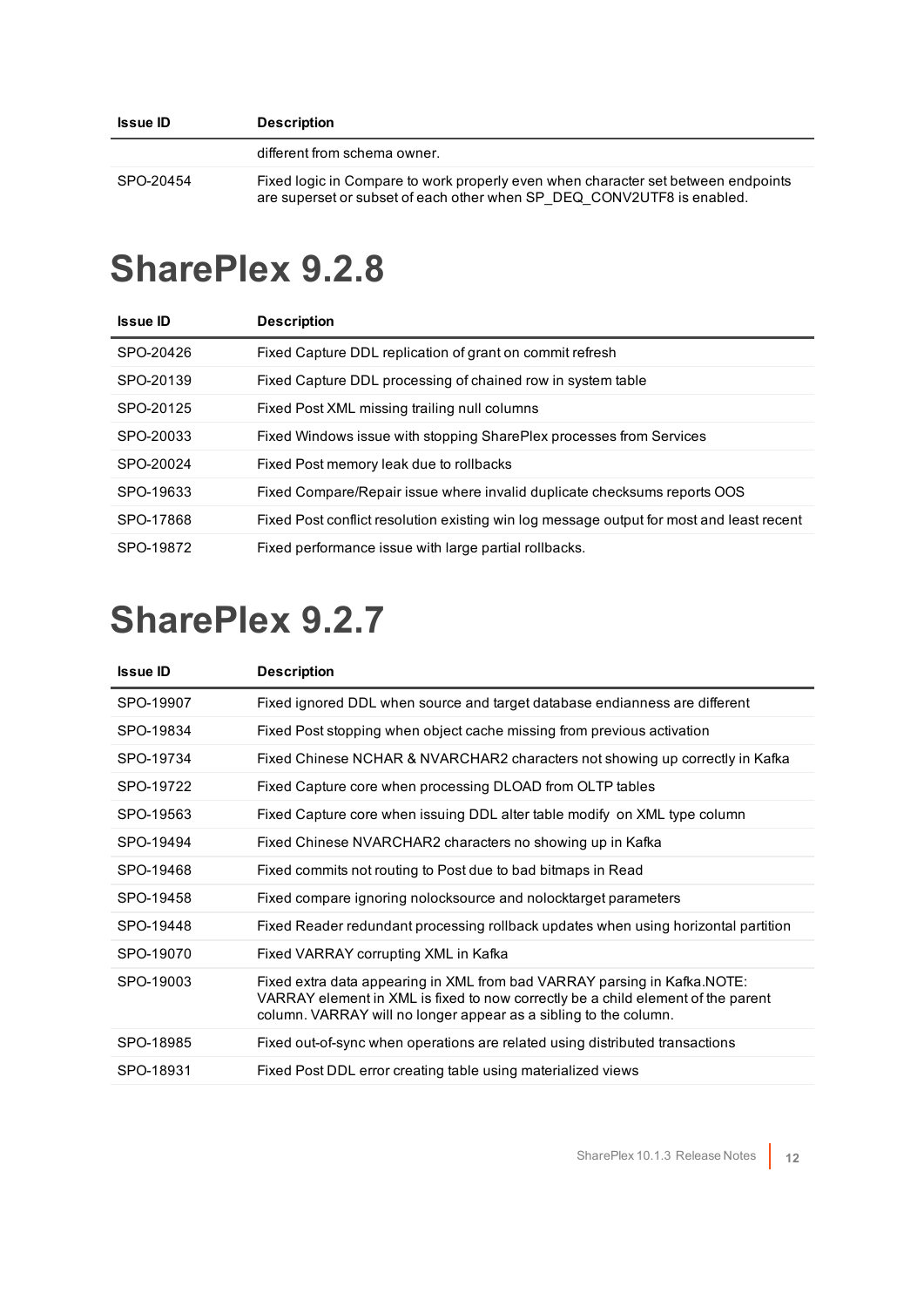| <b>Issue ID</b> | <b>Description</b>                                                                                      |
|-----------------|---------------------------------------------------------------------------------------------------------|
| SPO-18875       | Fixed Post stopping when JMS not responding. Post will now retry automatically.                         |
| SPO-18800       | Fixed Linux endianness posting to Kafka causing invalid characters                                      |
| SPO-18405       | Fixed posting bad records when using OLTP                                                               |
| SPO-18157       | Fixed Capture to correctly skip filtered out DDL                                                        |
| SPO-18154       | Fixed invalid numeric data by setting the value to zero when condition met in Capture                   |
| SPO-18146       | Fixed Open Post stopping when DDL messages are only updating object cache                               |
| SPO-18138       | Fixed CTAS issues when using non-qualified schema                                                       |
| SPO-17856       | Fixed Post error ORA-29877 on update table containing SDO GEOMETRY column but<br>not part of the update |
| SPO-17693       | Fixed upgrade issues from 9.2.1 when processing older DDL cache version                                 |
| SPO-16944       | Fixed Post to properly update LOBs when using CDC                                                       |
| SPO-15820       | Fixed errors using Oracle Filter Driver with ASM disks in native mode                                   |
| SPO-5032        | Fixed Poster error ORA-1805 using time zone                                                             |

<span id="page-12-0"></span>

| <b>Issue ID</b> | <b>Description</b>                                                               |
|-----------------|----------------------------------------------------------------------------------|
| SPO-19151       | Resolved capture performance issues when data not ready in log                   |
| SPO-18872       | Fixed post issues with delete-n where some columns contains NULL                 |
| SPO-18866       | Resolved corruption using alter table DDL on long name table                     |
| SPO-18850       | Resolved offset calculation on SecureFiles CLOB with Japanese CharSet            |
| SPO-18838       | Resolved issue with alter table DDL using dbms_job package                       |
| SPO-18798       | Fixed SP OPX REDUCED KEY=2 using update containing keys and non-keys             |
| SPO-18628       | Fixed issue with create public synonym                                           |
| SPO-18625       | Fixed conversion issues with SJIS II symbol                                      |
| SPO-18615       | Fixed SQL Server ODBC driver issues using float                                  |
| SPO-18501       | Fixed post inserting CLOB with ORA-64204 error                                   |
| SPO-18402       | Fixed corruption issues in object cache on tables with UDT                       |
| SPO-18169       | Compare now properly supports configurations that use compound routes            |
| SPO-18029       | Fixed issue with converting exponential number with some SQL Server ODBC drivers |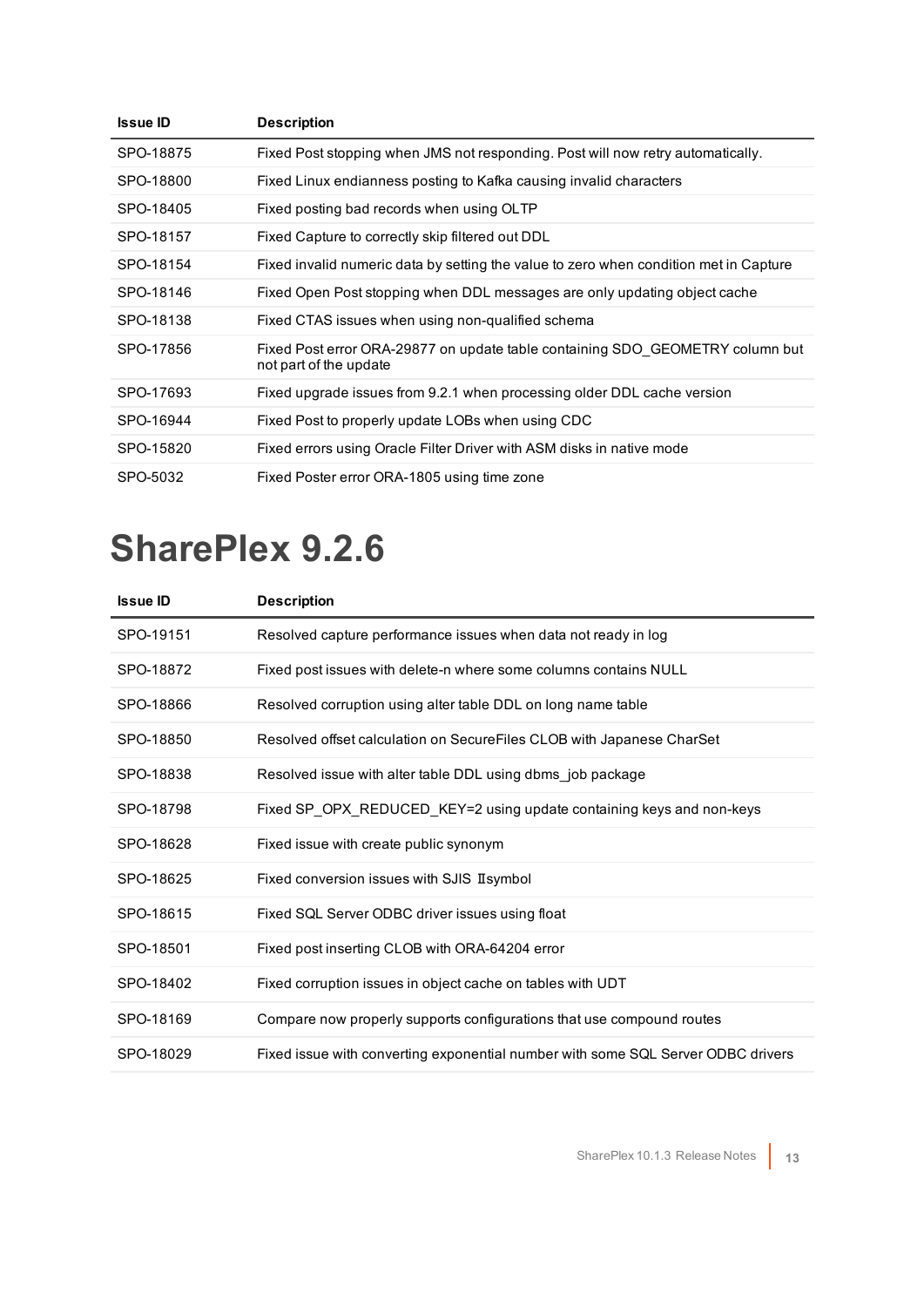| <b>Issue ID</b> | <b>Description</b>                                                             |
|-----------------|--------------------------------------------------------------------------------|
| SPO-17592       | Fixed conversion issues with UTF16 Chinese                                     |
| SPO-17318       | Fixed installation issues as root on Red Hat                                   |
| SPO-17005       | Fixed issue replicating insert operation on compressed tables                  |
| SPO-10528       | Resolved issue with parsing SecureFiles LOB where data object ID not extracted |
| SPO-10282       | Fixed capture to better handle alter table shrink table                        |
| SPO-3828        | Changed read update of SharePlex marker to once per second                     |

<span id="page-13-0"></span>

| <b>Issue ID</b>       | <b>Description</b>                                                                                                                          |
|-----------------------|---------------------------------------------------------------------------------------------------------------------------------------------|
| SPO-10592             | Fixed post failure when executing 'alter index' with a fully-qualified index name for table<br>replicating to a different schema on target. |
| SPO-15132             | Fixed messages not getting sent when using DML filtering.                                                                                   |
| SPO-16402             | Fixed XML/JSON document types to format null & empty data as attributes.                                                                    |
| SPO-17528             | Fixed XML document emitting extra tags for CDC.                                                                                             |
| SPO-17863             | Fixed network issue when using SSL.                                                                                                         |
| SPO-17991             | Fixed sp_utils not properly showing port numbers.                                                                                           |
| SPO-18202             | Fixed post error recovery accessing row of a record after insert error.                                                                     |
| SPO-18224             | Fixed read error when using DML filtering                                                                                                   |
| SPO-18259             | Fixed better recovery handling after encountering SSL error.                                                                                |
| SPO-18321             | Fixed export using SP_SYS_HOSTNAME IP when set                                                                                              |
| SPO-18419             | Enhanced capture performance.                                                                                                               |
| SPO-18487             | Fixed post shutdown due to ORA-01458 after upgrade and SQL cache is enabled.                                                                |
| SPO-18501             | Fixed automatic detection of UTF16 CLOB data.                                                                                               |
| SPO-18527             | Fixed internal routing data to better handle non-UTF8 characters.                                                                           |
| SPO-18617             | Fixed parsing of DLOAD record with OLTP.                                                                                                    |
| SPO-<br>18794/4506554 | ON CASCADE DELETE constraints are now supported.                                                                                            |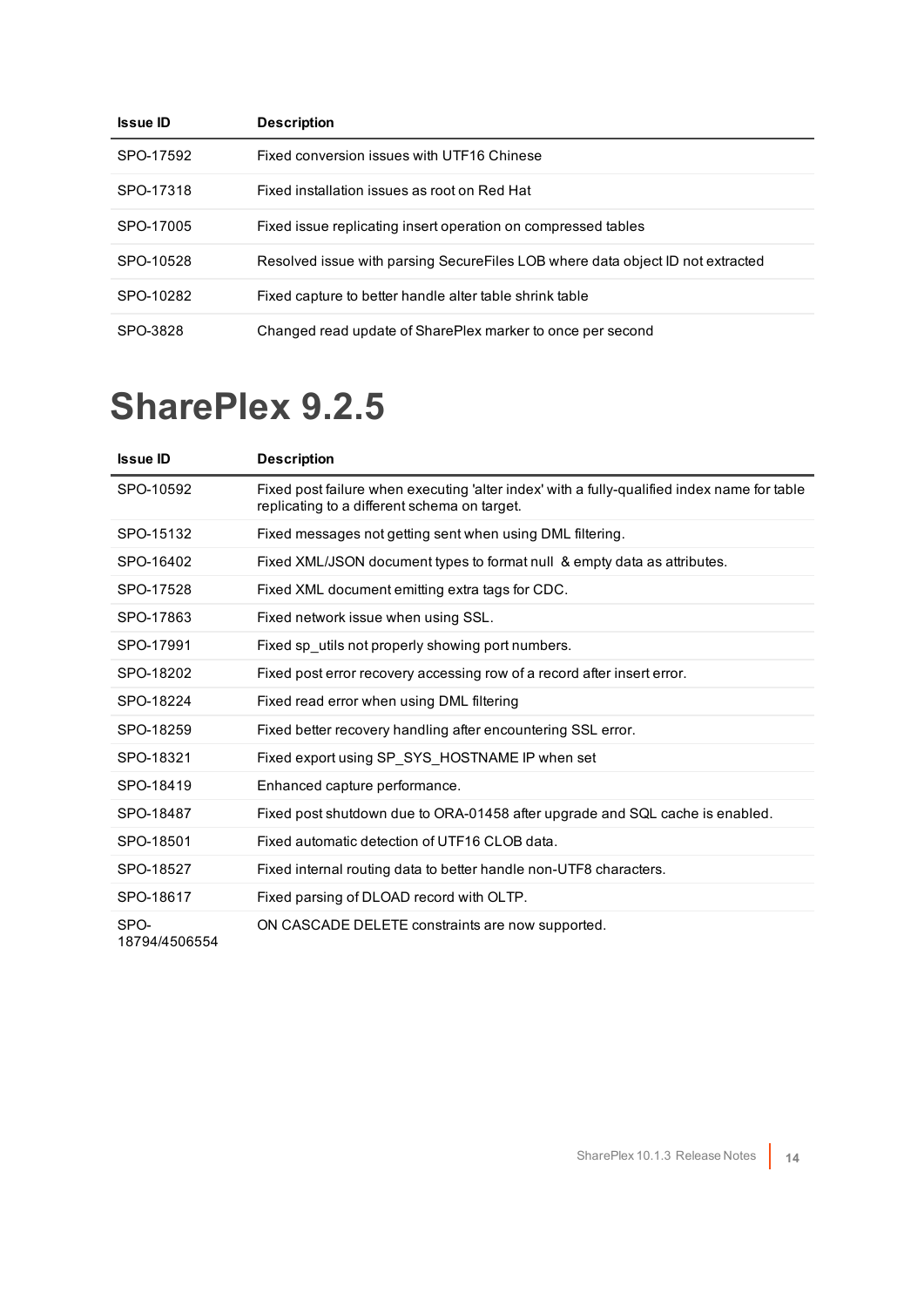<span id="page-14-0"></span>

| <b>Issue ID</b> | <b>Description</b>                                                                                         |
|-----------------|------------------------------------------------------------------------------------------------------------|
| SPO-16402       | Corrected XML messages not properly tagging NULL or EMPTY columns                                          |
| SPO-17528       | Resolved XML messages including extraneous metadata                                                        |
| SPO-17991       | Fix Windows 'SharePlex Utilities' not showing correct port number for associated<br>processes              |
| SPO-18321       | Fix export not using SP SYS HOST NAME parameter value                                                      |
| SPO-18419       | Resolved capture performance issues                                                                        |
| SPO-18487       | Fix post stopping due to ORA-1458 after upgrading when SQL cache is enabled                                |
| SPO-18501       | Fix post stopping due to ORA-600 or ORA-64204 when using CLOB caused by<br>incorrect character set parsing |

<span id="page-14-1"></span>

| <b>Issue ID</b> | <b>Description</b>                                                                                                                                     |
|-----------------|--------------------------------------------------------------------------------------------------------------------------------------------------------|
| SPO-17377       | Corrected an issue that caused the Post process to stop with the following error: "ORA-<br>01741: illegal zero-length identifier."                     |
| SPO-17384       | Corrected an issue in which a DDL transaction (alter table to add partition) was not<br>processed successfully after a database upgrade.               |
| SPO-17507       | Resolved an issue which caused the Repair process to fail because the SQLite marker<br>table used in the Compare process was not successfully created. |
| SPO-17668       | Resolved an issue that caused remote Capture to stall when reading online logs and<br>disk asynch io was enabled on the remote database.               |
| SPO-17681       | Corrected an issue which caused the following error when replicating to JMS: "No such<br>file or directory - bridge.ini."                              |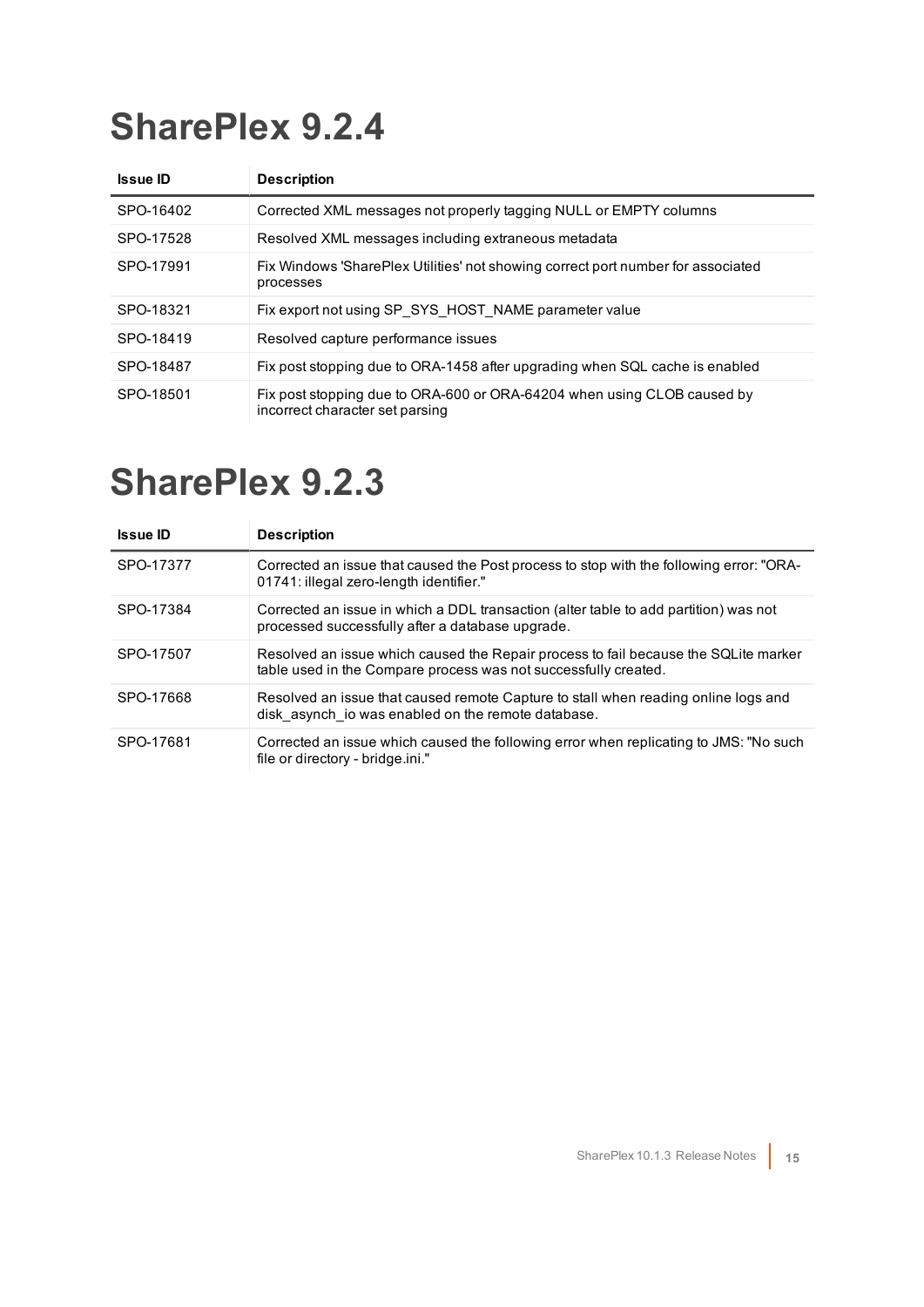# **Basic System Requirements**

<span id="page-15-0"></span>This chapter contains the basic system requirements for SharePlex. See also: System [Requirements](#page-18-0) for Oracle Capture

## <span id="page-15-1"></span>**System**

Before installing SharePlex, ensure that your system meets the minimum hardware and software requirements.

- SharePlex processes are all 64-bit and can exceed 4 GB.
- Per process memory of greater than or equal to 256 MB is required. Depending on how you configure SharePlex, there can be one or more of the following processes on a system :

**Capture** Read Export Import Post

• See the Preinstallation Checklist in the SharePlex Installation Guide for additional system and/or database requirements.

## <span id="page-15-2"></span>**Communications Protocols**

### <span id="page-15-3"></span>**SSL/TLS**

<span id="page-15-4"></span>For TLS connections, SharePlex supports TLS 1.2 (or later) only.

### **Internet Protocol**

SharePlex supports IPv4 and IPv6 internet protocols. The following table shows the operating systems for which SharePlex was tested with IPv6.

**NOTE**: If the SP\_SYS\_HOST\_NAME environment variable is set to an IPV6 address on the source system, SharePlex on the target system must be version 9.0 or later.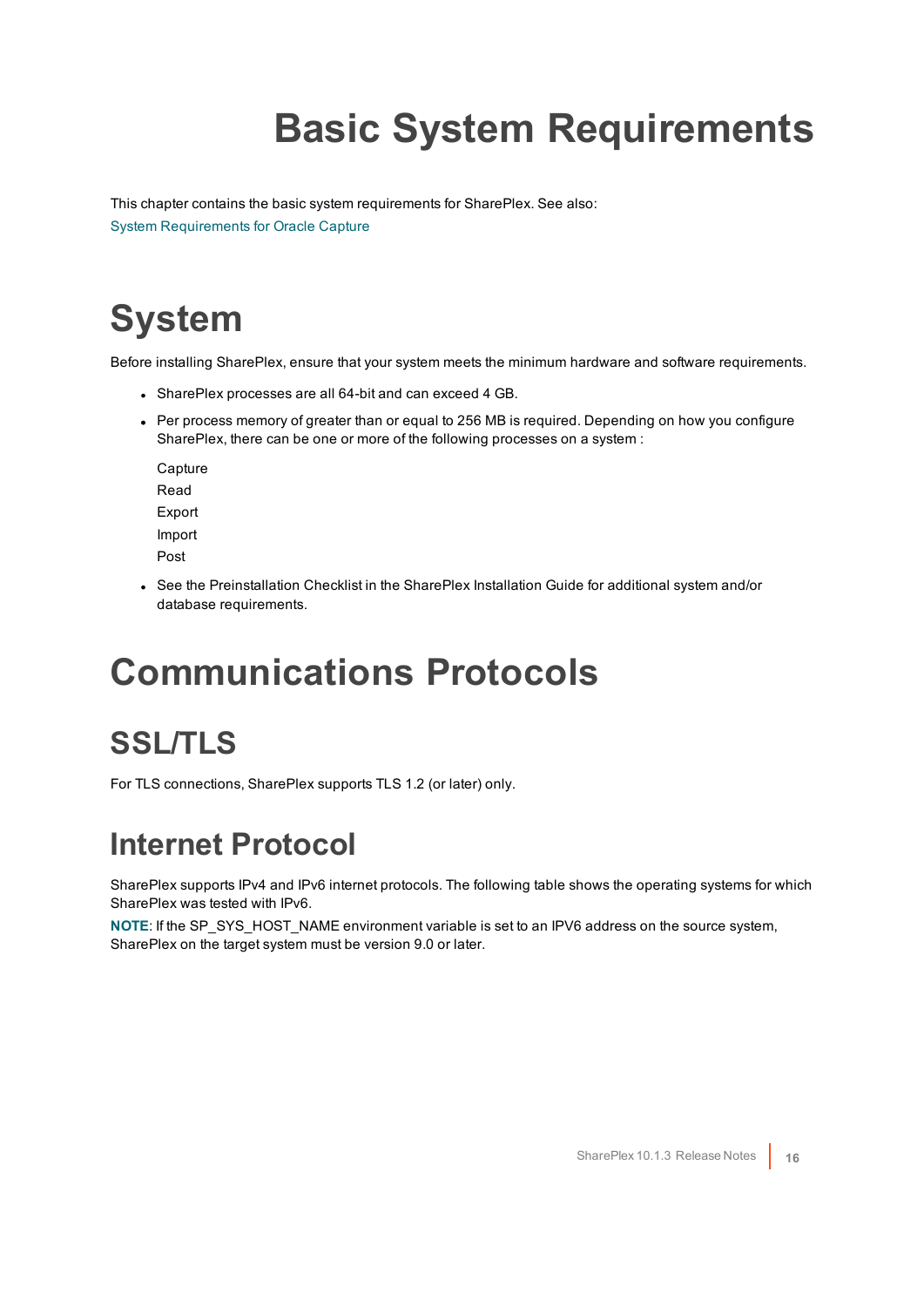| <b>Operating System</b> | <b>Source</b>   | <b>Target</b>   | <b>SharePlex Source</b><br>and Target versions | <b>On-premises/Cloud</b> |
|-------------------------|-----------------|-----------------|------------------------------------------------|--------------------------|
| Linux RHEL              | Link-Local IPV6 | Link-Local IPV6 | $9.0 - 9.0$                                    | On-premises              |
| Linux RHEL              | Link-Local IPV6 | Link-Local IPV6 | $8.6.5 - 9.0$                                  | On-premises              |
| Linux RHEL              | Link-Local IPV6 | Link-Local IPV6 | $9.0 - 8.6$                                    | On-premises              |
| Linux Suse              | Link-Local IPV6 | Link-Local IPV6 | $9.0 - 9.0$                                    | On-premises              |
| Windows                 | Link-Local IPV6 | Link-Local IPV6 | $9.0 - 9.0$                                    | On-premises              |
| Windows                 | Link-Local IPV6 | Link-Local IPV6 | $9.0 - 8.6.4$                                  | On-premises              |
| HP UA                   | Link-Local IPV6 | Link-Local IPV6 | $9.0 - 9.0$                                    | On-premises              |
| HP IA                   | Link-Local IPV6 | Link-Local IPV6 | $9.0 - 9.0$                                    | On-premises              |
| <b>SUN Sparc</b>        | Link-Local IPV6 | Link-Local IPV6 | $9.0 - 9.0$                                    | On-premises              |
| <b>SUN Solaris</b>      | Link-Local IPV6 | Link-Local IPV6 | $9.0 - 9.0$                                    | On-premises              |
| <b>AIX</b>              | Link-Local IPV6 | Link-Local IPV6 | $9.0 - 9.0$                                    | On-premises              |
| Linux RHEL              | Public IPV6     | Public IPV6     | $9.0 - 9.0$                                    | Cloud                    |
| Windows                 | Public IPV6     | Public IPV6     | $9.0 - 9.0$                                    | Cloud                    |

## <span id="page-16-0"></span>**Interoperability between versions**

Refer to the following guidelines if the system where you are installing SharePlex is in a configuration where one or more other systems will continue to use an older version of SharePlex. An example is when installing or upgrading SharePlex on a target, but the source will continue to use SharePlex 8.6.x.

#### **Versions with full interoperability**

The following SharePlex versions are fully interoperable, including the Compare/Repair feature:

- 8.6.x
- 9.0.x
- 9.1.x
- 9.2.x
- 9.4.x
- 10.0.x
- 10.1.x

To support replication from a higher to a lower version, set the SP\_SYS\_TARGET\_COMPATIBILITY parameter on the **source** system to the *lower* SharePlex version. If Capture is running, restart it.

**IMPORTANT**: Downgrading from a higher to a lower version of SharePlex is not supported.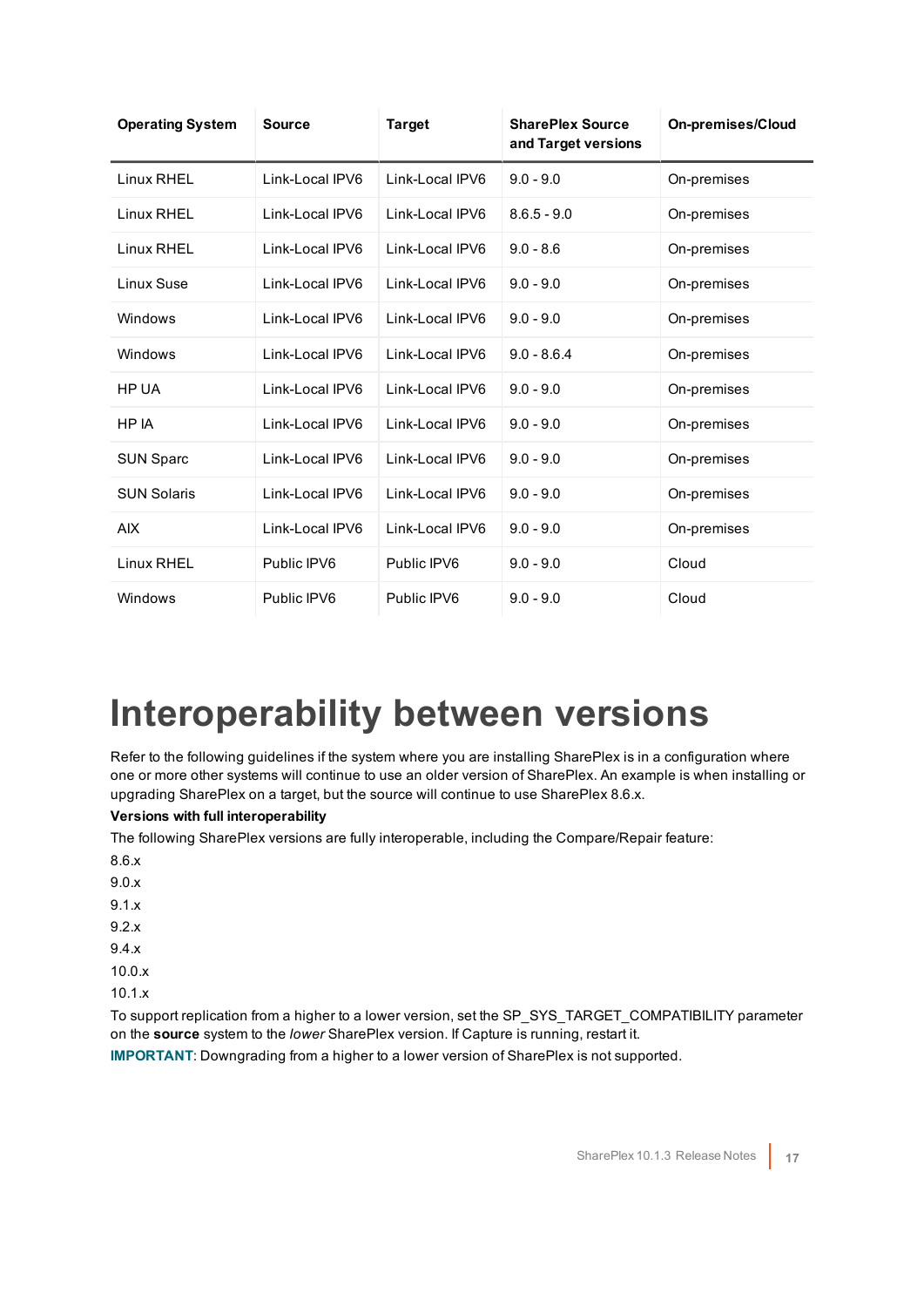#### **NOTES:**

- The older version of the SP\_SYS\_TARGET\_COMPATIBILITY parameter, SP\_OCT\_TARGET COMPATIBILITY, was deprecated in version 9.0. If your source SharePlex is currently replicating to a lower SharePlex version on the target and you have SP\_OCT\_TARGET\_COMPATIBILITY set to the lower version, SharePlex will continue to use that value after you upgrade to the current version.
- If you upgrade the target to the current release at a future time, issue a reset for SP\_OCT\_TARGET COMPATIBILITY on the source system to remove it from the SharePlex environment. Going forward, SharePlex will use the setting of the new SP\_SYS\_TARGET\_COMPATIBILITY parameter, which defaults to the current version.

#### *To reset SP\_OCT\_TARGET\_COMPATIBILITY*

- 1. Stop Capture.
	- sp\_ctrl> **stop capture**
- 2. In **sp\_ctrl** on the source system, issue the following command: sp\_ctrl>**reset param SP\_OCT\_TARGET\_COMPATIBILITY**
- 3. Restart Capture.
	- sp\_ctrl>**start capture**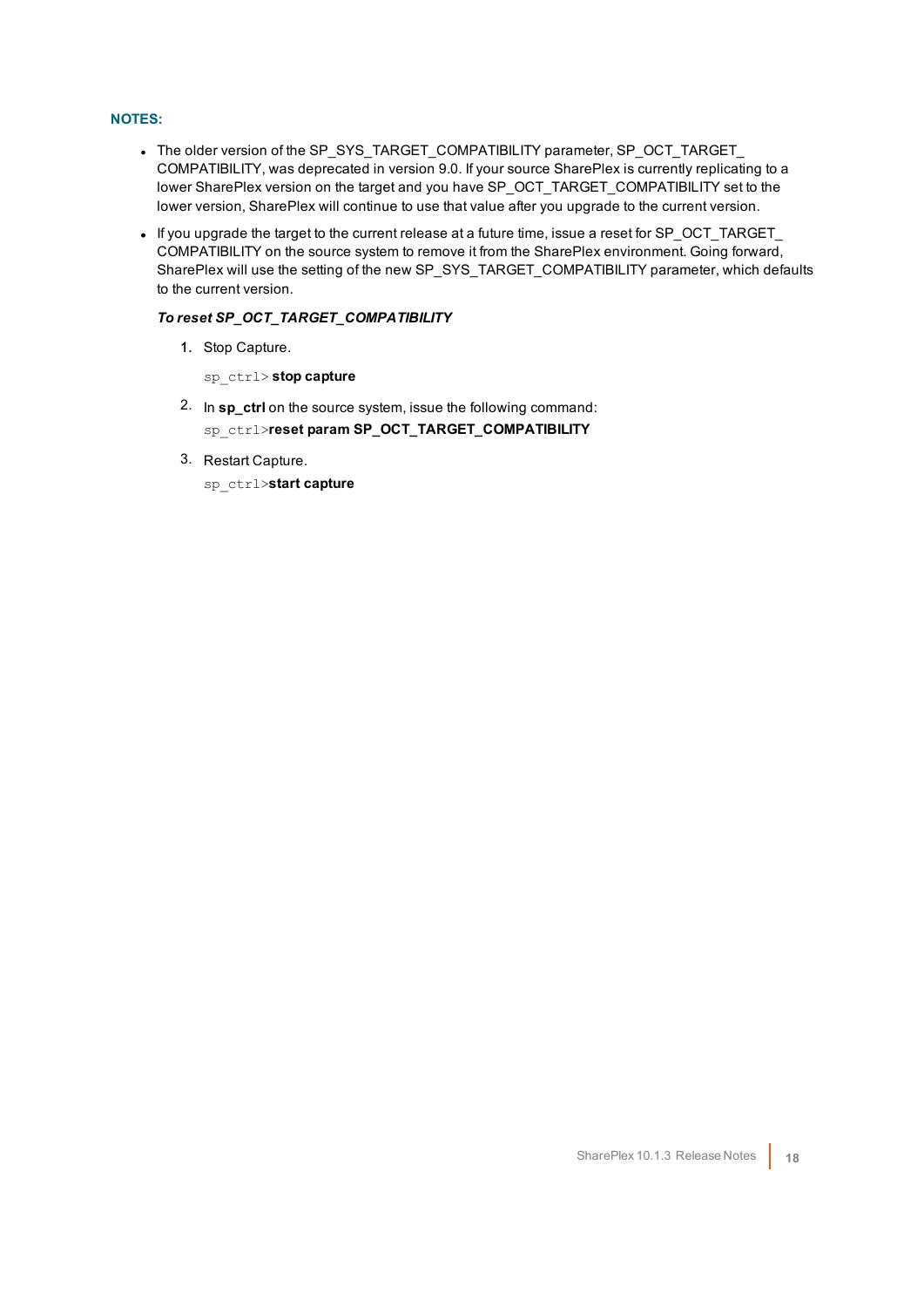## <span id="page-18-0"></span>**System Requirements for Oracle Capture**

This chapter contains the requirements when capturing from an Oracle source database and replicating to a supported target database.

#### **Prerequisite:**

<span id="page-18-1"></span>At least the minimum level of supplemental logging must be enabled. Some SharePlex features may require PK/UK supplemental logging to be enabled.

### **Supported Operating Systems for Oracle**

The following operating systems are supported for capture from a supported Oracle database and replication to an Oracle target database. For a list of supported source and target databases for Oracle capture, see Supported Oracle to Oracle [Replication](#page-20-0).

SharePlex supports only the 64-bit version of the listed operating systems.

**NOTE:** SharePlex supports the following operating systems and only where the version matches the Oracle certified platforms. For example, Oracle 19c supports Linux 7 and later, therefore installation of SharePlex on a system with Oracle 19c is supported only on Linux 7 and later.

- $\bullet$  AIX 7.1 and 7.2
- CentOS Linux  $5.x$ ,  $6.x$ ,  $7.x$ , and  $8.x$
- Oracle Linux (RHCK and UEK) 5.x, 6.x, 7.x, and 8.x
- $\bullet$  RHEL 5.x, 6.x, 7.x, and 8.x
- $\bullet$  SuSE SLES 11.x, 12.x, and 15.x
- Oracle Solaris (SPARC and x86) 10, 11, and 11.4
- $\bullet$  Windows Server 2008, 2008 R2, 2012, 2012 R2, 2016, and 2019
- $\bullet$  HP-UX 11.31 Itanium\*
- laaS (Infrastructure as a Service) support Azure and AWS

\*SharePlex does NOT support Oracle 19c on HP-UX 11.31 Itanium.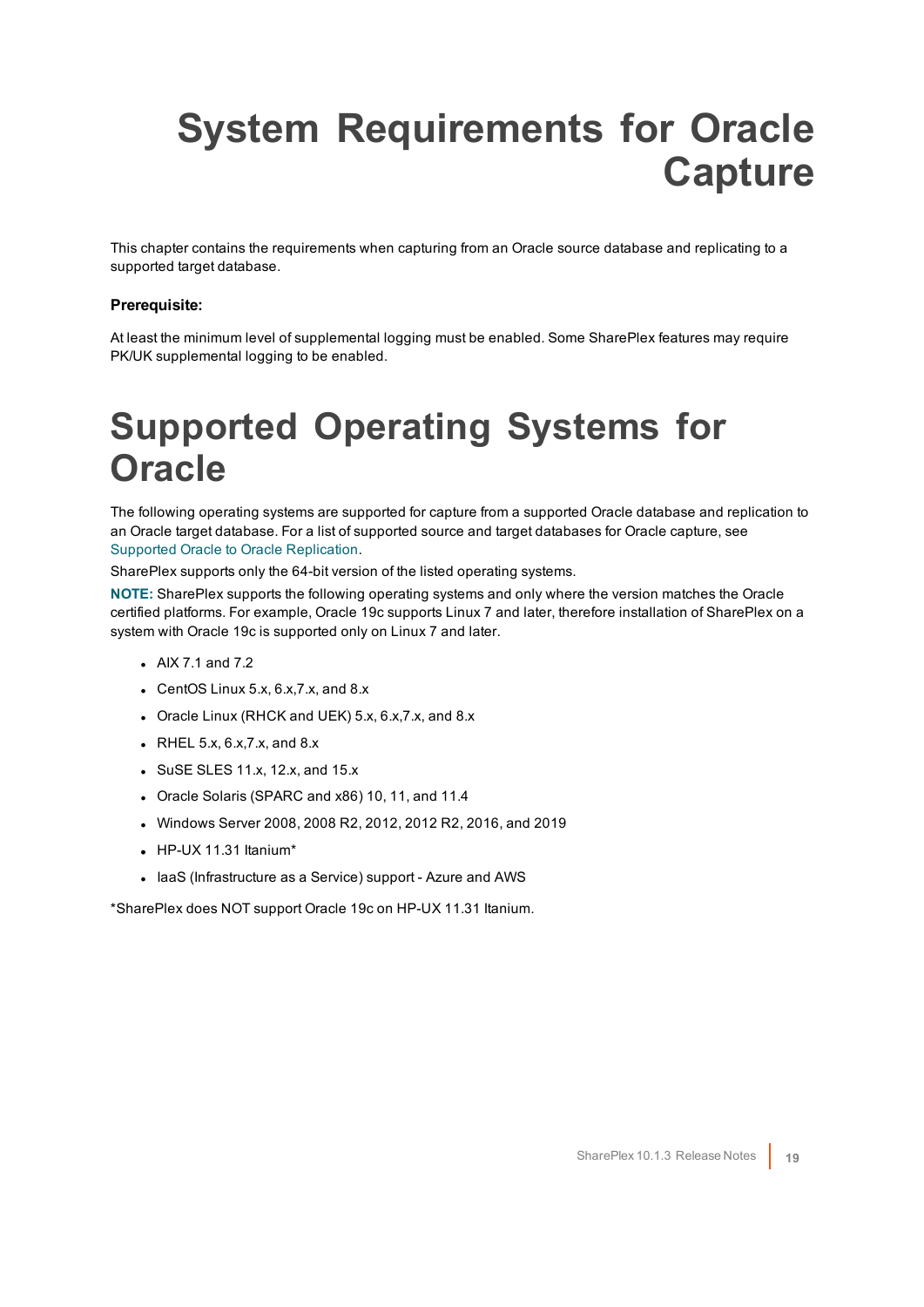## <span id="page-19-0"></span>**Supported Operating Systems for Open Targets**

### <span id="page-19-1"></span>**SQL Server support:**

The following operating systems are supported for SQL Server database. SharePlex supports only the 64-bit version of the listed operating systems.

**Native SharePlex installation is supported on the below platforms:**

- $\cdot$  RHFL 7.x
- laaS (Infrastructure as a Service) support Azure and AWS

**Replication can be supported on the below platforms using Remote Post from Linux:**

 $\bullet$  Windows Server 2008, 2008 R2, 2012, 2012 R2, 2016, and 2019

### <span id="page-19-2"></span>**MySQL Server support:**

The following operating systems are supported for MySQL Server database. SharePlex supports only the 64-bit version of the listed operating systems.

**Native SharePlex installation is supported on the below platforms:**

- $\cdot$  RHEL 7.x
- laaS (Infrastructure as a Service) support Azure and AWS

**Replication can be supported on the below platforms using Remote Post from Linux:**

 $\bullet$  Windows Server 2008, 2008 R2, 2012, 2012 R2, 2016, and 2019

### <span id="page-19-3"></span>**PostgreSQL Server support:**

The following operating systems are supported for PostgreSQL Server database. SharePlex supports only the 64-bit version of the listed operating systems.

**Native SharePlex installation is supported on the below platforms:**

- $\bullet$  RHEL 7.x and 8.x\*
- laaS (Infrastructure as a Service) support Azure and AWS

**Replication can be supported on the below platforms using Remote Post from Linux:**

- $\bullet$  Windows Server 2008, 2008 R2, 2012, 2012 R2, 2016, and 2019
- \* SharePlex does not support RHEL 8.x for MySQL and SQL server databases.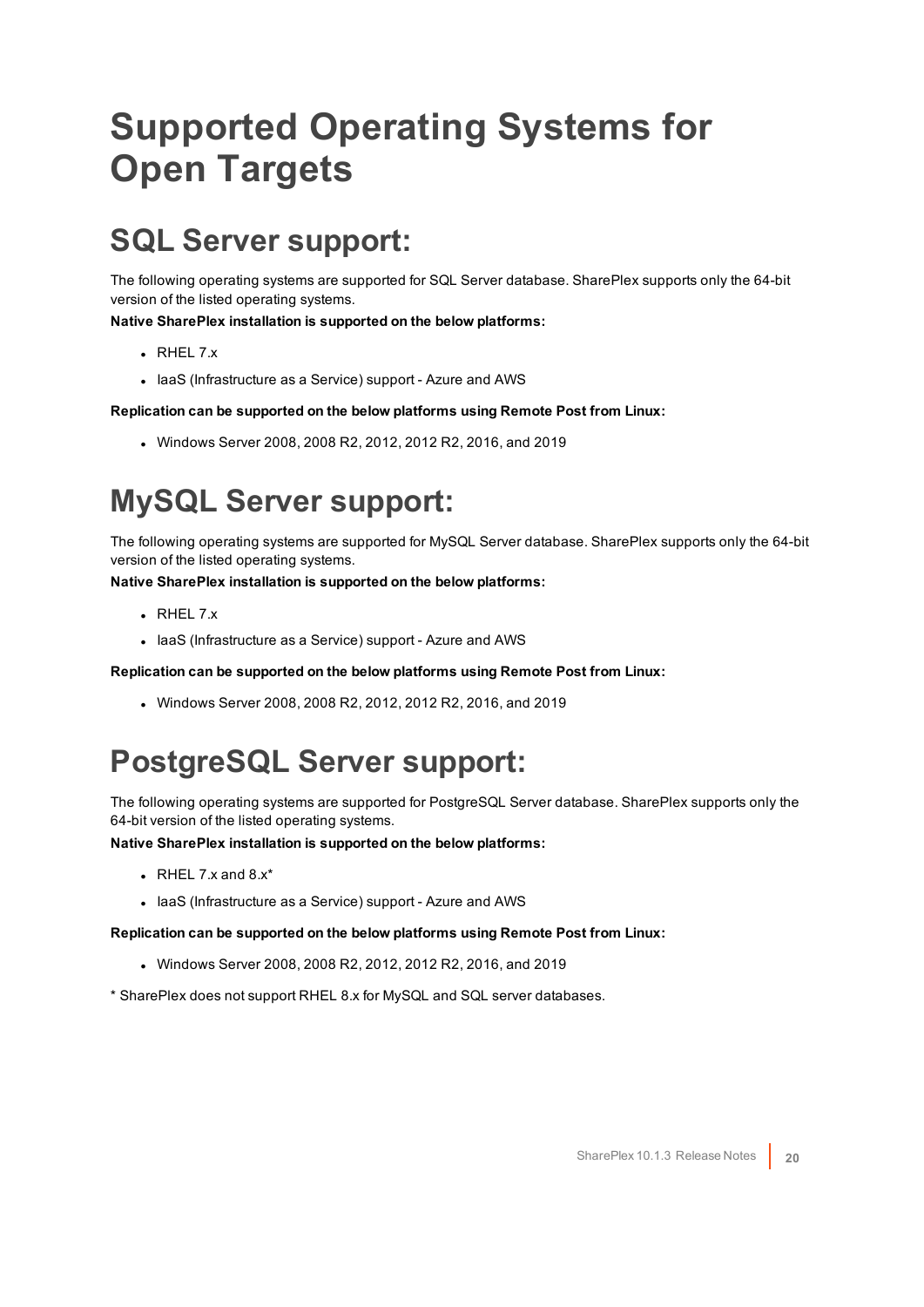## <span id="page-20-0"></span>**Supported Oracle to Oracle Replication**

When capturing from an Oracle database and replicating to an Oracle database the following database types and versions are supported for source and target.

#### **NOTES:**

- Unless specified, Oracle, RAC, and ASM are supported for the same version.
- SharePlex supports only the 64-bit version of Oracle Database.

default:oracle-ee-12-1**,** default:oracle-ee-

• Oracle 11gR2, 12cR1, 12cR2, 18c, 19c on an Amazon EC2 virtual machine or

19 & default:oracle-se2-19.

Microsoft Azure IaaS

| <b>Supported Oracle Sources</b>                                                                                                                                                                         | <b>Supported Oracle Targets</b>                                                                                                                                                                                   |
|---------------------------------------------------------------------------------------------------------------------------------------------------------------------------------------------------------|-------------------------------------------------------------------------------------------------------------------------------------------------------------------------------------------------------------------|
| <b>Supported versions:</b>                                                                                                                                                                              | Supported database types and versions:                                                                                                                                                                            |
| Oracle 11gR2, 12cR1, 12cR2, 18c, 19c EE & SE2<br>NOTE: These Oracle versions are also supported<br>when running on Oracle Exadata Database<br>machine.                                                  | • Oracle 11gR2, 12cR1, 12cR2, 18c, 19c EE & SE2<br><b>NOTE:</b> These Oracle versions are also supported<br>when running on Oracle Exadata Database<br>machine.                                                   |
| Supported versions for a cloud-based source:<br>• Amazon RDS for Oracle 11gR2<br>(supported 11gR2 versions are<br>11.2.0.4.v11 or later), 12cR1 (supported<br>12cR1 versions are 12.1.0.2.v7 or later), | • Databases listed above are also supported when<br>they are deployed on an Amazon EC2 virtual<br>machine, Microsoft Azure IaaS, or Oracle Cloud<br>Infrastructure as a Service (IaaS) Compute Virtual<br>Machine |
| and $19c$<br><b>NOTE:</b> Support for Oracle features on<br>Amazon RDS is limited to the default<br>option groups: default:oracle-ee-11-2,                                                              | • Oracle $11gR2$ , $12cR1$ , $12cR2$ , $18c$ , $19c$ are also<br>supported on Amazon RDS for Oracle                                                                                                               |

### <span id="page-20-1"></span>**Supported Data Types: Oracle to Oracle**

SharePlex supports the following Oracle data types for replication to Oracle targets. See the [Conditions](#page-21-0) of [support](#page-21-0) for additional information.

- <sup>l</sup> ANYDATA **<sup>1</sup>**
- $-B-FILE$
- **BINARY DOUBLE**
- **.** BINARY FLOAT
- $\cdot$  BLOB<sup>2</sup>
- $\cdot$  CHAR
- $\cdot$  CLOB<sup>2</sup>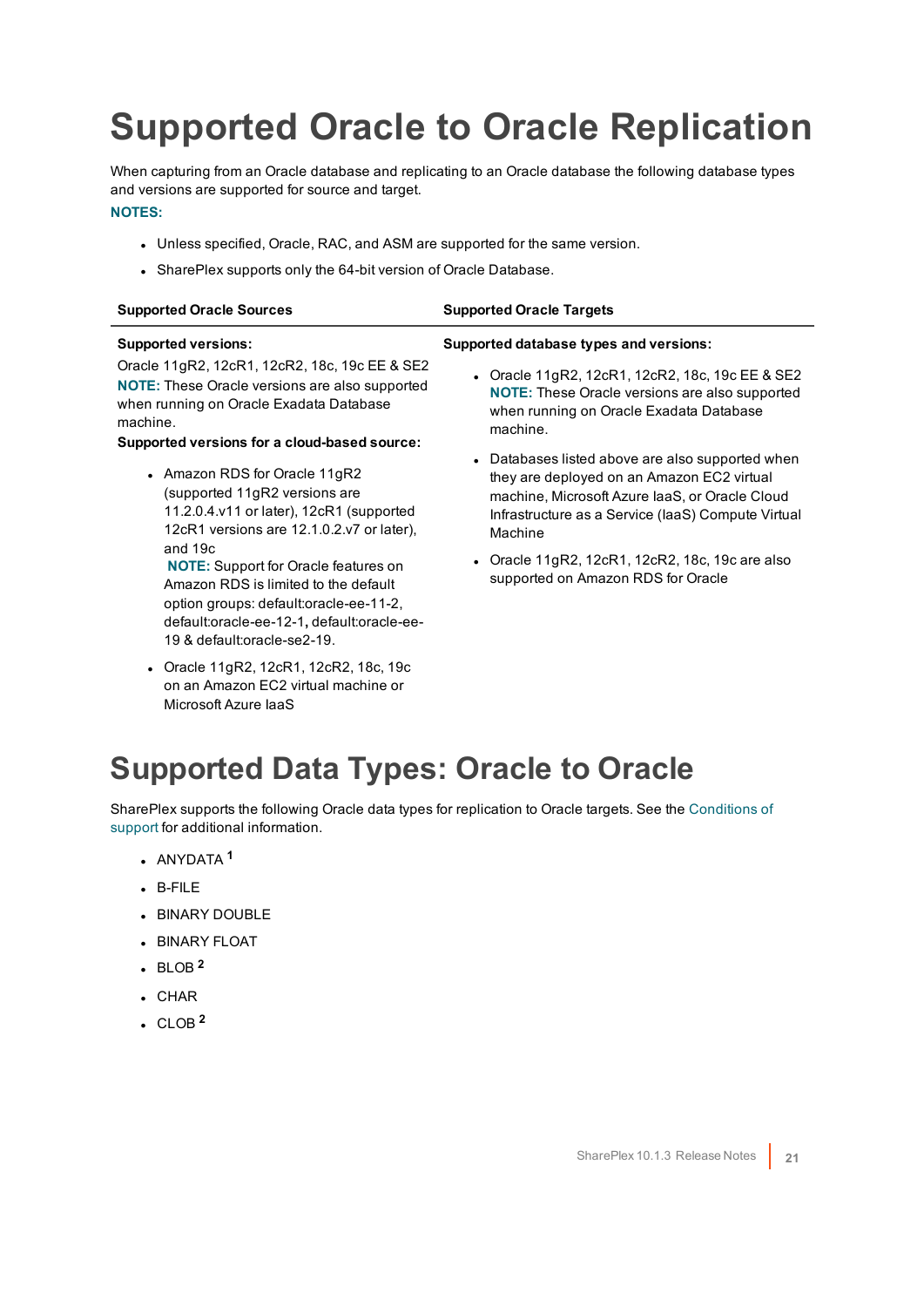- DATE
- **.** INTERVAL
- <sup>l</sup> LONG RAW**<sup>2</sup>**
- $LONG<sup>2</sup>$
- . NCHAR
- $\cdot$  NCLOB  $3$
- NUMBER
- NVARCHAR2<sup>8</sup>
- $\cdot$  RAW<sup>8</sup>
- ROWID
- SDO\_GEOMETRY
- TIMESTAMP
- TIMESTAMP WITH LOCAL TIME ZONE
- TIMESTAMP WITH TIME ZONE
- <sup>l</sup> UDT (User Defined Type)**<sup>5</sup>**
- <sup>l</sup> UROWID
- VARCHAR
- <sup>l</sup> VARCHAR2 **<sup>8</sup>**
- VARRAY collectors
- <sup>l</sup> XMLTYPE **<sup>4</sup>**

<span id="page-21-0"></span>**NOTE:** SharePlex supports columns that are defined as INVISIBLE.

### **Conditions of support**

- **1. Conditions of support - ANYDATA**
	- Replication of ANYDATA is supported, except when it contains a UDT or the storage is defined as SecureFile LOB with compression. SecureFile LOB without compression is supported. Only the following data types within ANYDATA are supported by SharePlex:
		- $\bullet$  CHAR
		- $\bullet$  DATE
		- NUMBER
		- $\bullet$  RAW
		- VARCHAR
		- VARCHAR2
		- TIMESTAMP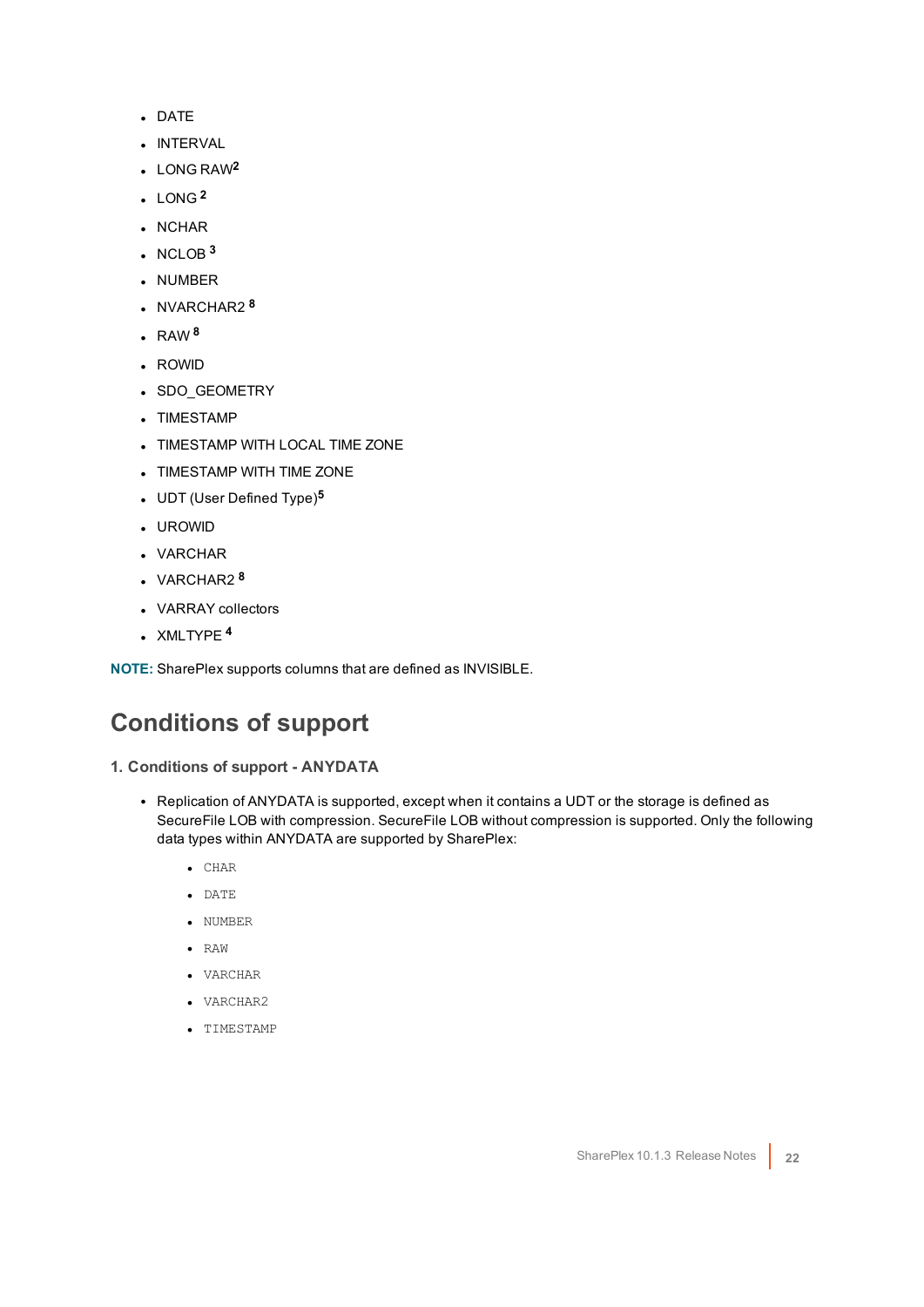- A data type within an ANYDATA type must be in-row (inside the column data). Oracle encapsulates the ANYDATA type as an in-row secure file LOB. If the encapsulated data is longer than the length allowed for an in-row LOB, that data appears as out-of-row LOB data. SharePlex assumes that the encapsulated data always appears as in-row LOB.
- **2. Conditions of support - LONG and LOB (BLOB, CLOB)**
	- Any table that contains a LOB or LONG should have a primary key or unique key defined on it. If a table does not have a key, SharePlex builds its own key from all of the columns except LONGs or LOBs. If a LOB or LONG is the only difference between two rows that otherwise satisfy the Post WHERE clause, SharePlex cannot guarantee that the correct row will be updated.
	- SharePlex supports SecureFiles LOBs as follows:
		- Logging must be enabled.
		- <sup>l</sup> SharePlex supports uncompressed SecureFiles LOBS and SecureFiles LOBS with high or medium compression
		- SecureFiles LOBS are not supported when the storage specification includes encryption and/or deduplication.
	- SharePlex does not support LONG and LONG\_RAW data types in a configuration where transformation or conflict resolution are performed.

#### **3. Conditions of support - NCLOB**

NCLOBs are not supported by Compare/Repair if the source and target have different character sets.

#### **4. Conditions of support - XMLTYPE**

SharePlex supports the replication of XMLTYPE stored as CLOB and BINARY. SharePlex does not support XMLTYPE stored as OBJECT RELATIONAL. Additionally, the following applies:

- XMLTYPE stored as BINARY is not supported when the storage is defined as SecureFile LOB with compression. SecureFile LOB without compression is supported.
- Binary XMLTypes are not supported by Compare/Repair when the source and target character sets are different and require character set conversion.
- Compare/Repair does not support comparison of XMLTYPE when the source and target have different storage clauses. Compare/Repair only supports compare/repair when source and target are both stored as BINARY or both are stored as CLOB.

#### **5. User-defined types**

SharePlex does not support abstract data types and VARRAYs in a configuration where the SharePlex conflict resolution feature is performed.

**NOTE:** SharePlex replicates tables with the UDT fields in the base type ONLY. In case of columns containing multiple subtypes, replication is applicable only for base type fields.

#### **6. Conditions of support - general**

If the precision or size of the target data type is not large enough for the data being replicated, the data may be truncated or rounded by the database when applied.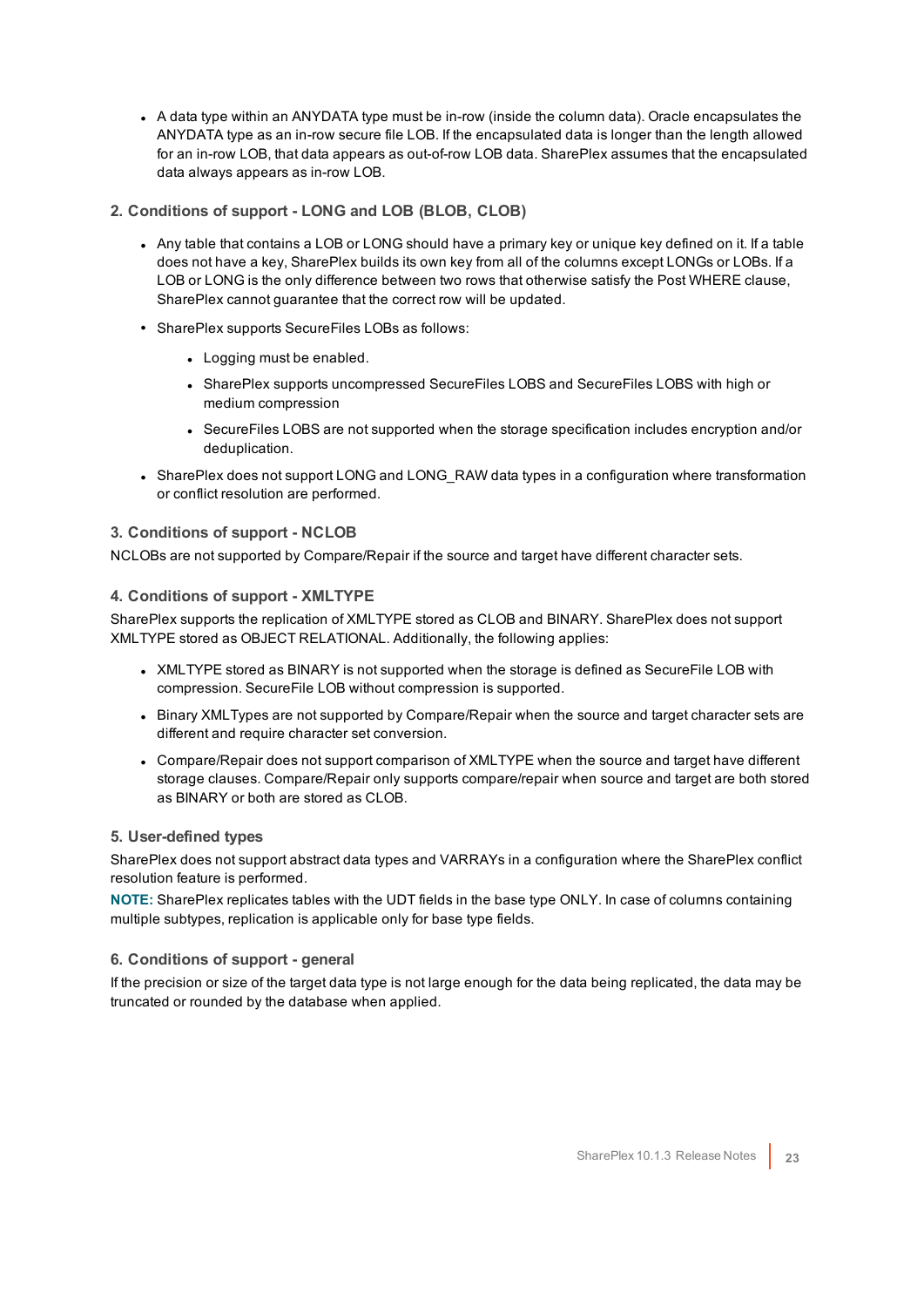- **8. Conditions of support - Extended Data Types**
	- **Extended Data Types are not supported for the copy command.**
	- Extended Data Types are not supported on a key column. The keys that do not support the extended data types include:
		- Primary key on the oracle table
		- Unique key on the oracle table

## <span id="page-23-0"></span>**Supported Data Types: Oracle to Open Targets**

This section contains a grid that can be read vertically and horizontally to understand how SharePlex supports replication between an Oracle source and the various Open Target targets (non-Oracle targets) that SharePlex supports.

- **Column 1:** Shows the Oracle data types that SharePlex can replicate to an Open Target target type (non-Oracle target).
- **Column 2:** Shows the native data types that SharePlex supports for each target type.
- <sup>l</sup> **Rows spanning Column 1 and Column 2:** Shows the default data type mapping (native Oracle data type to native target data type) that SharePlex uses when replicating Oracle ALTER TABLE...ADD COLUMN DDL operations. Post uses the specified native target data type in the column definition of the command on the target. The default mapping is what was tested and is supported.

#### **Notes about Open Target data type support:**

- Replication of SecureFile LOBS to non-Oracle databases is supported except if the storage specification includes any level of compression, encryption, and/or deduplication.
- Replication of LOB operations generated by **dbms** lob are not supported when replicating to non-Oracle targets.
- SharePlex applies replicated Oracle data to the target according to the data type of the target column, rather than mapping to a default data type. Corresponding source and target columns must contain compatible datatypes to ensure successful DML operations.
- <sup>l</sup> If the precision or size of the target datatype is not large enough for the data being replicated, the target database may truncate or round the data when SharePlex applies it.

## <span id="page-23-1"></span>**Supported Oracle to Kafka Replication**

#### **NOTES:**

- Unless specified, Oracle, RAC, and ASM are supported for the same version.
- SharePlex supports only the 64-bit version of Oracle Database.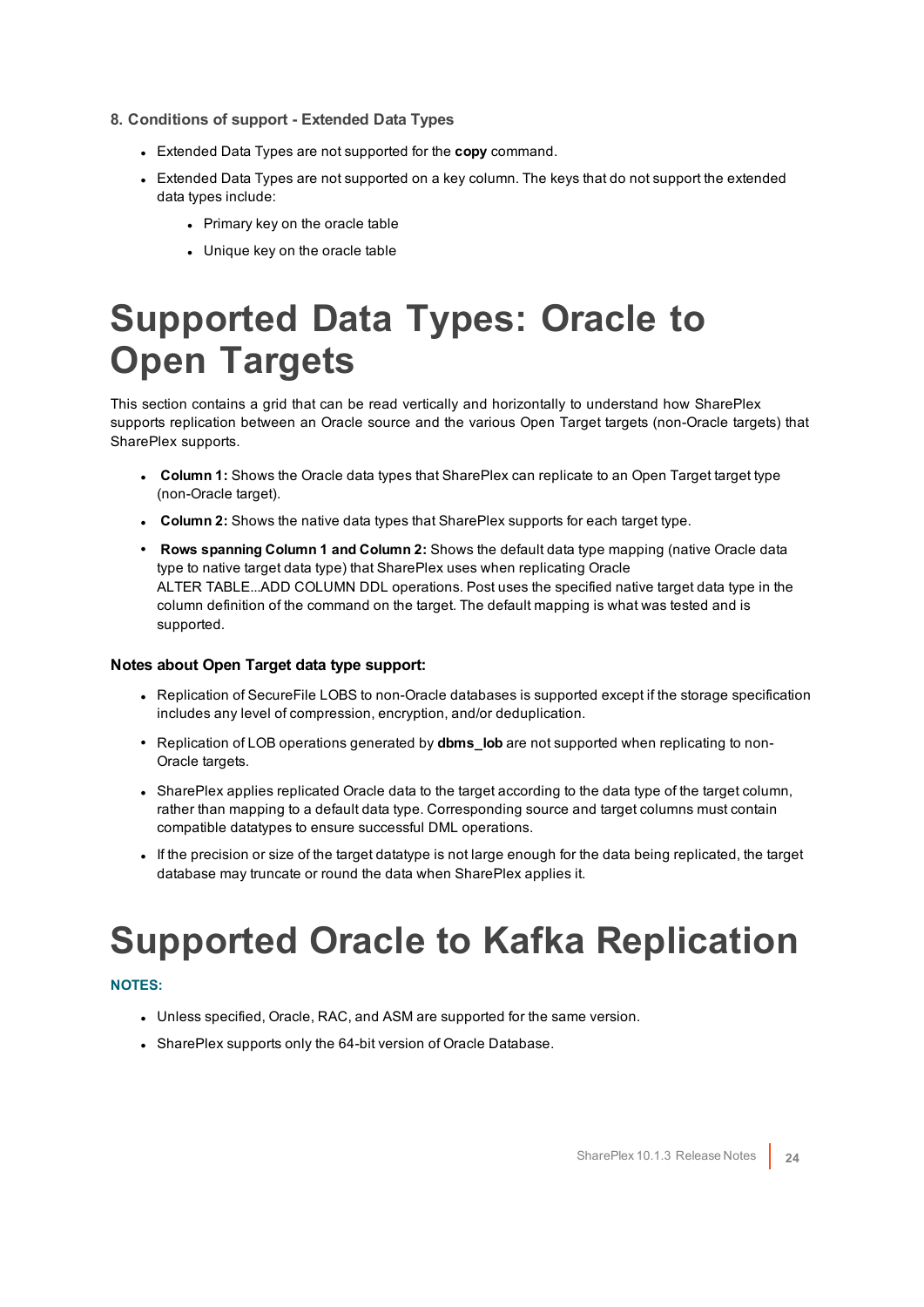#### **Supported Oracle Sources Supported Kafka Targets**

#### **Supported Oracle Sources:**

Oracle 11gR2, 12cR1, 12cR2, 18c , 19c EE & SE2 **NOTE:** These Oracle versions are also supported when running on Oracle Exadata Database machine.

#### **Supported versions for a cloud-based source:**

- Amazon RDS for Oracle 11gR2 (supported 11gR2 versions are 11.2.0.4.v11 or later), 12cR1 (supported 12cR1 versions are 12.1.0.2.v7 or later) , and 19c **NOTE:** Support for Oracle features on Amazon RDS is limited to the default option groups: default:oracle-ee-11-2, default:oracle-ee-12-1, default:oracle-ee-19 & default:oracle-se2-19.
- Oracle 11gR2, 12cR1, 12cR2, 18c, 19c on an Amazon EC2 virtual machine or Microsoft Azure IaaS

#### **Supported message queues:**

Apache Kafka 0.8.x, 0.9.x, 0.10.x, 0.11.x, 1.0.x, 1.1.x, 2.0.x, 2.1.0, 2.3.1, and 2.5.0 **Supported file types:**

XML and JSON files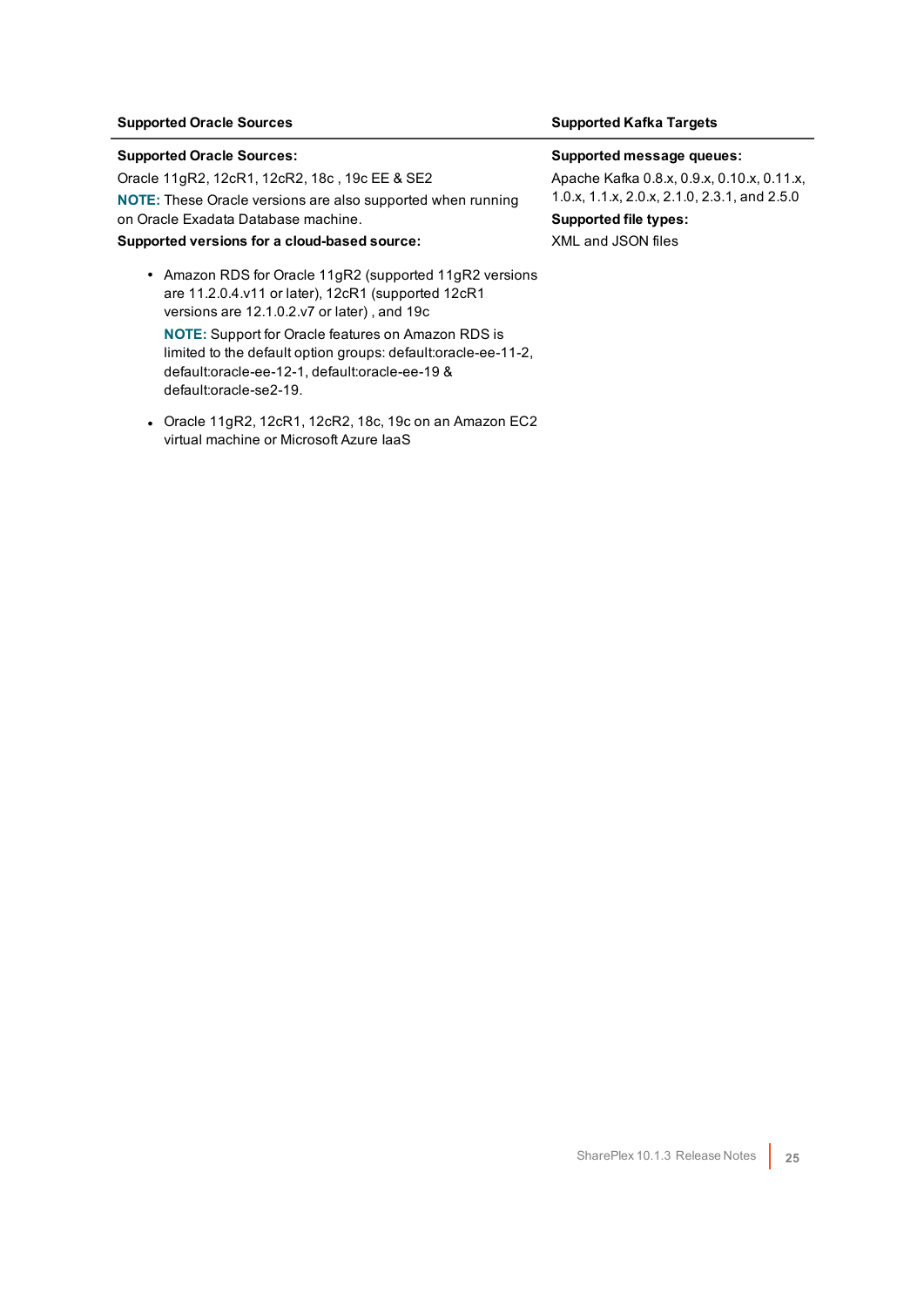## <span id="page-25-0"></span>**Supported Oracle to Azure Event Hubs Replication**

The following platforms are supported for capture from a supported Oracle database and replication to Azure Event Hubs.

#### **NOTES:**

- Unless specified, Oracle, RAC, and ASM are supported for the same version.
- SharePlex supports only the 64-bit version of Oracle Database.

| <b>Supported Oracle Sources</b>                                                                                                                                                                                                                                                                                                                                    | <b>Supported Azure Event Hubs</b><br><b>Targets</b>                                                 |
|--------------------------------------------------------------------------------------------------------------------------------------------------------------------------------------------------------------------------------------------------------------------------------------------------------------------------------------------------------------------|-----------------------------------------------------------------------------------------------------|
| <b>Supported Oracle Sources:</b><br>Oracle 11gR2, 12cR1, 12cR2, 18c, 19c EE & SE2<br>NOTE: These Oracle versions are also supported when running on Oracle<br>Exadata Database machine.<br>Supported versions for a cloud-based source:                                                                                                                            | Supported message queues:<br>Azure Event Hubs<br><b>Supported file types:</b><br>XML and JSON files |
| • Amazon RDS for Oracle 11gR2 (supported 11gR2 versions are<br>11.2.0.4.v11 or later), 12cR1 (supported 12cR1 versions are<br>12.1.0.2.v7 or later), and 19c<br><b>NOTE:</b> Support for Oracle features on Amazon RDS is limited to the<br>default option groups: default:oracle-ee-11-2, default:oracle-ee-12-1,<br>default:oracle-ee-19 & default:oracle-se2-19 |                                                                                                     |

• Oracle 11gR2, 12cR1, 12cR2, 18c, 19c on an Amazon EC2 virtual machine and Microsoft Azure IaaS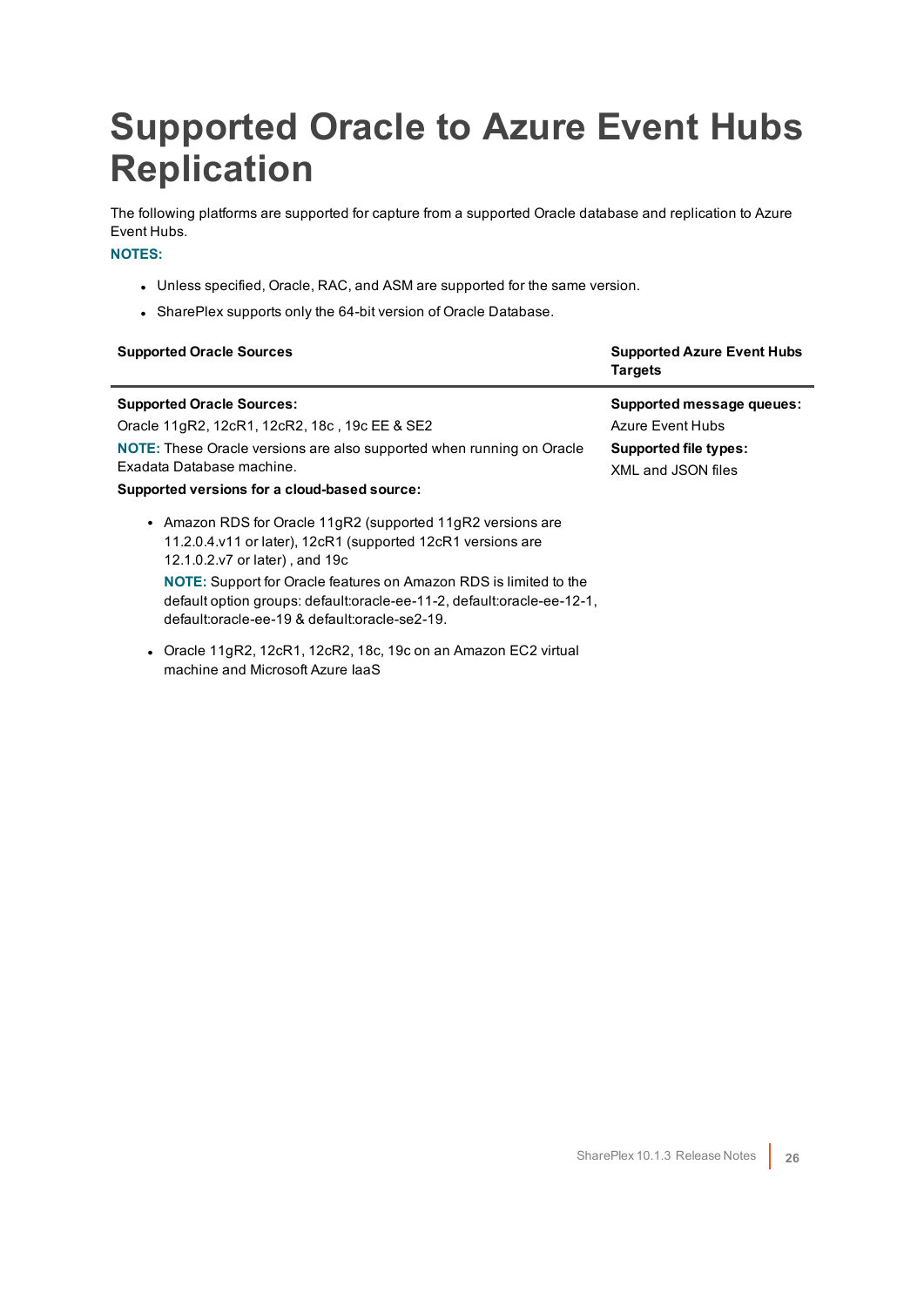## <span id="page-26-0"></span>**Supported Oracle to SharePlex for JMS Message Queues Replication**

The following platforms are supported for capture from a supported Oracle database and replication to JMS Message Queues.

#### **NOTES:**

- Unless specified, Oracle, RAC, and ASM are supported for the same version.
- SharePlex supports only the 64-bit version of Oracle Database.

| <b>Supported Oracle Sources</b>                                                                                                                                                                     | <b>Supported JMS Message</b><br><b>Queues Targets</b> |
|-----------------------------------------------------------------------------------------------------------------------------------------------------------------------------------------------------|-------------------------------------------------------|
| <b>Supported Oracle Sources:</b><br>Oracle 11gR2, 12cR1, 12cR2, 18c, and 19c                                                                                                                        | <b>Supported JMS Message</b><br>Queues:               |
| NOTE: These Oracle versions are also supported when running on<br>Oracle Exadata Database machine.                                                                                                  | • JMS - Apache ActiveMQ<br>5.8                        |
| Supported versions for a cloud-based source:<br>• Amazon RDS for Oracle 11gR2 (supported 11gR2 versions are<br>11.2.0.4.v11 or later), 12cR1 (supported 12cR1 versions are<br>12.1.0.2.v7 or later) | $\bullet$ JMS - IBM MQ 8                              |
| NOTE: Support for Oracle features on Amazon RDS is limited to<br>the default option groups: default:oracle-ee-11-2 and<br>default:oracle-ee-12-1.                                                   |                                                       |

• Oracle 11gR2, 12cR1, 12cR2, 18c, and 19c on an Amazon EC2 virtual machine and Microsoft Azure IaaS

## <span id="page-26-1"></span>**Supported Oracle to File Output Replication**

The following platforms are supported for capture from a supported Oracle database and replication to File Output.

#### **NOTES:**

- Unless specified, Oracle, RAC, and ASM are supported for the same version.
- SharePlex supports only the 64-bit version of Oracle Database.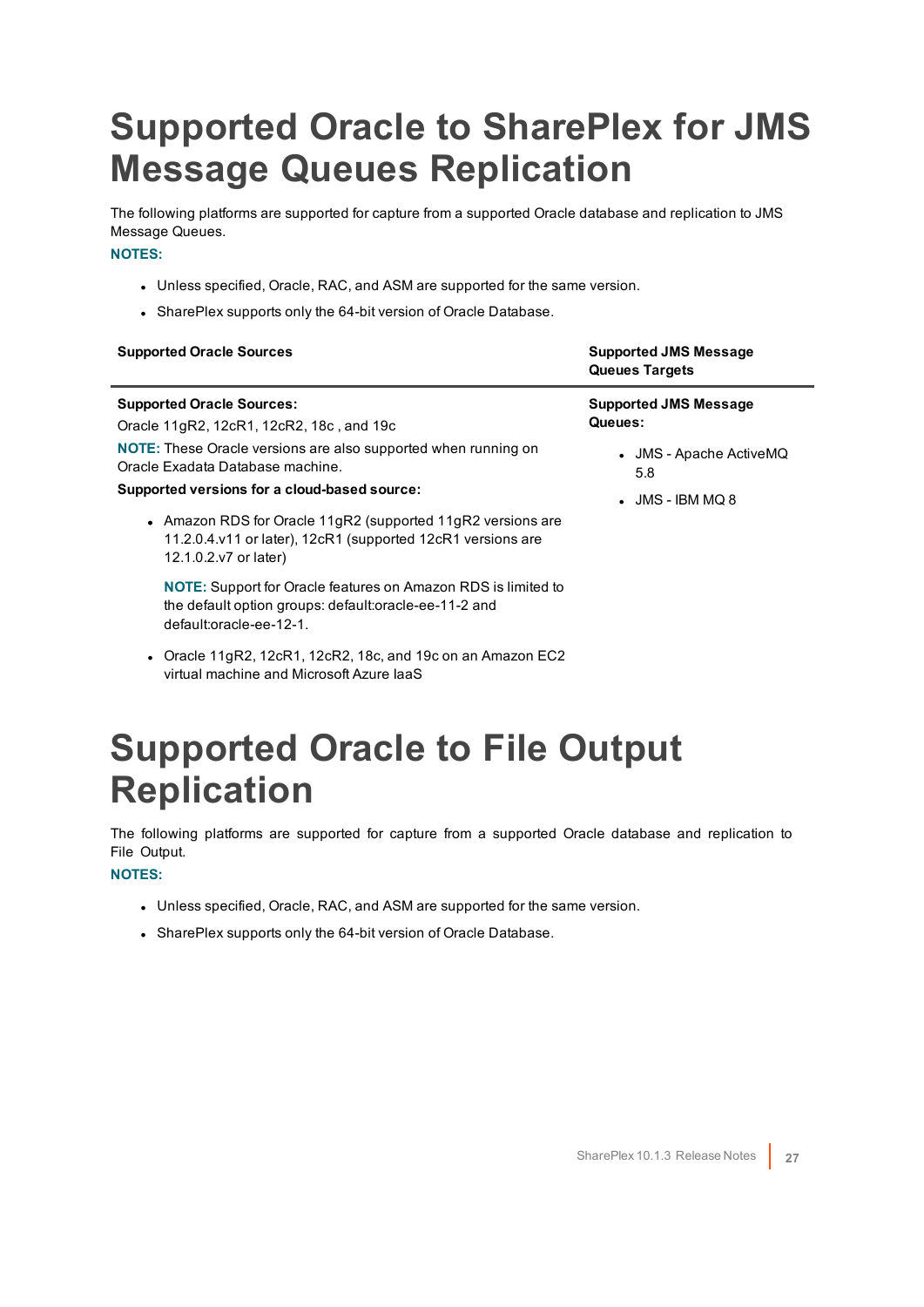#### **Supported Oracle Sources:**

Oracle 11gR2, 12cR1, 12cR2, 18c , and 19c

**NOTE:** These Oracle versions are also supported when running on Oracle Exadata Database machine.

#### **Supported versions for a cloud-based source:**

• Amazon RDS for Oracle 11gR2 (supported 11gR2 versions are 11.2.0.4.v11 or later), 12cR1 (supported 12cR1 versions are 12.1.0.2.v7 or later)

**NOTE:** Support for Oracle features on Amazon RDS is limited to the default option groups: default:oracle-ee-11-2 and default:oracle-ee-12-1.

• Oracle 11gR2, 12cR1, 12cR2, 18c, and 19c on an Amazon EC2 virtual machine and Microsoft Azure IaaS

### <span id="page-27-0"></span>**Supported Oracle to HANA Replication**

SharePlex for Hana is in limited support effective February 1, 2022. The following platforms are supported for capture from a supported Oracle database and replication to HANA. **NOTES:**

- Unless specified, Oracle, RAC, and ASM are supported for the same version.
- SharePlex supports only the 64-bit version of Oracle Database.

| <b>Supported Oracle Sources</b>                                                                                                                                                                                                           | <b>Supported HANA Targets</b>                                |
|-------------------------------------------------------------------------------------------------------------------------------------------------------------------------------------------------------------------------------------------|--------------------------------------------------------------|
| <b>Supported Oracle Sources:</b><br>Oracle 11gR2, 12cR1, 12cR2, 18c, and 19c<br><b>NOTE:</b> These Oracle versions are also supported when running on<br>Oracle Exadata Database machine.<br>Supported versions for a cloud-based source: | Supported data types and<br>versions:<br>SAP HANA 1.0 SPS 11 |
| • Amazon RDS for Oracle 11gR2 (supported 11gR2 versions are<br>11.2.0.4.v11 or later), 12cR1 (supported 12cR1 versions are<br>12.1.0.2.v7 or later)                                                                                       |                                                              |
| <b>NOTE:</b> Support for Oracle features on Amazon RDS is limited to<br>the default option groups: default:oracle-ee-11-2 and<br>default:oracle-ee-12-1.                                                                                  |                                                              |
| • Oracle 11gR2, 12cR1, 12cR2, 18c, and 19c on an Amazon EC2<br>virtual machine and Microsoft Azure laaS                                                                                                                                   |                                                              |

#### **Supported Oracle Sources Supported File Types Targets**

**Supported File Types:** XML, SQL, and JSON files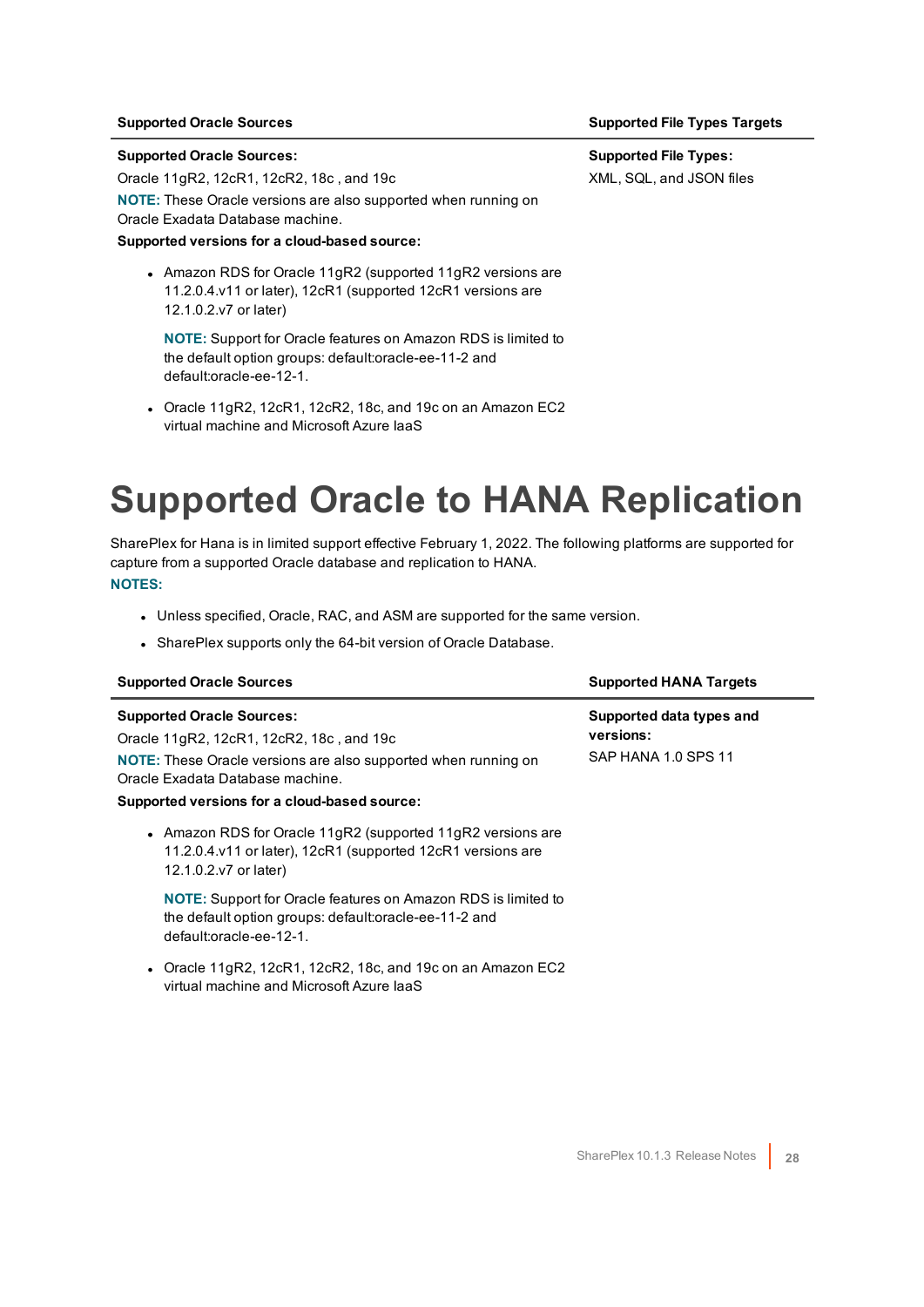### <span id="page-28-0"></span>**Oracle to HANA supported data types**

| Oracle         | <b>HANA</b>      |
|----------------|------------------|
| BINARY_DOUBLE  | <b>DOUBLE</b>    |
| BINARY_FLOAT   | <b>DOUBLE</b>    |
| <b>BLOB</b>    | <b>BLOB</b>      |
| CHAR (n)       | CHAR (n)         |
| <b>CLOB</b>    | <b>CLOB</b>      |
| <b>DATE</b>    | <b>TIMESTAMP</b> |
| <b>LONG</b>    | <b>CLOB</b>      |
| <b>LONGRAW</b> | <b>BLOB</b>      |
| NCHAR (n)      | NCHAR (n)        |
| <b>NCLOB</b>   | <b>NCLOB</b>     |
| <b>NUMBER</b>  | <b>DECIMAL</b>   |
| NUMBER (p,0:)  | DECIMAL (p,s)    |
| NUMBER (p,s)   | <b>DECIMAL</b>   |
| NVARCHAR2 (n)  | NVARCHAR (n)     |
| RAW(n)         | VARBINARY (n)    |
| TIMESTAMP (p)  | <b>TIMESTAMP</b> |
| VARCHAR2 (n)   | VARCHAR (n)      |

#### **Conditions of support**

<span id="page-28-1"></span>See [Supported](#page-20-1) Data Types: Oracle to Oracle for additional conditions of support for Oracle source data types.

### **Supported Oracle to MySQL Replication**

The following platforms are supported for capture from a supported Oracle database and replication to MySQL. **NOTES:**

- Unless specified, Oracle, RAC, and ASM are supported for the same version.
- SharePlex supports only the 64-bit version of Oracle Database.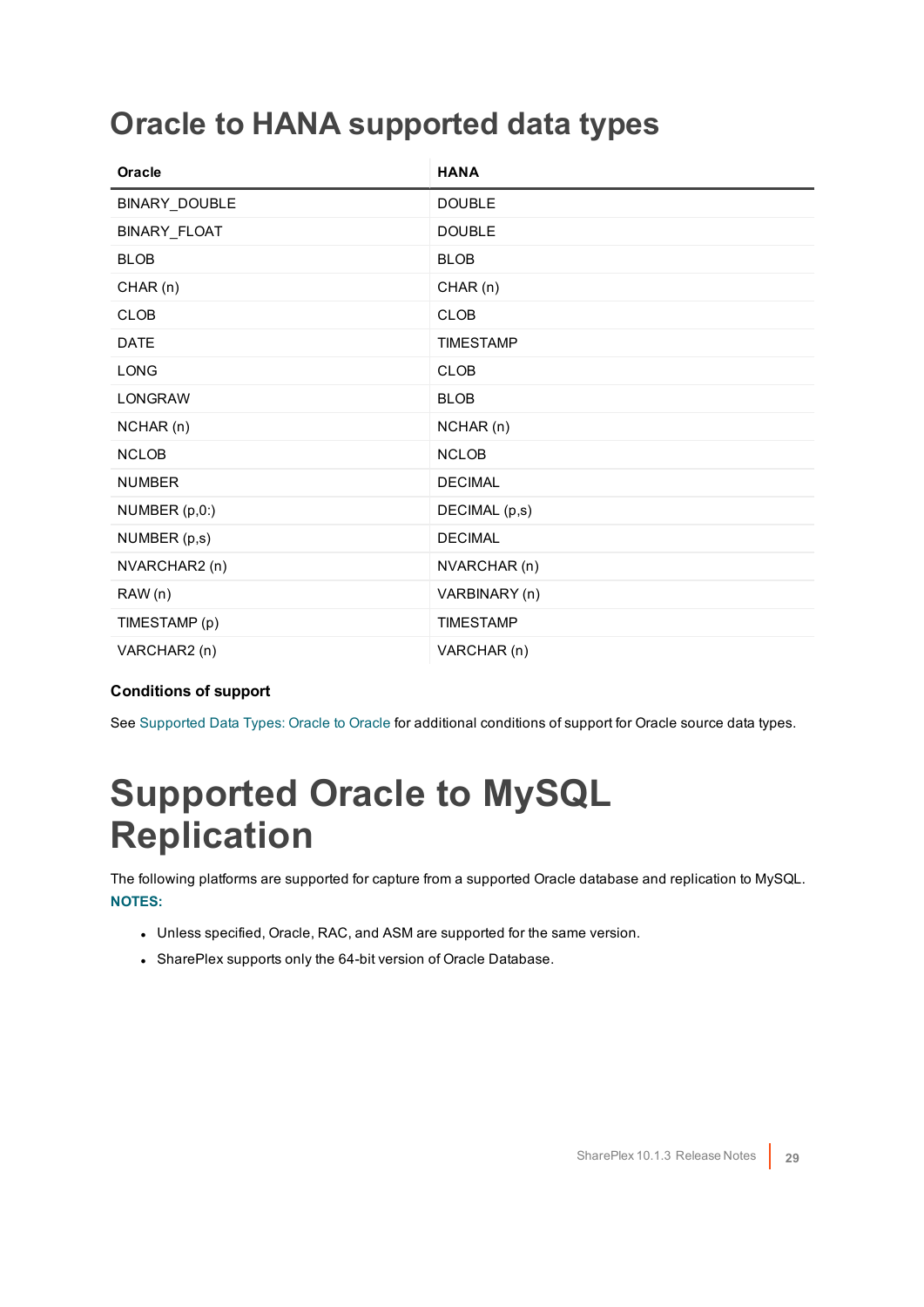#### **Supported Oracle Sources:**

Oracle 11gR2, 12cR1, 12cR2, 18c , and 19c

**NOTE:** These Oracle versions are also supported when running on Oracle Exadata Database machine.

#### **Supported versions for a cloud-based source:**

• Amazon RDS for Oracle 11gR2 (supported 11gR2 versions are 11.2.0.4.v11 or later), 12cR1 (supported 12cR1 versions are 12.1.0.2.v7 or later)

**NOTE:** Support for Oracle features on Amazon RDS is limited to the default option groups: default:oracle-ee-11-2 and default:oracle-ee-12-1.

• Oracle 11gR2, 12cR1, 12cR2, 18c, and 19c on an Amazon EC2 virtual machine and Microsoft Azure IaaS

#### **Supported Oracle Sources Supported MySQL Targets**

#### **Supported database types and versions:**

MySQL 5.5, 5.6, 5.7, and 8 **NOTE:** MySQL ODBC 5 Drivers (5.3.14) is required.

#### **Supported versions for a cloudbased target:**

Cloud support for Azure, Amazon RDS and Aurora database.

### <span id="page-29-0"></span>**Oracle to MySQL supported data types**

| Oracle                         | <b>MySQL</b>    |
|--------------------------------|-----------------|
| BINARY_DOUBLE <sup>1</sup>     | <b>DOUBLE</b>   |
| BINARY_FLOAT                   | <b>DOUBLE</b>   |
| <b>BLOB</b>                    | <b>LONGBLOB</b> |
| CHAR(n)                        | CHAR(n)         |
| <b>CLOB</b>                    | <b>LONGTEXT</b> |
| <b>DATE</b>                    | DATETIME (0)    |
| <b>LONG</b>                    | <b>LONGTEXT</b> |
| <b>LONGRAW</b>                 | <b>LONGBLOB</b> |
| <b>NUMBER</b>                  | <b>DOUBLE</b>   |
| NUMBER (p,0:)                  | NUMERIC (p,s)   |
| NUMBER (p,s)                   | <b>DOUBLE</b>   |
| RAW (n)                        | VARBINARY (n)   |
| TIMESTAMP $(7:9)$ <sup>2</sup> | DATETIME (6)    |
| TIMESTAMP (p) 2                | DATETIME (p)    |
| VARCHAR2 (n)                   | VARCHAR (n)     |

See "Conditions of support" following this table for additional information.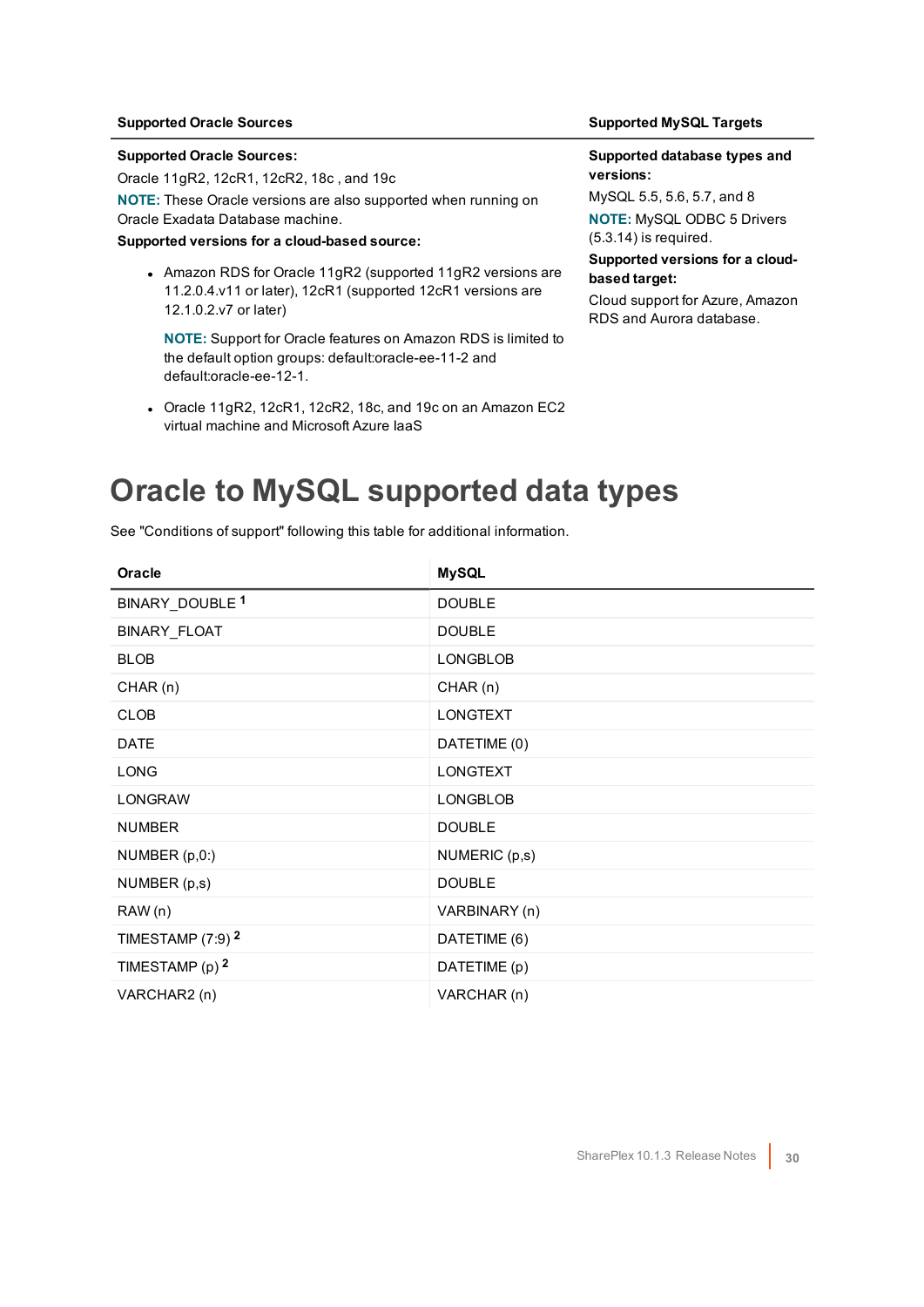- <span id="page-30-0"></span>1. Because Oracle and MySQL handle this data type differently, there may be a very small difference in precision between the value of the source and the value of the target row. You may see the difference when viewing the data from SQL\*Plus or other utility, but SharePlex will not report this difference as an out-of-sync condition.
- 2. If the MySQL target database is earlier than version 5.6.4, the fractional seconds will be truncated. Earlier versions did not support fractional seconds.

<span id="page-30-1"></span>See [Supported](#page-20-1) Data Types: Oracle to Oracle for additional conditions of support for Oracle source data types.

### **Supported Oracle to PostgreSQL Replication**

The following platforms are supported for capture from a supported Oracle database and replication to PostgreSQL.

#### **NOTES:**

- Unless specified, Oracle, RAC, and ASM are supported for the same version.
- SharePlex supports only the 64-bit version of Oracle Database.

virtual machine and Microsoft Azure IaaS

| <b>Supported Oracle Sources</b>                                                                                                                          | <b>Supported PostgreSQL Targets</b>                         |
|----------------------------------------------------------------------------------------------------------------------------------------------------------|-------------------------------------------------------------|
| <b>Supported Oracle Sources:</b>                                                                                                                         | Supported database types and<br>versions:                   |
| Oracle 11gR2, 12cR1, 12cR2, 18c, and 19c                                                                                                                 |                                                             |
| <b>NOTE:</b> These Oracle versions are also supported when running on<br>Oracle Exadata Database machine.                                                | PostgreSQL 9.4, 9.5, 9.6, 10, 13.4,<br>and 14.0             |
| Supported versions for a cloud-based source:                                                                                                             | Supported versions for a cloud-<br>based target:            |
| • Amazon RDS for Oracle 11gR2 (supported 11gR2 versions are<br>11.2.0.4.v11 or later), 12cR1 (supported 12cR1 versions are<br>12.1.0.2.v7 or later)      | Cloud support for Azure, Amazon<br>RDS and Aurora database. |
| <b>NOTE:</b> Support for Oracle features on Amazon RDS is limited to<br>the default option groups: default:oracle-ee-11-2 and<br>default:oracle-ee-12-1. |                                                             |
| • Oracle 11gR2, 12cR1, 12cR2, 18c, and 19c on an Amazon EC2                                                                                              |                                                             |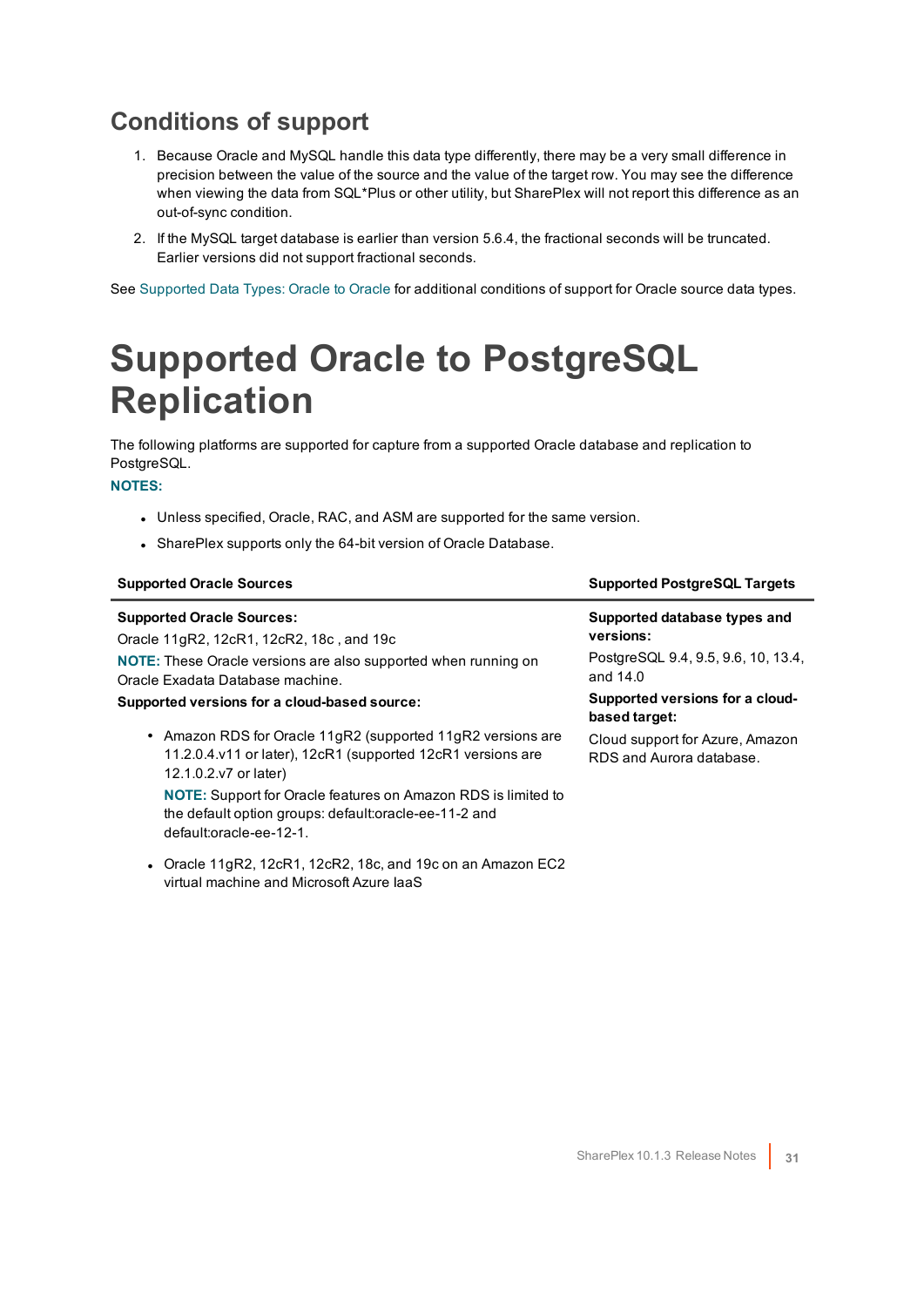### <span id="page-31-0"></span>**Oracle to PostgreSQL supported data types**

| Oracle                               | PostgreSQL                   |
|--------------------------------------|------------------------------|
| BINARY_DOUBLE                        | <b>DOUBLE PRECISION</b>      |
| <b>BINARY FLOAT</b>                  | <b>REAL</b>                  |
| CHAR(n)                              | CHAR(n)                      |
| CHAR (n CHAR)                        | CHAR(n)                      |
| <b>CLOB</b>                          | <b>TEXT</b>                  |
| <b>DATE</b>                          | <b>DATE</b>                  |
| <b>LONG</b>                          | <b>TEXT</b>                  |
| NCHAR (n)                            | CHAR(n)                      |
| <b>NCLOB</b>                         | <b>TEXT</b>                  |
| <b>NUMBER</b>                        | <b>NUMERIC</b>               |
| NUMBER (p,0:)                        | NUMERIC (p,s)                |
| NUMBER (p,s)                         | <b>NUMERIC</b>               |
| NVARCHAR2 (n)                        | VARCHAR (n)                  |
| TIMESTAMP (7:9)                      | TIMESTAMP (6)                |
| TIMESTAMP (p)                        | TIMESTAMP (p)                |
| TIMESTAMP (7:9) WITH TIME ZONE       | TIMESTAMP (6) WITH TIME ZONE |
| TIMESTAMP (p) WITH TIME ZONE         | TIMESTAMP (p) WITH TIME ZONE |
| TIMESTAMP (7:9) WITH LOCAL TIME ZONE | TIMESTAMP (6)                |
| TIMESTAMP (p) WITH LOCAL TIME ZONE   | TIMESTAMP (p)                |
| VARCHAR2 (n)                         | VARCHAR (n)                  |
| VARCHAR2 (n CHAR)                    | VARCHAR (n)                  |

#### **Conditions of support**

See [Supported](#page-20-1) Data Types: Oracle to Oracle for additional conditions of support for Oracle source data types.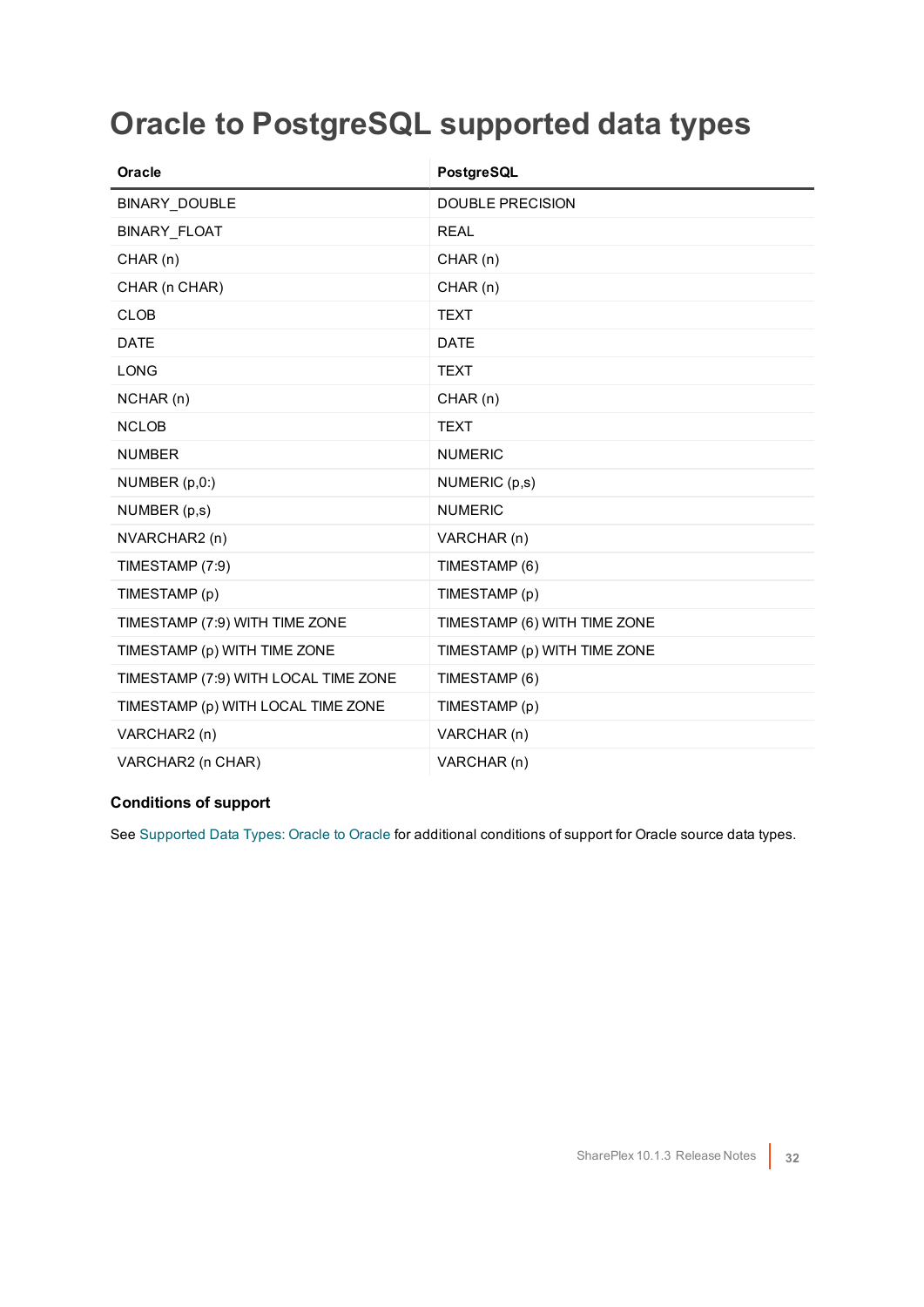## <span id="page-32-0"></span>**Supported Oracle to SQL Server Replication**

#### **NOTES:**

- Unless specified, Oracle, RAC, and ASM are supported for the same version.
- SharePlex supports only the 64-bit version of Oracle Database.

| <b>Supported Oracle Sources</b>                                                                                                                                 | <b>Supported SQL Server Targets</b>                                                                                                                                          |
|-----------------------------------------------------------------------------------------------------------------------------------------------------------------|------------------------------------------------------------------------------------------------------------------------------------------------------------------------------|
| <b>Supported Oracle Sources:</b>                                                                                                                                | Supported database types and versions:                                                                                                                                       |
| Oracle 11gR2, 12cR1, 12cR2, and 19c<br><b>NOTE:</b> These Oracle versions are also supported<br>when running on Oracle Exadata Database                         | • Azure SQL Database, SQL Server 2008, 2008<br>R2, 2012, 2014, 2016, 2017, and 2019.                                                                                         |
| machine.<br>Supported versions for a cloud-based source:                                                                                                        | The Microsoft SQL Server ODBC Driver is<br>required.                                                                                                                         |
| • Amazon RDS for Oracle 11gR2 (supported<br>11gR2 versions are 11.2.0.4.v11 or later),<br>12cR1 (supported 12cR1 versions are<br>12.1.0.2.v7 or later) and 19c. | • Databases listed above are also supported<br>when they are deployed on an Amazon EC2<br>virtual machine, Microsoft Azure (laaS or SQL<br>Server on Azure Virtual Machines) |
| <b>NOTE:</b> Support for Oracle features on                                                                                                                     | <b>NOTES:</b>                                                                                                                                                                |
| Amazon RDS is limited to the default option<br>groups: default: oracle-ee-11-2,<br>default:oracle-ee-12-1, default:oracle-ee-19,                                | • The SQL Server database is supported on the<br>RHEL and Windows Server operating systems.                                                                                  |
| and default:oracle-se2-19.                                                                                                                                      | • Azure SQL Database and SQL Server<br>database are supported on RHEL 7.x and                                                                                                |
|                                                                                                                                                                 |                                                                                                                                                                              |

- Oracle 11gR2, 12cR1, 12cR2, and 19c on an Amazon EC2 virtual machine and Microsoft Azure IaaS
- Windows Server 2016 & 2019 as a remote post.

### <span id="page-32-1"></span>**Oracle to SQL Server supported data types**

| <b>Oracle</b>  | <b>SQL Server</b> |
|----------------|-------------------|
| <b>ANYDATA</b> | <b>VARIENT</b>    |
| BINARY_DOUBLE  | <b>FLOAT (53)</b> |
| BINARY FLOAT   | <b>FLOAT (24)</b> |
| <b>BLOB</b>    | VARBINARY (MAX)   |
| CHAR(n)        | CHAR(n)           |
| CHAR (n CHAR)  | CHAR(n)           |
| <b>CLOB</b>    | VARCHAR (MAX)     |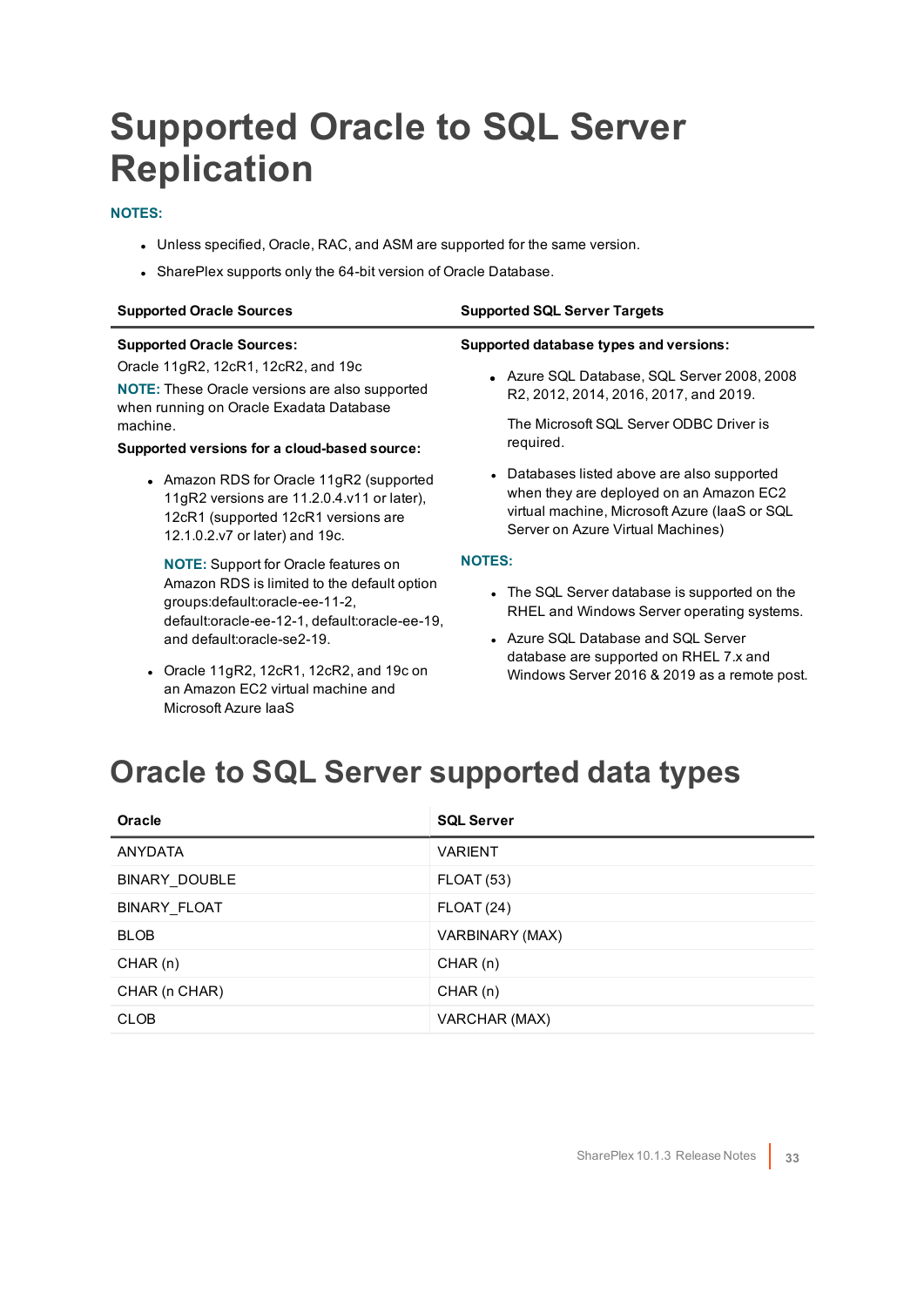| Oracle                         | <b>SQL Server</b>  |
|--------------------------------|--------------------|
| <b>DATE</b>                    | DATETIME2 (7)      |
| <b>LONG</b>                    | VARCHAR (MAX)      |
| <b>LONGRAW</b>                 | VARBINARY (MAX)    |
| NCHAR(n)                       | NCHAR(n)           |
| <b>NCLOB</b>                   | NVARCHAR (MAX)     |
| <b>NUMBER</b>                  | <b>FLOAT (53)</b>  |
| NUMBER (p,0:)                  | NUMERIC (p,s)      |
| NUMBER (p,s)                   | <b>FLOAT (53)</b>  |
| NVARCHAR2 (n)                  | NVARCHAR (n)       |
| RAW(n)                         | VARBINARY (n)      |
| TIMESTAMP (8:9)                | DATETIME2 (7)      |
| TIMESTAMP (p)                  | DATETIME2 (p)      |
| TIMESTAMP (8:9) WITH TIME ZONE | DATETIMEOFFSET (7) |
| TIMESTAMP (p) WITH TIME ZONE   | DATETIMEOFFSET (p) |
| VARCHAR2 (n)                   | VARCHAR (n)        |
| VARCHAR2 (n CHAR)              | VARCHAR (n)        |

<span id="page-33-0"></span>See [Supported](#page-20-1) Data Types: Oracle to Oracle for additional conditions of support for Oracle source data types.

### **Oracle to XML supported data types**

This mapping applies to all targets that receive messages as XML:

- File in XML format
- $\blacksquare$  JMS
- Kafka

See "Conditions of support" following this table for additional information.

| Oracle              | <b>XML</b>   |
|---------------------|--------------|
| BINARY DOUBLE       | decimal      |
| <b>BINARY FLOAT</b> | decimal      |
| <b>BLOB</b>         | base64Binary |
| <b>CHAR</b>         | string       |
| <b>CLOB</b>         | string       |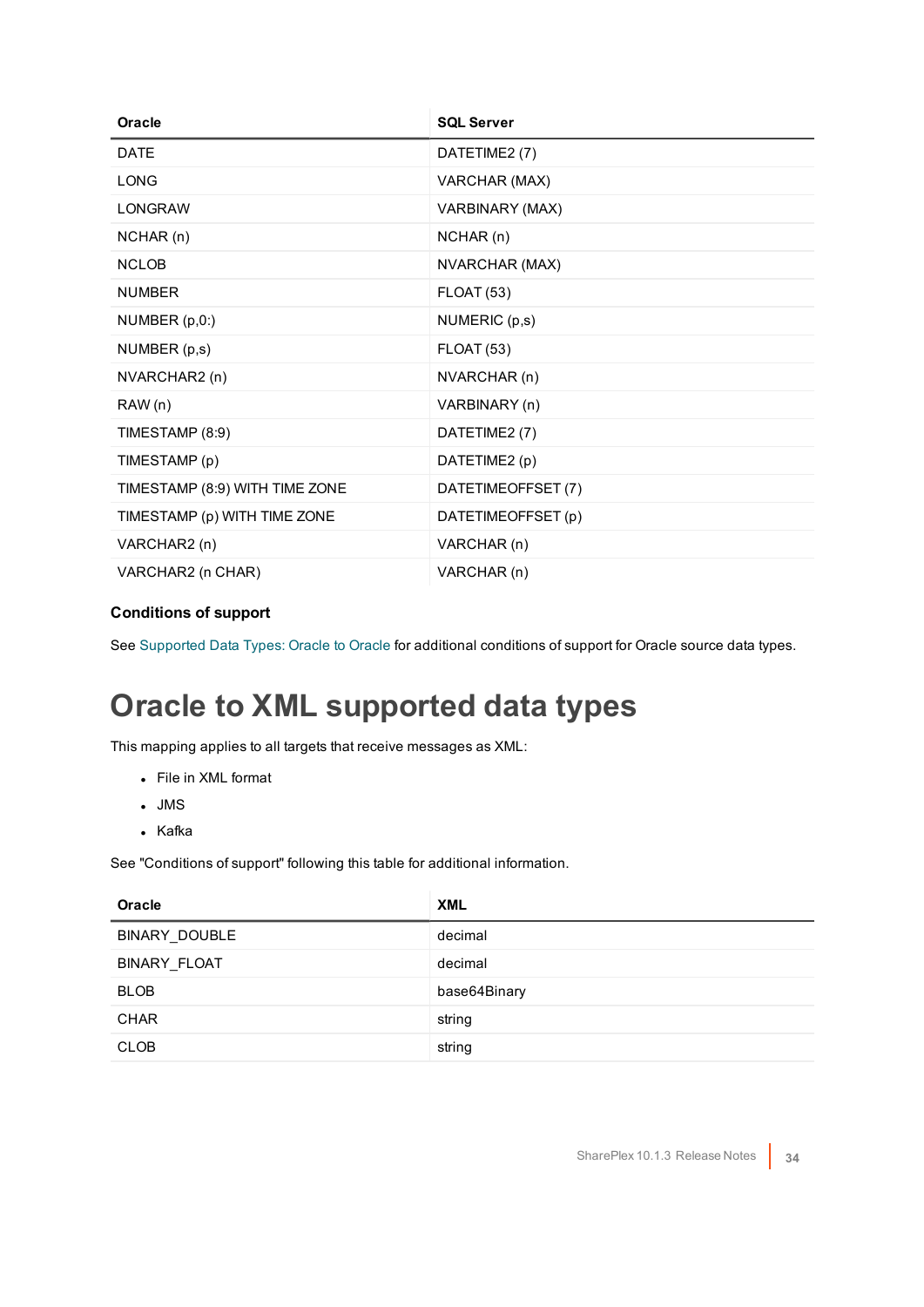| Oracle                         | <b>XML</b>                                                                                                                                                               |
|--------------------------------|--------------------------------------------------------------------------------------------------------------------------------------------------------------------------|
| <b>DATE</b>                    | dateTime                                                                                                                                                                 |
| <b>INTERVAL DAY TO SECOND</b>  | dayTimeDuration                                                                                                                                                          |
| <b>INTERVAL YEAR TO MONTH</b>  | yearMonthDuration                                                                                                                                                        |
| LONG                           | string                                                                                                                                                                   |
| <b>NCHAR</b>                   | string                                                                                                                                                                   |
| <b>NCLOB</b>                   | string                                                                                                                                                                   |
| <b>NUMBER</b>                  | decimal                                                                                                                                                                  |
| NVARCHAR2                      | string                                                                                                                                                                   |
| <b>RAW</b>                     | base64Binary                                                                                                                                                             |
| <b>ROWID</b>                   | string                                                                                                                                                                   |
| <b>TIMESTAMP</b>               | dateTime                                                                                                                                                                 |
| TIMESTAMP WITH LOCAL TIME ZONE | dateTimeStamp                                                                                                                                                            |
| TIMESTAMP WITH TIME ZONE       | dateTimeStamp                                                                                                                                                            |
| VARCHAR2                       | string                                                                                                                                                                   |
| VARRAY <sup>1</sup>            | Post maps the data types in the source VARRAY to the<br>appropriate XML data types. Only certain data types in a<br>VARRAY are supported. See the conditions of support. |

- <span id="page-34-0"></span>1. Only the following data types in a VARRAY are supported by SharePlex when replicating to XML output:
	- BINARY\_FLOAT
	- VARCHAR2
	- BINARY\_DOUBLE
	- NUMBER
	- TIMESTAMP (This is converted to a DATE data type without microseconds in XML output)
	- <sup>l</sup> DATE
	- UDT (only if it contains one of the data types in this list)

<span id="page-34-1"></span>See [Supported](#page-20-1) Data Types: Oracle to Oracle for additional conditions of support for Oracle source data types.

## **Oracle to JSON supported data types**

This mapping applies to all targets that receive messages as JSON:

• Kafka

See "Conditions of support" following this table for additional information.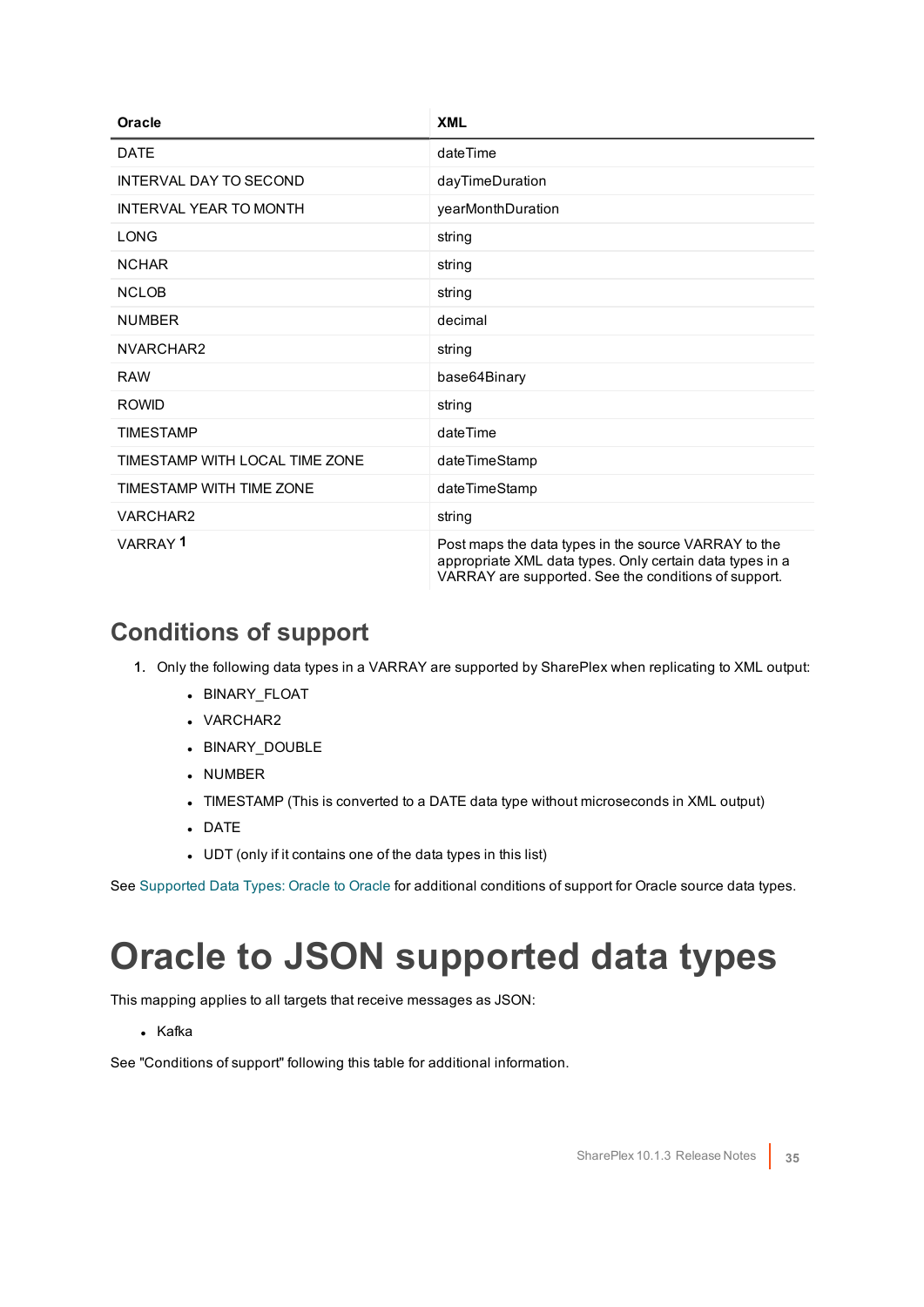| Oracle                         | <b>JSON</b>                           |
|--------------------------------|---------------------------------------|
| BINARY_DOUBLE                  | Number                                |
| <b>BINARY FLOAT</b>            | Number                                |
| <b>BLOB</b>                    | String containing base64 encoded data |
| <b>CHAR</b>                    | String                                |
| <b>CLOB</b>                    | String                                |
| <b>DATE</b>                    | String containing date                |
| <b>INTERVAL DAY TO SECOND</b>  | String containing interval            |
| <b>INTERVAL YEAR TO MONTH</b>  | String containing interval            |
| <b>LONG</b>                    | String                                |
| <b>NCHAR</b>                   | String                                |
| <b>NCLOB</b>                   | String                                |
| <b>NUMBER</b>                  | Number                                |
| NVARCHAR2                      | String                                |
| <b>RAW</b>                     | String containing hex encoded data    |
| <b>ROWID</b>                   | String                                |
| <b>TIMESTAMP</b>               | String containing timestamp           |
| TIMESTAMP WITH LOCAL TIME ZONE | String containing timestamp           |
| TIMESTAMP WITH TIME ZONE       | String containing timestamp           |
| VARCHAR2                       | String                                |

<span id="page-35-0"></span>See [Supported](#page-20-1) Data Types: Oracle to Oracle for additional conditions of support for Oracle source data types.

### **Supported objects and operations for DML replication**

SharePlex supports DML operations on tables and sequences, with some conditions. DML can be replicated from an Oracle source to an Oracle target or an Open Target target.

**NOTE:** Replication to targets with a different character set is supported, with limitations. When posting to Open Target databases, XML files and JMS, SharePlex supports only UNICODE and US7ASCII on the target, but conversion can be performed by an Oracle client installed on the target system. For full details, see the Preinstallation Checklist in the SharePlex [Installation](https://support.quest.com/shareplex) and Setup Guide for an Oracle Source.

### <span id="page-35-1"></span>**Tables**

SharePlex supports the following DML operations on tables: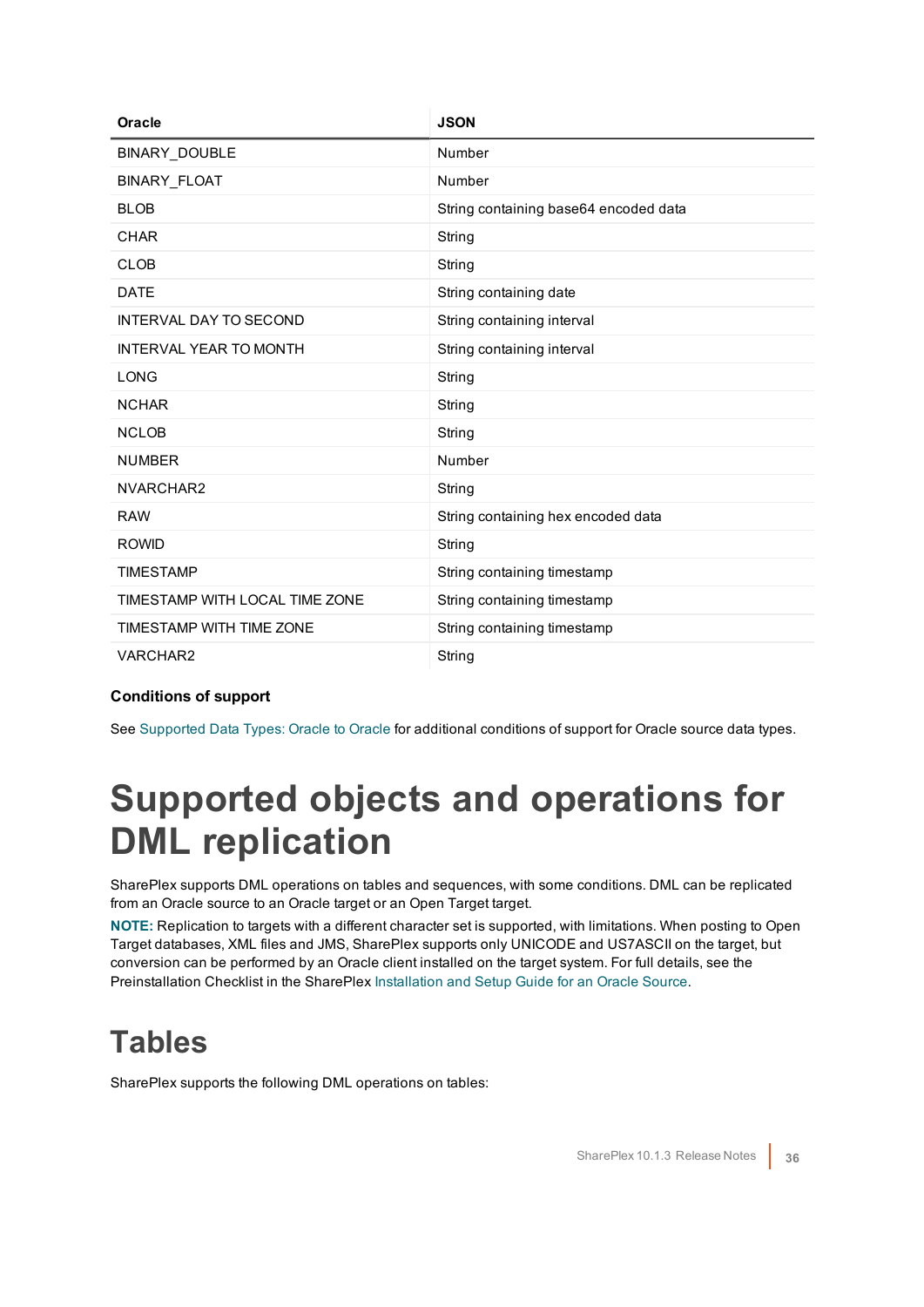- **.** INSERT, UPDATE, DELETE, COMMIT, ROLLBACK
- Direct-path loads (SQL\*Loader) (INSERT AND FULL ROLLBACK). **NOTE:** Replication of partial rollbacks of DLOADs is **not** supported.

The target table must support the column types that are being replicated from the source Oracle table. SharePlex supports the following table types for DML operations:

| Supported table<br>type*  | <b>Conditions of Support</b>                                                                                                                                                                                                                                                    |
|---------------------------|---------------------------------------------------------------------------------------------------------------------------------------------------------------------------------------------------------------------------------------------------------------------------------|
| Regular Oracle<br>tables  | None                                                                                                                                                                                                                                                                            |
| Index-organized<br>tables | SharePlex <b>does not</b> support:<br>• Replication to/from index-organized tables that contain LOB or VARRAY columns<br>• Replication from a non-index-organized table to an index-organized table<br>• SharePlex hash-based horizontal partitioning of index-organized tables |
| <b>Partitioned tables</b> | None                                                                                                                                                                                                                                                                            |
| Views                     | None                                                                                                                                                                                                                                                                            |
| Materialized<br>views     | SharePlex does not support replication from a materialized view to a materialized view.<br>SharePlex can replicate the underlying table of a materialized view to a regular target<br>table.                                                                                    |

#### **SharePlex does not support the following table types:**

- Replication to/from nested tables
- Replication to/from clustered tables

#### **\*SharePlex does not support the following for any table type:**

- Replication to/from Identity columns.
- Replication of rows changed by 'UPDATE WITH CASE' syntax.
- Replication of rows in which data exceeds 319 KB in size, excluding LOB and LONG columns
- <span id="page-36-0"></span>• Replication of external tables or tables with external partitions

### **Sequences**

- Transactional changes to Oracle sequences can be replicated only from Oracle to Oracle.
- To replicate transactional changes to sequences, the supplemental logging of primary and unique keys must be enabled at the database level, or you must enable supplemental logging for primary keys on the **sys.seq\$** table.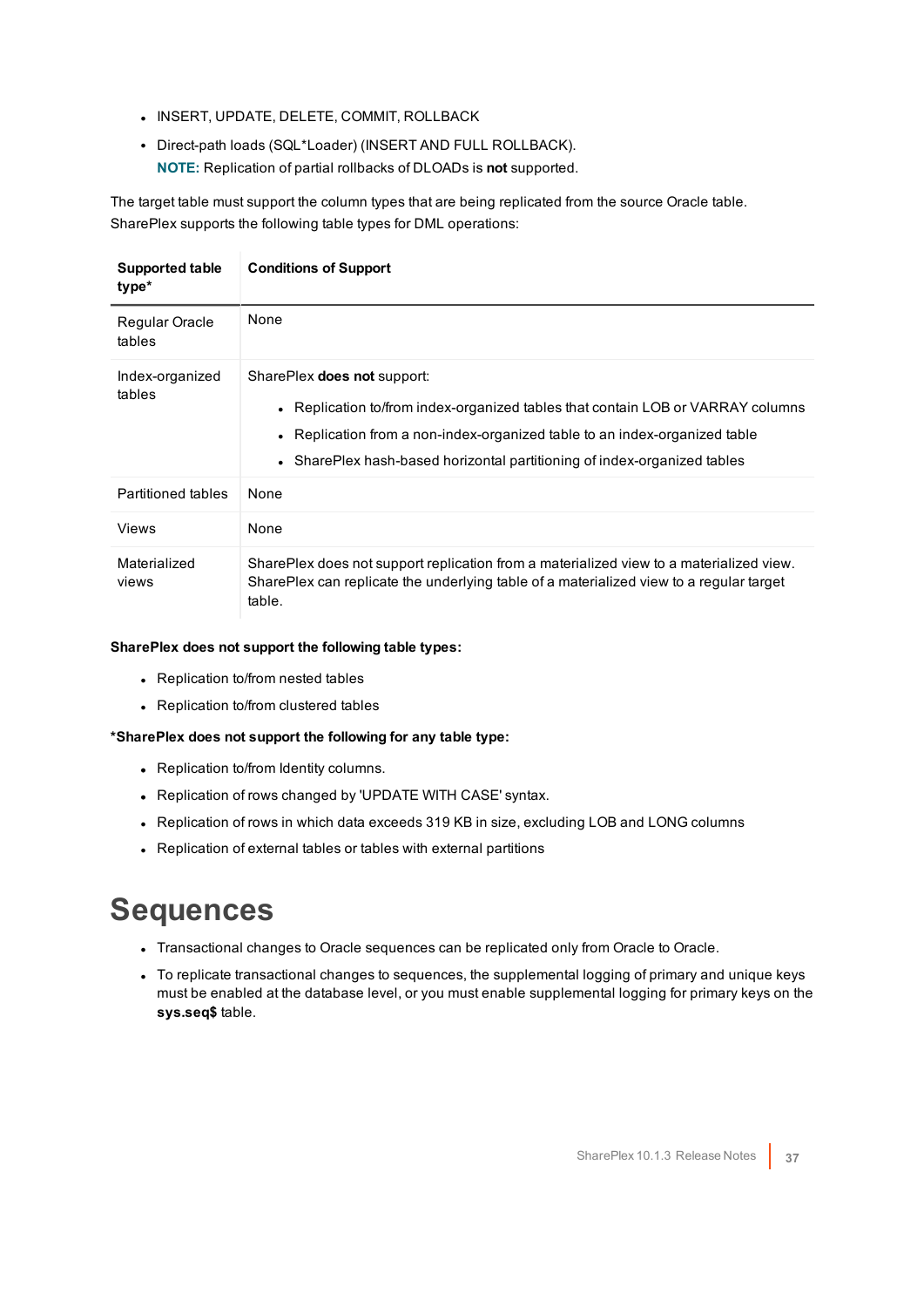### <span id="page-37-0"></span>**Secured and compressed objects**

SharePlex supports DML operations on secured or compressed objects as described in the following table. See "Conditions of support" following this table for additional information.

| <b>Secured/Compressed Object</b>                                                                       | Can be replicated<br>to: |
|--------------------------------------------------------------------------------------------------------|--------------------------|
| DML on tables encrypted by Oracle Obfuscation Toolkit                                                  | All target types         |
| DML on tables with Transparent Data Encryption (TDE) <sup>1</sup>                                      | All target types         |
| DML on Oracle Label Security (OLS) <sup>2</sup>                                                        | All target types         |
| DML on compressed objects: Basic, Advanced Row (OLTP) Compression, HCC <sup>3</sup>                    | All target types         |
| Direct Load (DLOAD) on compressed objects: Basic, Advanced Row (OLTP)<br>Compression, HCC <sup>3</sup> | All target types         |

### <span id="page-37-1"></span>**Conditions of support**

#### **1. Conditions of support - TDE**

SharePlex supports Tablespace Encryption and Column Encryption, both source and target.

The SharePlex **copy/append** command does not support TDE.

TDE is not supported for sources on RDS.

SharePlex only supports the AES and DES encryption algorithms.

#### **2. Conditions of support - OLS**

By default, SharePlex cannot process rows that are protected by OLS (Oracle Label Security) because users granted DBA privileges (like SharePlex) do not have enough privileges to access those rows. However, if privilege is granted from the OLSSYS user, SharePlex can support OLS. SharePlex was tested under the following OLS configuration:

- The SharePlex user was granted full privilege to the objects in replication.
- Test tables with OLS security were created.
- Data was replicated using INSERT, UPDATE, DELETE, ROLLBACK, and TRUNCATE operations, and ALTER TABLE to add and drop columns.

**NOTE:** If the OLS policy data label column is defined as hidden, the data in that column cannot be replicated by SharePlex.

#### **3. Conditions of support - compression**

For HCC compression: SharePlex does not support query low compression. Supported types of compression are query high, archive low and archive high.

For Advanced Row (OLTP) Compression: Under certain conditions, Oracle does not provide enough information in the redo log for SharePlex to replicate a DML operation on a OLTP compressed object. Testing of OLTP compressed objects is advised.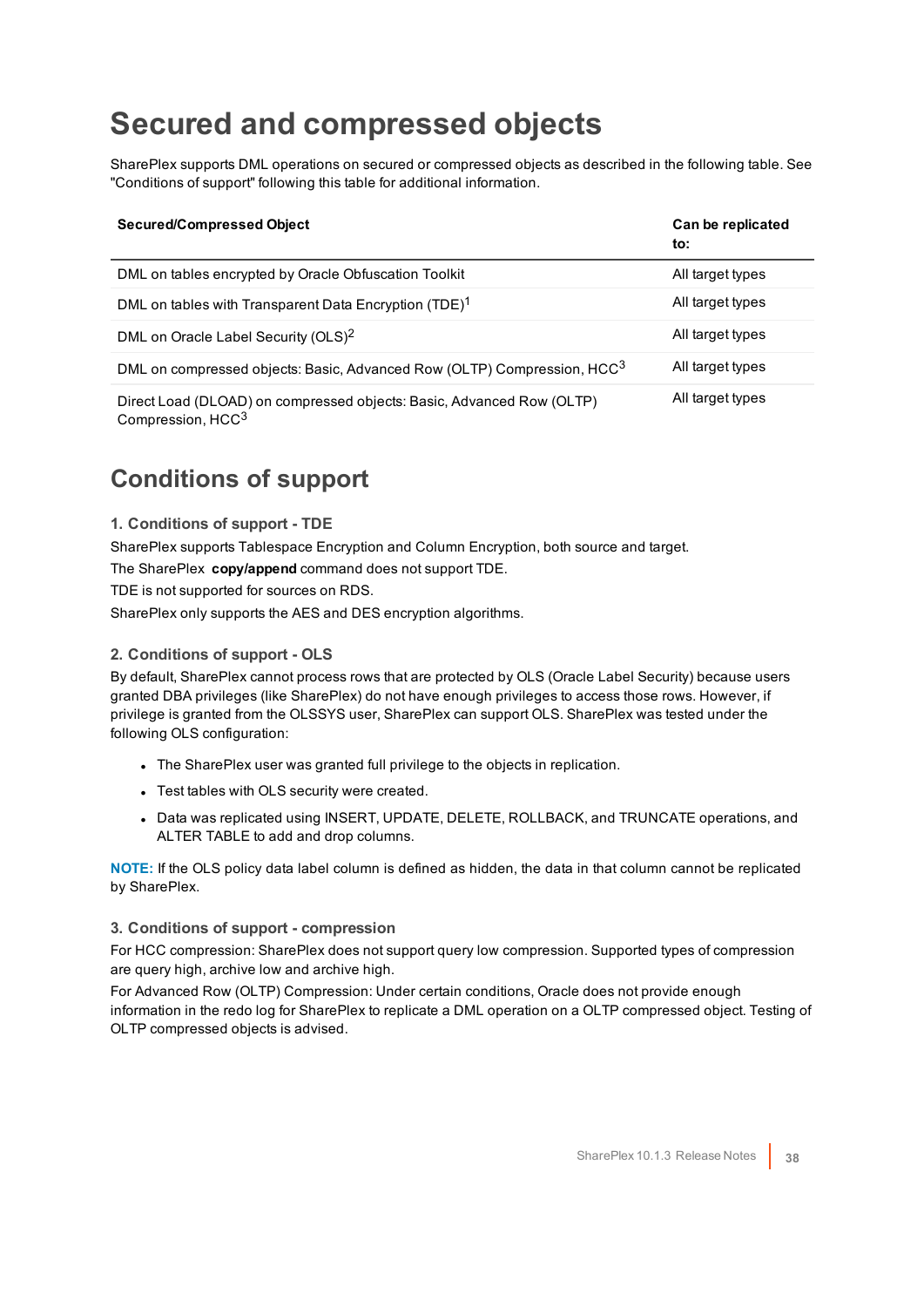## <span id="page-38-0"></span>**Supported operations and objects for DDL replication**

SharePlex provides default and optional DDL support.

**NOTE:** Support for DDL on compressed Oracle objects is limited to the following:

- SharePlex supports DDL on compressed objects only for Oracle 11gR2 and later source Oracle databases.
- ALTER TABLE to ADD COLUMN and ALTER TABLE to DROP COLUMN are supported on Basic, Advanced Row (OLTP) Compression, and HCC compressed Oracle objects for replication to all Oracle and Open Targets.

#### **SharePlex does not support:**

- ANALYZE TABLE and ANALYZE INDEX
- DDL to ALTER TABLE ADD OVERFLOW to an IOT in replication
- DDL operations issued by the SharePlex database user
- DDL to ALTER INDEX to an IOT in replication

### <span id="page-38-1"></span>**Oracle-to-Oracle DDL support**

This section outlines both default and optional DDL support.

#### **DDL on objects listed in the active configuration file**

SharePlex supplies default and optional DDL replication for objects whose **names are listed in the configuration file explicitly or by wildcard**. See "Conditions of support" following this table for additional information.

For details about the controlling parameter, see the SharePlex [Reference](https://support.quest.com/shareplex) Guide.

| <b>Supported object</b>                                                                        | <b>Supported DDL Operation</b>                                                                                                                                                     | <b>Enabled</b><br>by<br>default? | Controlling parameter      |
|------------------------------------------------------------------------------------------------|------------------------------------------------------------------------------------------------------------------------------------------------------------------------------------|----------------------------------|----------------------------|
| Table and IOT<br>(when they exist in the<br>source at the time of<br>configuration activation) | Truncate<br>Alter to add, drop, modify columns<br>Alter to add, modify, drop, split,<br>coalesce, move, truncate, exchange<br>partition or subpartition <sup>1</sup><br>Drop Table | <b>Yes</b>                       | SP OCT<br>REPLICATE DDL=3  |
| Table and IOT<br>(when they are added to the<br>source after configuration                     | Create<br>Create as Select <sup>2</sup>                                                                                                                                            | <b>Yes</b>                       | SP OCT AUTOADD<br>ENABLE=1 |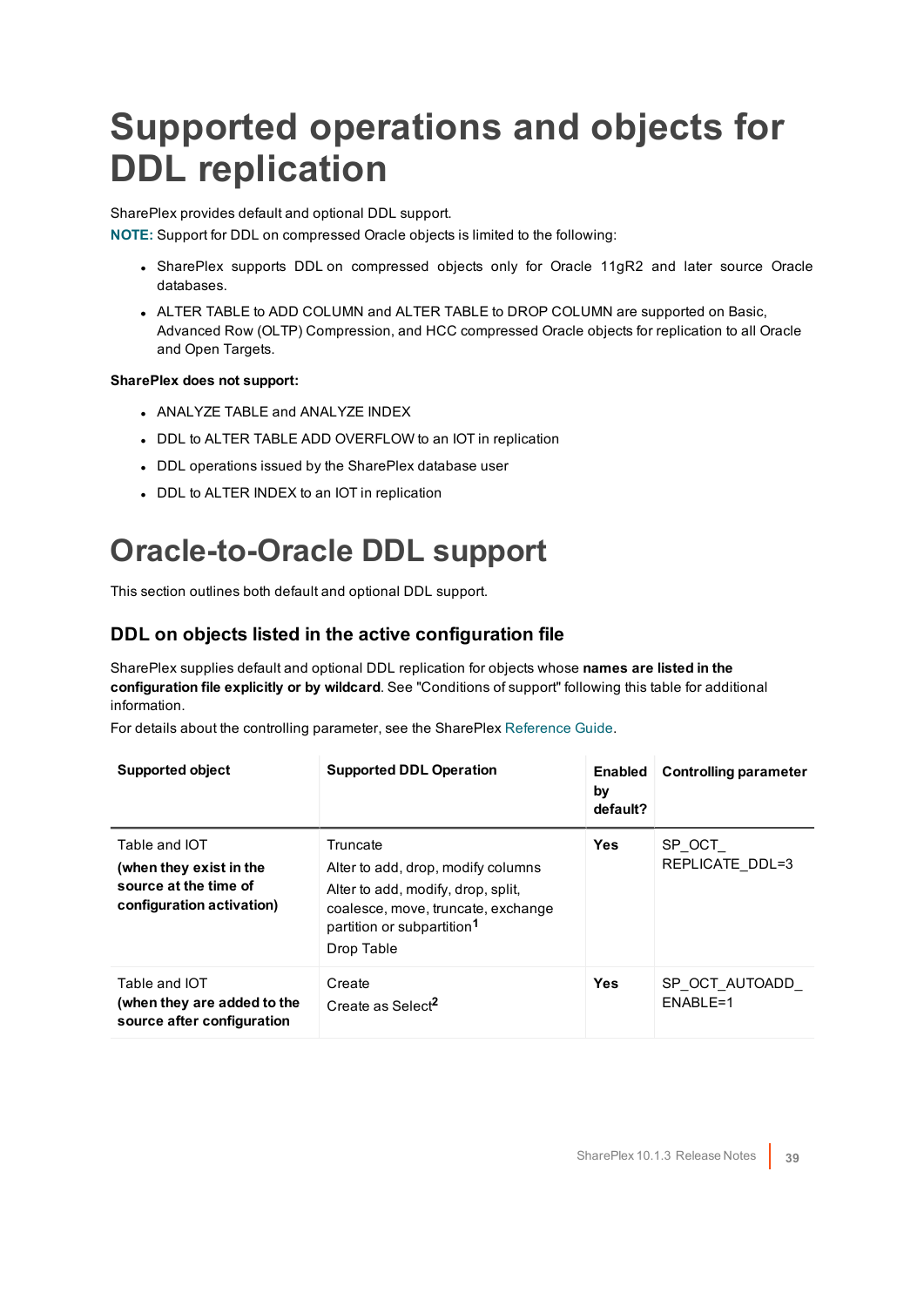| <b>Supported object</b>        | <b>Supported DDL Operation</b> | <b>Enabled</b><br>by<br>default? | <b>Controlling parameter</b>                                                                                         |
|--------------------------------|--------------------------------|----------------------------------|----------------------------------------------------------------------------------------------------------------------|
| activation)                    |                                |                                  |                                                                                                                      |
| Index                          | Create<br>Alter<br>Drop        | <b>Yes</b>                       | SP OCT AUTOADD<br>ENABLE=1                                                                                           |
| Materialized View <sup>3</sup> | Create<br>Drop                 | No                               | SP_OCT_AUTOADD_<br>ENABLE=1 and<br>SP OCT AUTOADD<br>$MV=1$ and<br>SP SYS TARGET<br>COMPATIBILITY=8.6.2<br>or higher |
| Sequences <sup>4</sup>         | Create, Drop                   | No                               | SP_OCT_AUTOADD_<br>ENABLE=1 and<br>SP_OCT_AUTOADD_<br>SEQ=1 and<br>SP SYS TARGET<br>COMPATIBILITY=8.6.3<br>or higher |
| Trigger                        | Create, Drop                   | No                               | SP_OCT_<br>REPLICATE<br>TRIGGER=1                                                                                    |
| Synonym                        | Create, Drop                   | No                               | SP OCT<br>REPLICATE<br>SYNONYM=1                                                                                     |
| Grant <sup>5</sup>             | Create, Drop                   | No                               | SP_OCT_<br>REPLICATE<br>GRANT=1                                                                                      |

- 1. ALTER TABLE has the following conditions of support:
	- ALTER TABLE DDL that involves multiple tables, such as EXCHANGE PARTITION between tables, requires all tables involved to be in replication.
	- Default DDL support for ALTER TABLE on partitions/subpartitions applies to user-named interval partitions/subpartitions. For system-named (system generated) interval partitions/subpartitions, SharePlex supports only ALTER TABLE to DROP and TRUNCATE the system-named partitions. To enable support for DROP and TRUNCATE of system-named partitions, set the SP\_OCT\_ TRUNC\_PARTITION\_BY\_ID parameter to 1, and ensure that both source and target are updated to SharePlex version 8.6.4 or later. **NOTE:** This requirement has changed from previous SharePlex releases in that the parameter must now be set regardless of the Oracle version, including for Oracle 12.2 and later.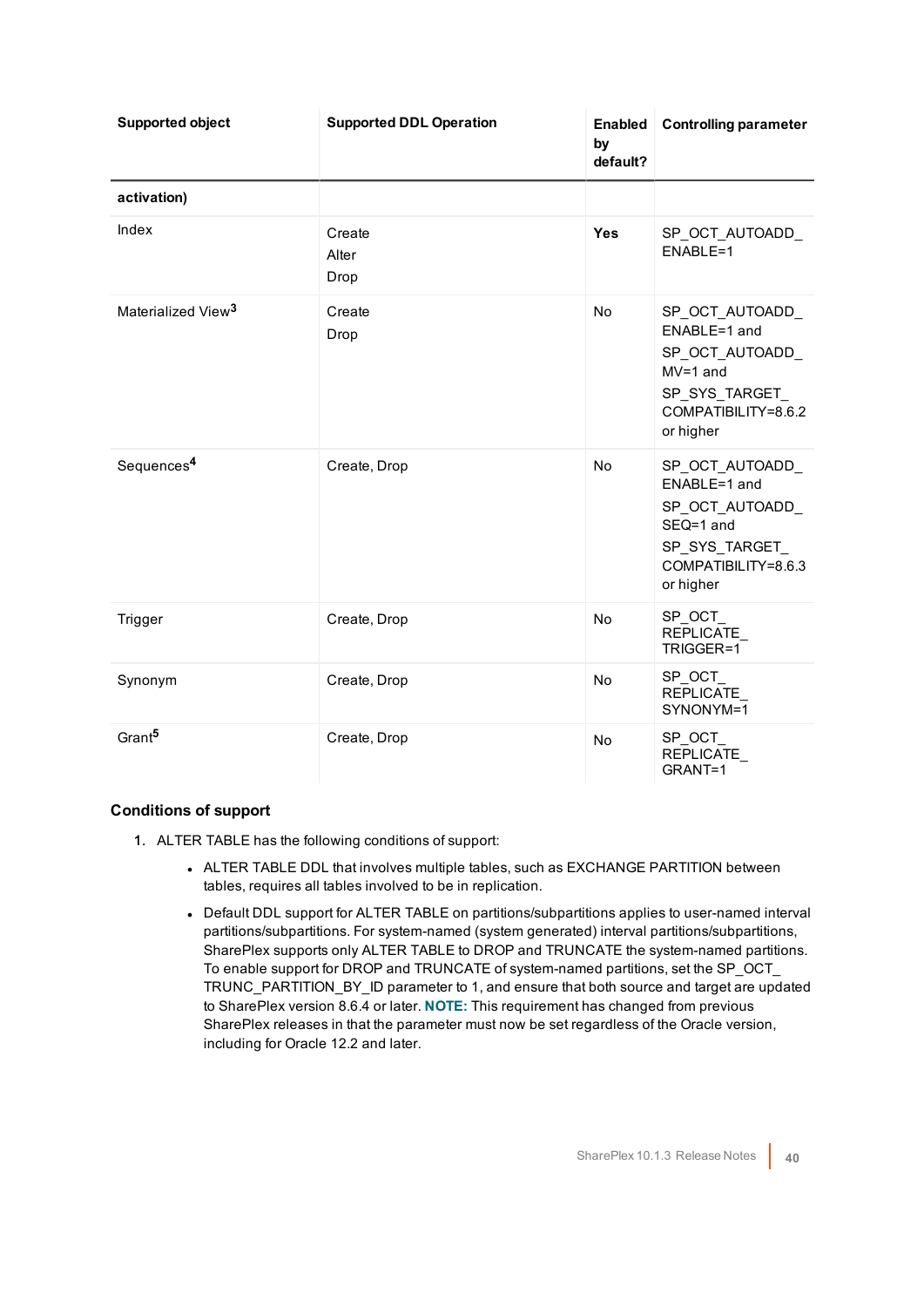- SharePlex does not support TRUNCATE of a system-generated sub-partition if the sub-partition is empty. In such cases, Post stops with error SP-OPO01002. To configure Post to ignore this error, stop Post, set the SP\_OPO\_CONT\_ON\_ERR parameter to 1, and add error number SP-OPO01002 to the top of the **oramsglist** file. See the SharePlex [Reference](https://support.quest.com/shareplex) Guide for more information about this parameter.
- 2. For CREATE TABLE AS SELECT, SharePlex supports the following datatypes: LONG, DATE, RAW, LONG RAW, ROWID, LONG VARCHAR, CHAR, CLOB, BLOB, CFILE, BFILE, TIMESTAMP, INTERVAL YEAR TO MONTH, INTERVAL DAY TO SECOND and ANYDATA.
- 3. For CREATE MATERIALIZED VIEW the following applies:
	- SharePlex supports the following datatypes for CREATE MATERIALIZED VIEW: LONG, DATE, RAW, LONG RAW, ROWID, UROWID, LONG VARCHAR, CHAR, CLOB, BLOB, CFILE, BFILE, TIMESTAMP, INTERVAL YEAR TO MONTH, INTERVAL DAY TO SECOND and ANYDATA. SharePlex does not support ALTER MATERIALIZE VIEW.
	- SharePlex converts a CREATE MATERIALIZED VIEW to a CREATE TABLE, applies the CREATE TABLE to the target, and then replicates the DML that populates the view. SharePlex does not replicate materialized views to materialized views.
- 4. To replicate sequences, the supplemental logging of primary and unique keys must be enabled at the database level, or you must enable supplemental logging for primary keys on the **sys.seq\$** table.
- 5. Amazon RDS restricts DBA users from issuing the GRANT command. Because SharePlex runs as the DBA user, SharePlex cannot replicate GRANT to or from an RDS database.

### **DDL on objects not listed in the active configuration file**

SharePlex provides expanded DDL support for Oracle objects that are not listed in the configuration file. SharePlex replicates the DDL statements for these objects, but does not maintain synchronization of the objects through DML replication. Expanded DDL replication is optional and is enabled with the following parameter setting:

#### SP\_OCT\_REPLICATE\_ALL\_DDL=1

**NOTE:** Expanded DDL replication supports not only tables and sequences but also a wide range of other objects such as procedures, functions, users, and views, which are not part of replication. Some of these objects may have underlying objects that *are in replication*. In those cases, Expanded DDL replication applies to the underlying objects in replication, as well as to the object that is not in replication.

See "Table Notes" following this table for additional information.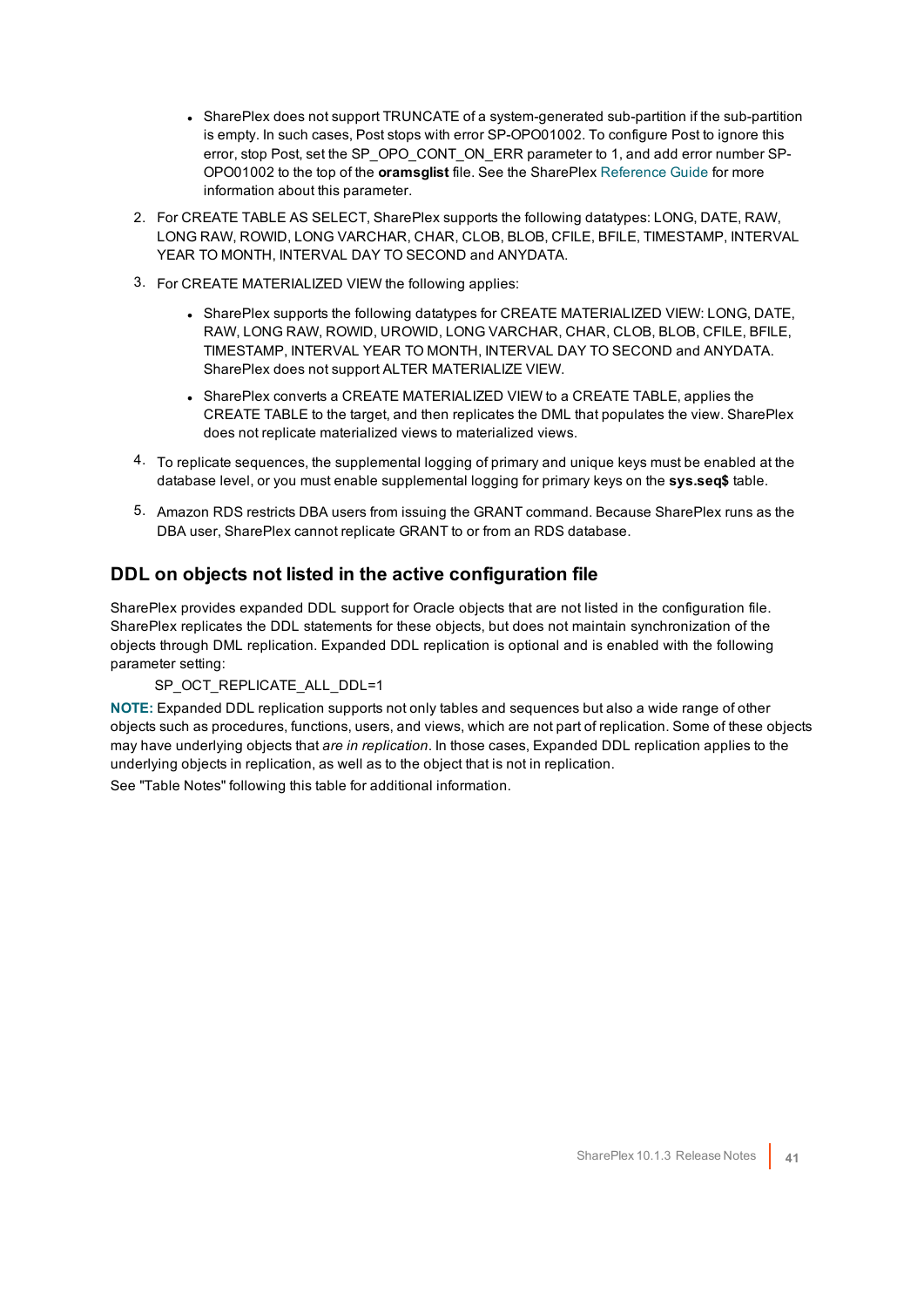| <b>Supported object</b> | <b>Supported Operation</b>     |
|-------------------------|--------------------------------|
| Table and IOT           | Create table                   |
|                         | Create table as select         |
|                         | Alter table add column         |
|                         | Alter table drop column        |
|                         | Drop table                     |
|                         | Truncate                       |
|                         | Comment on table               |
|                         | Comment on columns             |
|                         | <b>Associate Statistics</b>    |
|                         | <b>Disassociate Statistics</b> |
| Cluster                 | Create cluster                 |
|                         | Crop cluster                   |
| Sequence                | Create                         |
|                         | Drop                           |
|                         | Alter                          |
| Partition/              | Add                            |
| Subpartition            | Split                          |
|                         | Merge                          |
|                         | Drop                           |
|                         | Modify                         |
|                         | Coalesce                       |
|                         | Exchange                       |
|                         | Move                           |
|                         | Truncate                       |
|                         | Rename                         |
|                         | Set                            |
| Index                   | Create                         |
|                         | Alter                          |
|                         | Drop                           |
| View                    | Create                         |
|                         | Alter                          |
|                         | Drop                           |
|                         | Comment on view                |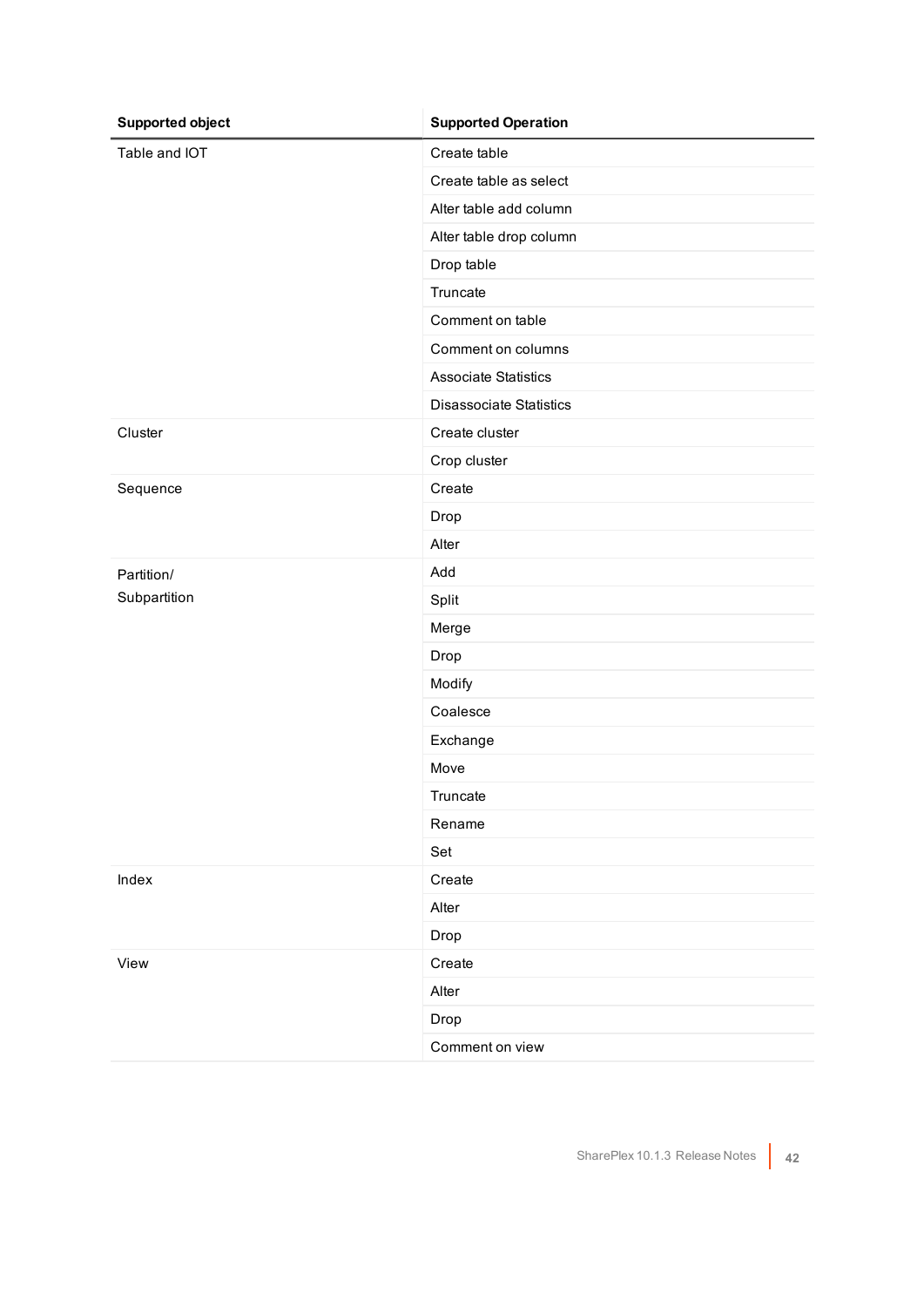| <b>Supported object</b> | <b>Supported Operation</b> |
|-------------------------|----------------------------|
| Synonym                 | Create                     |
|                         | Drop                       |
| Directory <sup>1</sup>  | Create                     |
|                         | Drop                       |
| User-defined type       | Create type                |
|                         | Alter type                 |
|                         | Drop type                  |
|                         | Create type body           |
|                         | Drop type body             |
| Stored procedure        | Create                     |
|                         | Alter                      |
|                         | Drop                       |
| Stored function         | Create                     |
|                         | Alter                      |
|                         | Drop                       |
| Package                 | Create package             |
|                         | Create package body        |
|                         | Alter package              |
|                         | Alter package body         |
|                         | Drop package               |
|                         | Drop package body          |
| User                    | Create user                |
|                         | Alter user                 |
|                         | Drop user                  |
|                         | Gran <sup>1</sup>          |
|                         | Revoke                     |
| Role                    | Create role                |
|                         | Alter role                 |
|                         | Drop role                  |
|                         | Grant <sup>1</sup>         |
|                         | Revoke                     |

**TABLE NOTES:**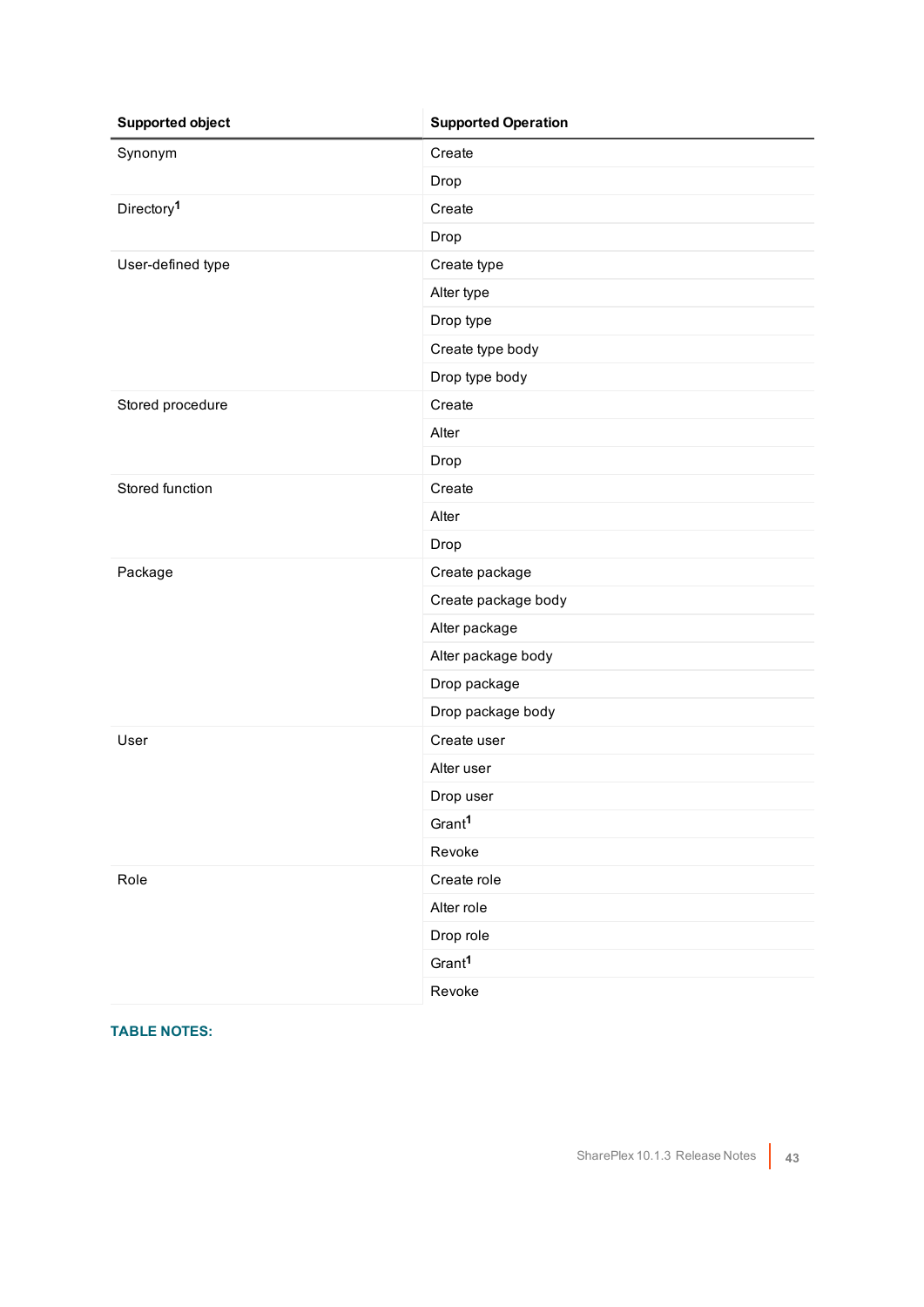- 1. Amazon RDS restricts DBA users from issuing certain commands on an Amazon RDS database instance. Because SharePlex runs as the DBA user, SharePlex cannot replicate the following commands to or from an RDS database:
	- **CREATE or DROP DIRECTORY**
	- . GRANT

### <span id="page-43-0"></span>**Oracle to Open Target DDL support**

SharePlex provides limited DDL support for replication from Oracle to Open Target. The involved objects must be listed in the active configuration file explicitly or with a wildcard. There is no optional DDL support for replication from Oracle to Open Target.

The default Oracle to Open Target configuration is represented by the following parameter setting:

SP\_OCT\_REPLICATE\_DDL=3

See "Table Notes" following this table for additional information.

| <b>Supported object</b> | <b>Supported Operation</b>          |
|-------------------------|-------------------------------------|
| Table and IOT           | Truncate <sup>1</sup>               |
|                         | Alter table add column <sup>2</sup> |
|                         | Alter table drop column             |

#### **TABLE NOTES:**

- 1. TRUNCATE TABLE is not supported from Oracle compressed objects to Open Target targets.
- 2. The default mappings of Oracle data types to their Open Target counterpart for replicated ALTER TABLE ADD COLUMN DDL is shown in [Supported](#page-23-0) Data Types: Oracle to Open Targets. When SharePlex adds the column, it defines it with the default data type. This mapping applies to the entire configuration (not per table).

### <span id="page-43-1"></span>**Non-supported Oracle features**

This is a list of commonly used Oracle features which SharePlex does not replicate and are not listed elsewhere in this document. Since both Oracle and SharePlex continually change and improve, this list of exclusions cannot be considered complete. Unless an item is stated here as being supported, assume that SharePlex does not replicate it.

| Object/operation/feature     | Not supported                                                                                                                                                                                                                           |
|------------------------------|-----------------------------------------------------------------------------------------------------------------------------------------------------------------------------------------------------------------------------------------|
| Oracle operations            | Operations that do not appear in the redo logs. This includes any DML or DDL not<br>in the redo logs, and also PL/SQL packages which do not write results to the redo<br>logs, for example, dbms_shared_pool.keep and related packages. |
| dbms scheduler.create<br>iob | This object is not supported.                                                                                                                                                                                                           |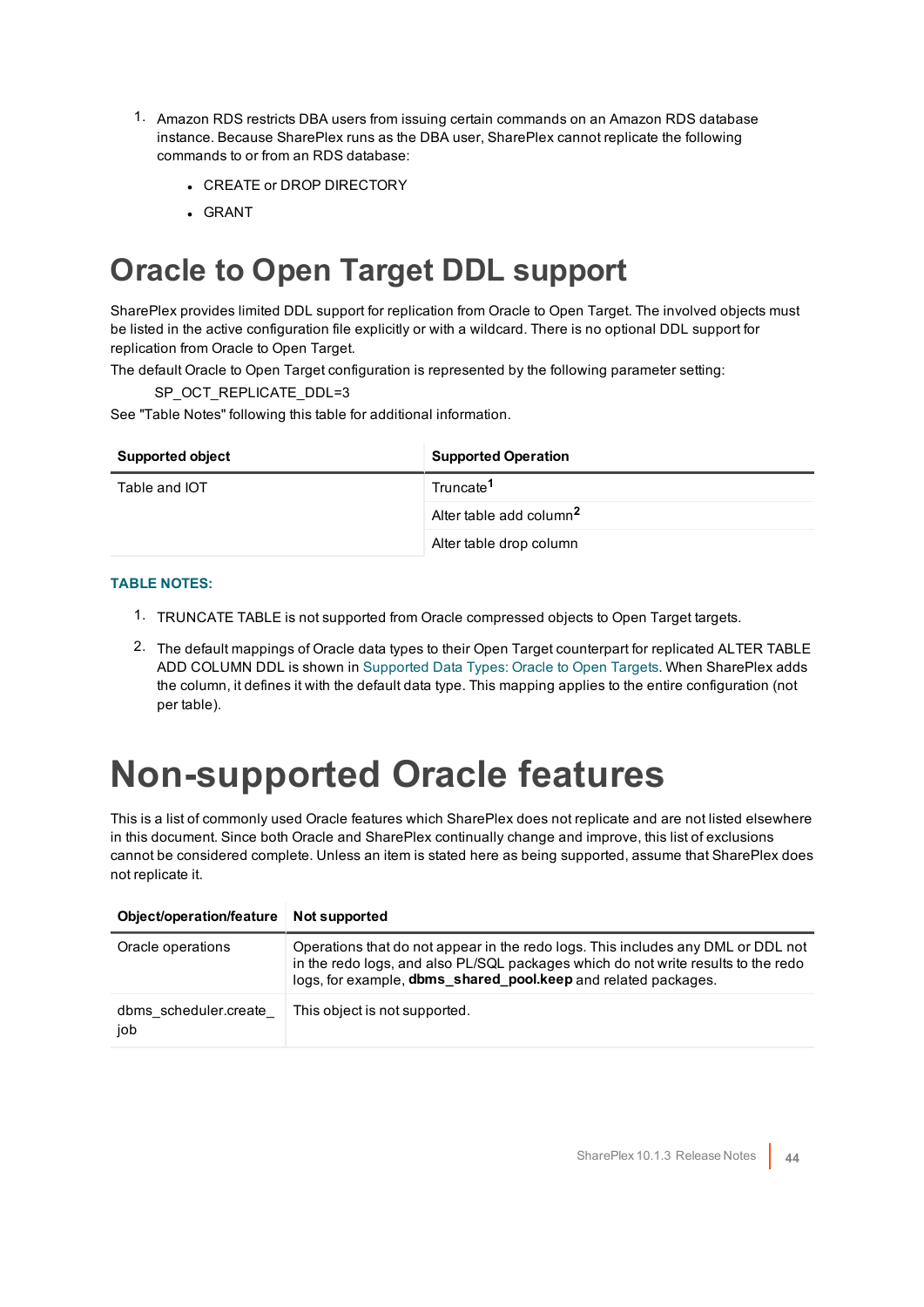#### **Object/operation/feature Not supported**

| Flashback | SharePlex does not support the Oracle Flashback Table feature. If the SP<br>REPLICATE ALL DDL parameter is enabled (value of 1), SharePlex may try to<br>replicate the flashback DDL, which will return an error. To perform Flashback<br>Table on a table that is in replication, use the following procedures in the<br>SharePlex Administrator Guide to work around this issue: |
|-----------|------------------------------------------------------------------------------------------------------------------------------------------------------------------------------------------------------------------------------------------------------------------------------------------------------------------------------------------------------------------------------------|
|           | 1. Remove source objects from replication                                                                                                                                                                                                                                                                                                                                          |
|           | 2. Perform the flashback                                                                                                                                                                                                                                                                                                                                                           |
|           | 3. Add or change objects in an active configuration                                                                                                                                                                                                                                                                                                                                |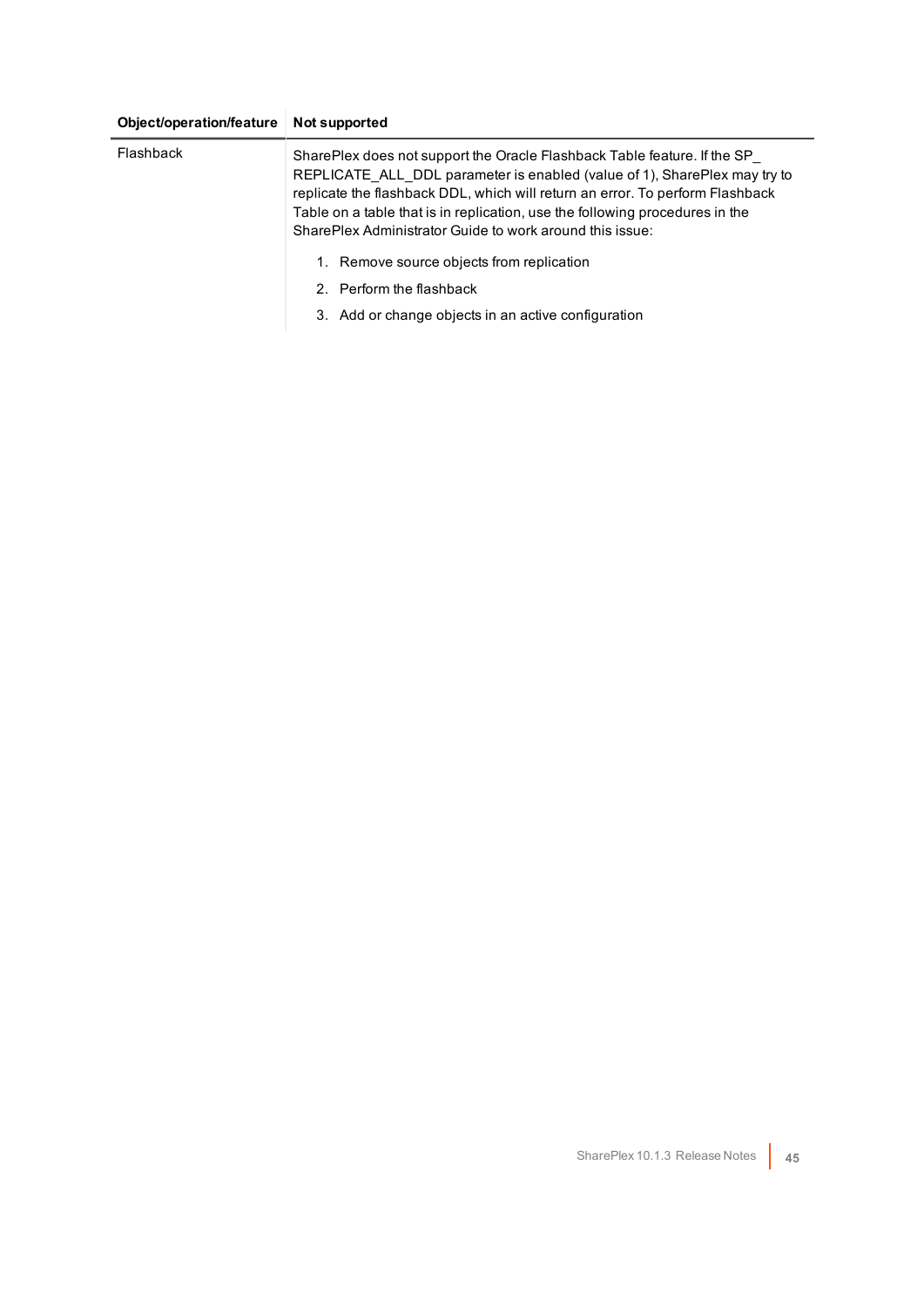## <span id="page-45-0"></span>**Supported / non-supported SharePlex features for Open Targets**

The following table shows whether specific SharePlex features are supported for replication from Oracle to Open Target targets.

| <b>SharePlex feature</b>                                          | <b>Supported for Open</b><br><b>Target</b> | <b>Not Supported for Open</b><br><b>Target</b> |
|-------------------------------------------------------------------|--------------------------------------------|------------------------------------------------|
| reconcile command (target instantiation)                          | X.                                         |                                                |
| compare/compare using and repair/repair using<br>commands         |                                            | $\mathsf X$                                    |
| copy/copy using and append/append using commands                  |                                            | $\pmb{\times}$                                 |
| Hash horizontally partitioned replication                         |                                            | X                                              |
| Column-based horizontally partitioned replication                 | X                                          |                                                |
| Vertically partitioned replication                                | $\pmb{\times}$                             |                                                |
| Column mapping                                                    | X                                          |                                                |
| Key definition                                                    | X                                          |                                                |
| Build configuration with scripts                                  |                                            | $\pmb{\times}$                                 |
| Named queues                                                      | X                                          |                                                |
| Commit Reduction (feature of Post Enhanced<br>Performance)        | X                                          |                                                |
| Dependency Checking (feature of Post Enhanced<br>Performance)     |                                            | X                                              |
| Transformation                                                    |                                            | X                                              |
| Conflict resolution                                               |                                            | X                                              |
| Peer-to-peer replication (bi-directional)                         |                                            | X                                              |
| Consolidated replication (many to one)                            | X                                          |                                                |
| Broadcast replication (one to many)                               | X                                          |                                                |
| High availability replication (active/passive bi-<br>directional) |                                            | X                                              |
| Change tracking target (CDC)                                      |                                            | X                                              |
| Data encryption                                                   | $\pmb{\times}$                             |                                                |
| Data compression                                                  | X                                          |                                                |
| <b>SSH</b>                                                        | X                                          |                                                |
| auth_hosts file                                                   | X                                          |                                                |
| Monitoring scripts                                                | $\pmb{\times}$                             |                                                |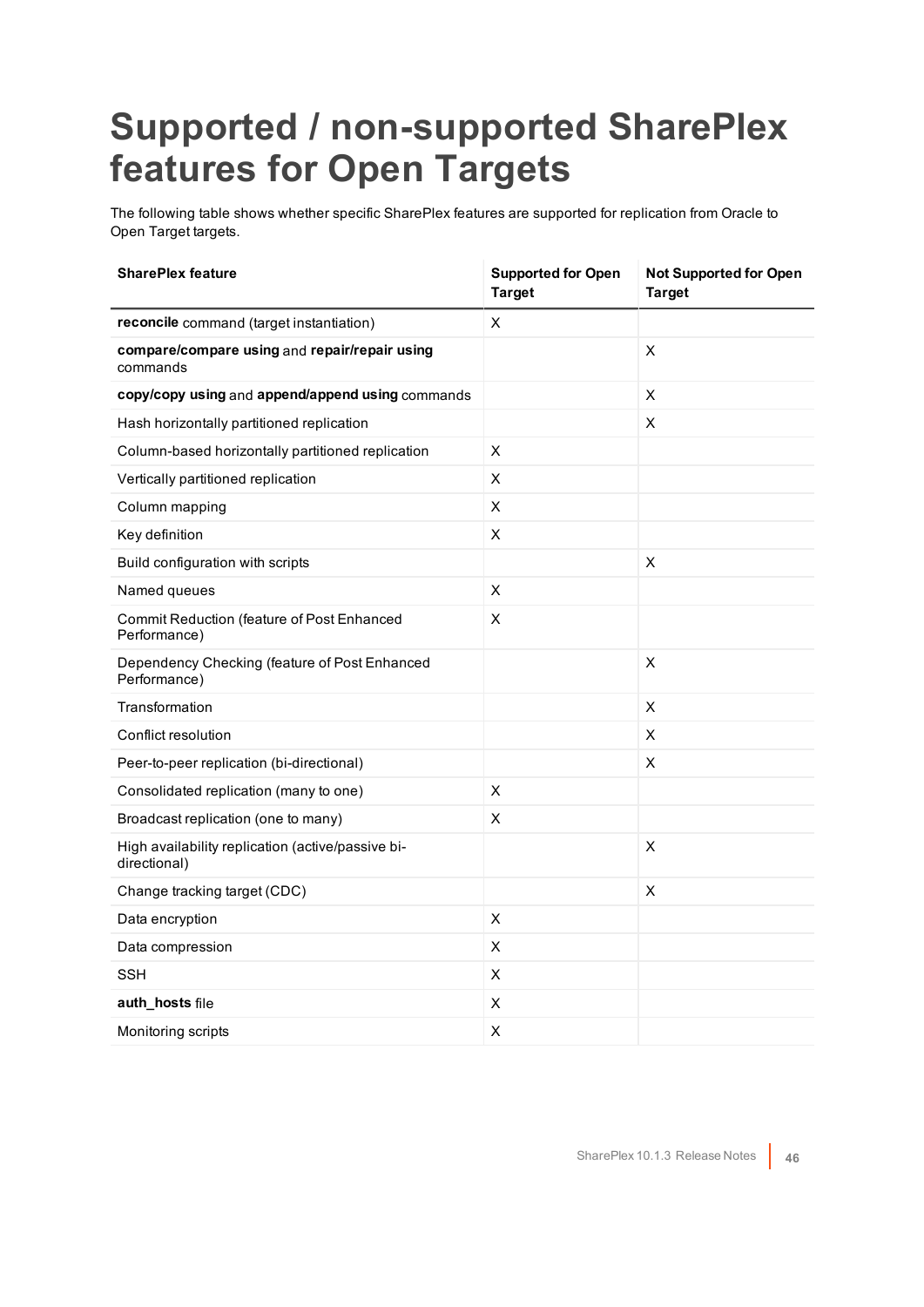| <b>SharePlex feature</b>                                      | <b>Supported for Open</b><br><b>Target</b> | <b>Not Supported for Open</b><br><b>Target</b> |
|---------------------------------------------------------------|--------------------------------------------|------------------------------------------------|
| SNMP monitoring                                               | х                                          |                                                |
| Continue posting on error (SP OPX CONT ON ERR)                | X                                          |                                                |
| Suspend on out of sync errors (SP OPX OUT OF<br>SYNC SUSPEND) | X                                          |                                                |
| Reduced key (SP OPX REDUCED KEY)                              | х                                          |                                                |
| Logical Transaction Rollback on out-of-sync transactions      |                                            | х                                              |

### <span id="page-46-0"></span>**System Requirements for Replication of OLTP Compressed Data**

This chapter contains the requirements when capturing OLTP compressed data from an Oracle source database and replicating it to a supported target database.

### <span id="page-46-1"></span>**Supported operating systems**

The following operating systems are supported for capture from a supported Oracle database and replication to a supported target database.

SharePlex supports only the 64-bit version of the listed operating systems.

**NOTE:** For OLTP, SharePlex supports the following operating systems only.

- $\bullet$  AIX 7.1 and 7.2
- Oracle Linux (RHCK and UEK) 5.x, 6.x, and 7.x
- $\bullet$  RHEL Linux 5.x, 6.x, and 7.x
- $\bullet$  CentOS Linux 5.x, 6.x, and 7.x
- <span id="page-46-2"></span>• Oracle Solaris SPARC 11

### **Non-supported operating systems**

• Windows operating system

**Note:** OLTP patch for the Windows operating system is not available from Oracle. Oracle has planned to release it in July 2021.

### <span id="page-46-3"></span>**Supported Oracle database version/s:**

SharePlex supports Oracle 19c database version for replicating the OLTP compressed data.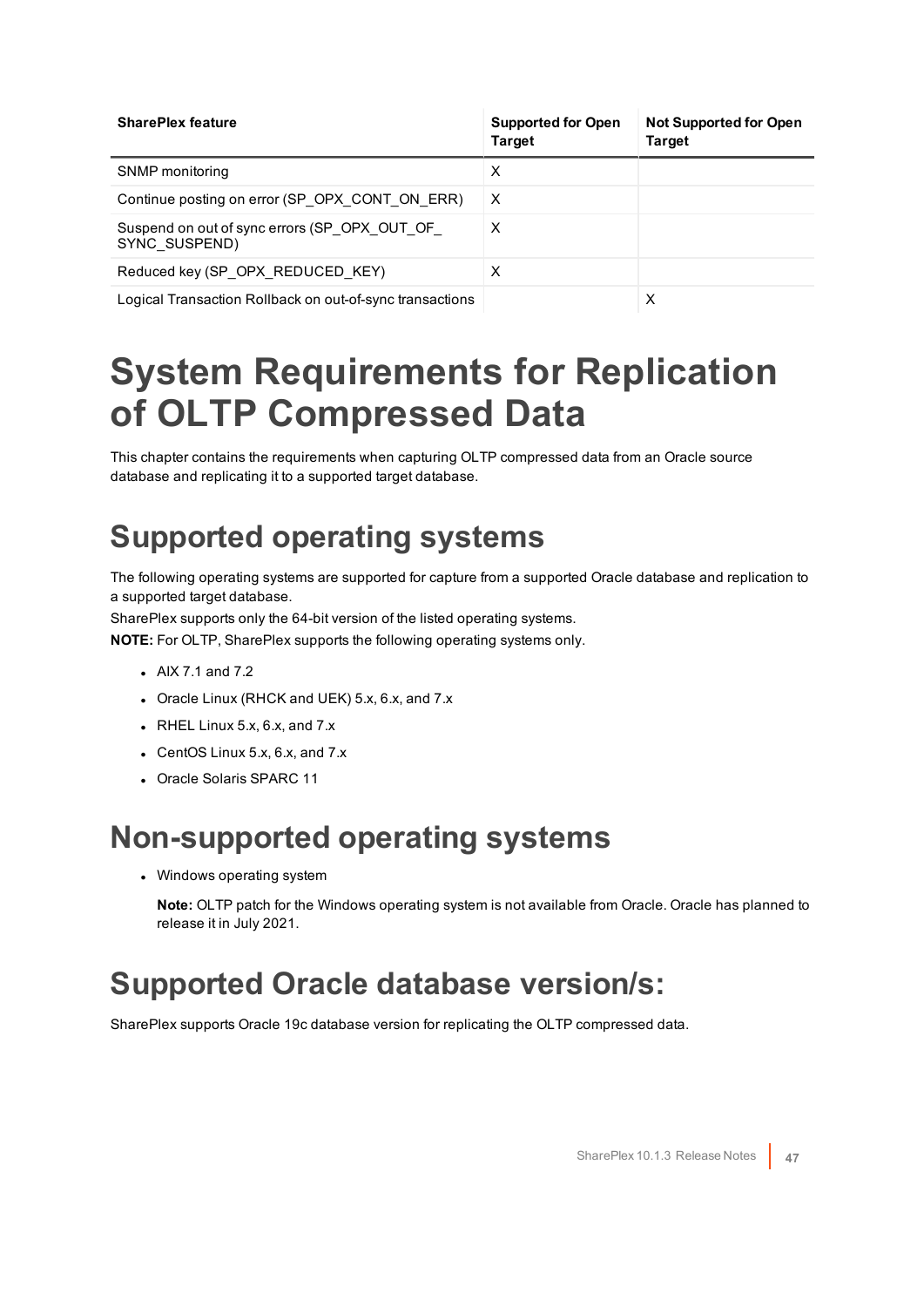### <span id="page-47-0"></span>**Supported data types: Oracle to Oracle**

SharePlex supports the following Oracle data types for replication to Oracle targets. See the [Conditions](#page-47-1) of [support](#page-47-1) for additional information.

- ANYDATA
- $B-FIIF$
- **BINARY DOUBLE**
- **BINARY FLOAT**
- BLOB
- $\cdot$  CHAR
- . CLOB
- DATE
- **.** INTERVAL
- <sup>l</sup> LONG RAW
- . LONG
- NCHAR
- NCLOB
- NUMBER
- NVARCHAR
- $\cdot$  RAW
- ROWID
- SDO\_GEOMETRY
- TIMESTAMP
- **.** TIMESTAMP WITH LOCAL TIME ZONE
- TIMESTAMP WITH TIME ZONE
- UDT (User Defined Type)
- <sup>l</sup> UROWID
- VARCHAR
- VARCHAR 2
- VARRAY collectors
- XMLTYPE

### <span id="page-47-1"></span>**Conditions of support**

#### <sup>l</sup> **Conditions of support - NCLOB**

NCLOBs are not supported by Compare/Repair if the source and target have different character sets.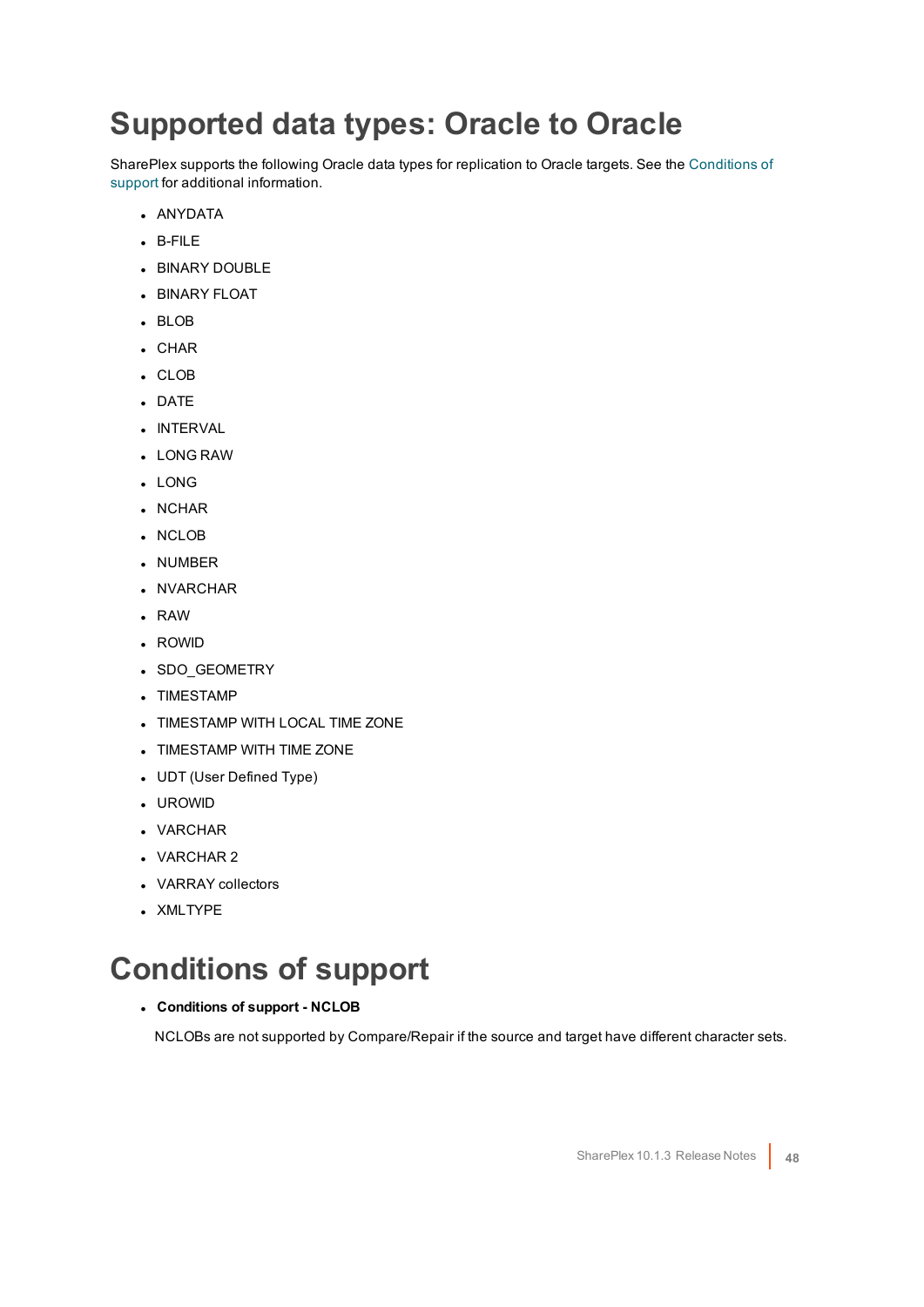#### <sup>l</sup> **Conditions of support - XMLTYPE**

SharePlex supports the replication of XMLTYPE stored as CLOB and BINARY. SharePlex does not support XMLTYPE stored as OBJECT RELATIONAL. Additionally, the following applies:

- XMLTYPE stored as BINARY is not supported when the storage is defined as SecureFile LOB with compression. SecureFile LOB without compression is supported.
- o Binary XMLTypes are not supported by Compare/Repair when the source and target character sets are different and require character set conversion.
- $\circ$  Compare/Repair does not support comparison of XMLTYPE when the source and target have different storage clauses. Compare/Repair only supports compare/repair when source and target are both stored as BINARY or both are stored as CLOB.

### <span id="page-48-0"></span>**Limitation**

To replicate the Oracle Compression/Advanced compression data/table using SharePlex, you need to apply the Oracle patch (32522300), as the Poster stops the replication with the below error:

"Poster: Oracle error: ORA-00600: internal error code, arguments: [kdt\_bseg\_srch\_ cbk ncols]".

With Oracle OLTP patch 32522300 on source and target, the above issue gets resolved.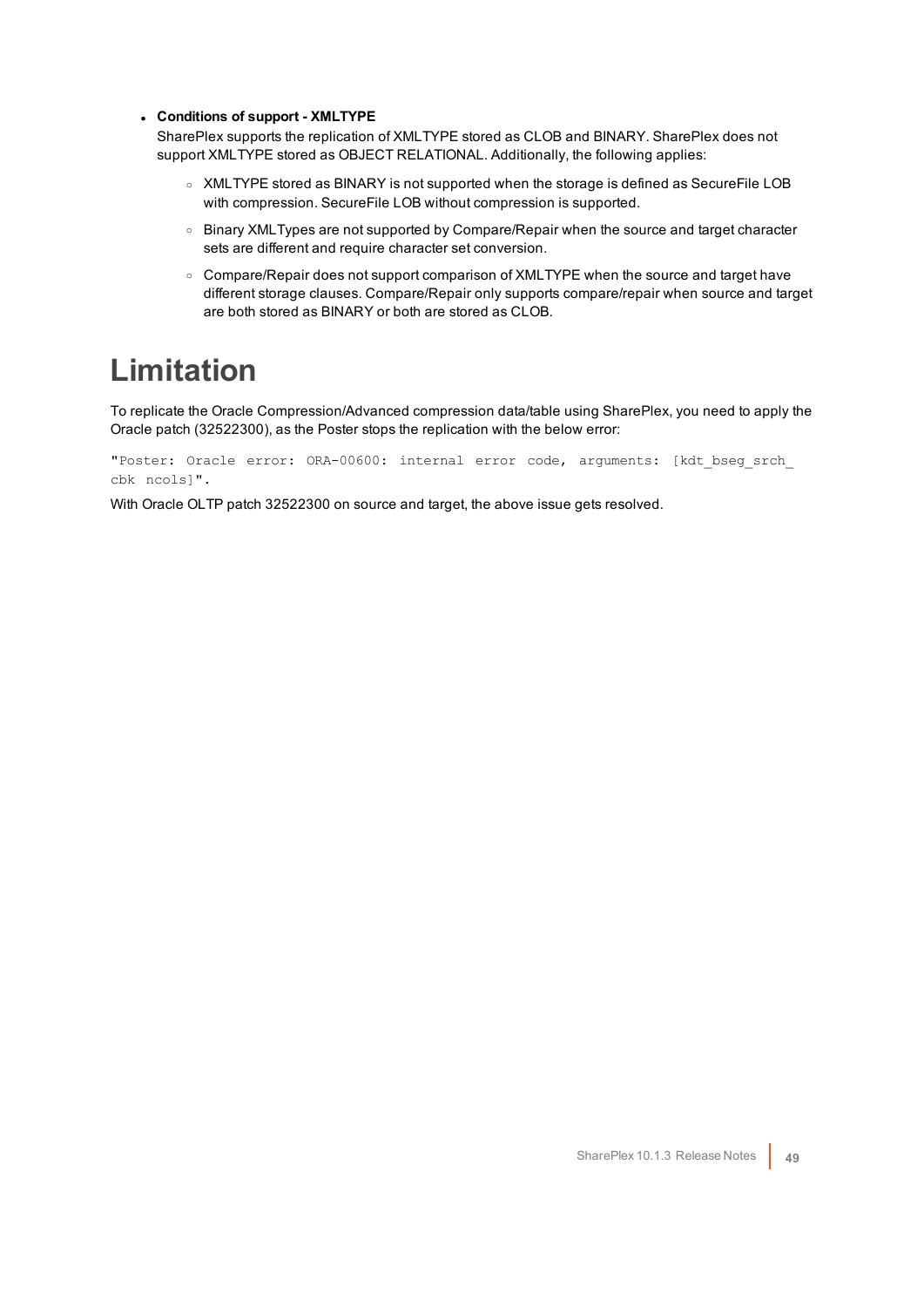## **Known Issues in this Release**

<span id="page-49-0"></span>The following is a list of issues, including those attributed to third-party products, known to exist at the time of release.

#### **MySQL known issue**

| <b>Known Issues</b>                                                                                                          | <b>Issue ID</b> |
|------------------------------------------------------------------------------------------------------------------------------|-----------------|
| Performance issue is observed while performing the DML operations in bulk.                                                   | SPO-22342       |
| PostgreSQL and MySQL known issue                                                                                             |                 |
| <b>Known Issues</b>                                                                                                          | <b>Issue ID</b> |
| Performance issue is observed during replication while using partition table over the cloud.                                 | SPO-22517       |
| Remote Post Linux known issue                                                                                                |                 |
| <b>Known Issues</b>                                                                                                          | <b>Issue ID</b> |
| Poster stops when users enable an encryption key for the export/ import process while<br>replicating data using remote post. | SPO-22081       |
| This issue is observed on the Linux server.                                                                                  |                 |
| <b>SQL Server known issue</b>                                                                                                |                 |
| <b>Known Issues</b>                                                                                                          | <b>Issue ID</b> |
| SharePlex crashes while running mss setup for the RHEL 8.x versions.                                                         | SPO-21866       |
| <b>DDL Drop Column known issue</b>                                                                                           |                 |
| <b>Known Issues</b>                                                                                                          | <b>Issue ID</b> |
| While activating a config file with an Oracle SCN number, users are not able to delete a<br>column in a DDL activity.        | SPO-21993       |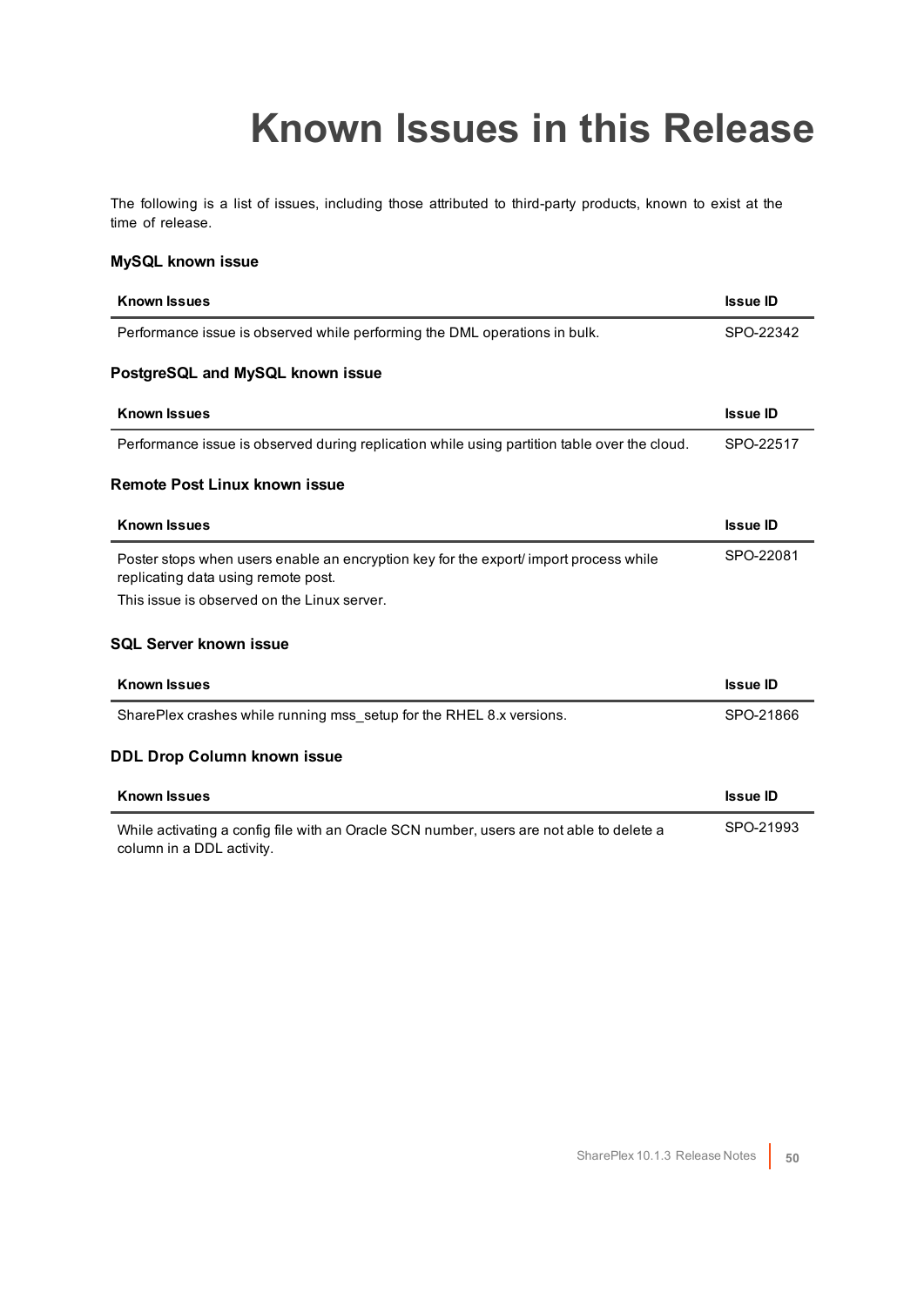#### **Installation known issue**

| <b>Known Issues</b>                                                              | <b>Issue ID</b> |
|----------------------------------------------------------------------------------|-----------------|
| System displays an error while uninstalling SharePlex on the Linux platform.     | SPO-21948       |
| Workaround: Contact system administrator and get SharePlex uninstalled manually. |                 |

#### **General known issues**

| <b>Known Issue</b>                                                                                                                                                                                                                                                                                                                                                                                                                                                                                                                                                     | <b>Issue ID</b> |
|------------------------------------------------------------------------------------------------------------------------------------------------------------------------------------------------------------------------------------------------------------------------------------------------------------------------------------------------------------------------------------------------------------------------------------------------------------------------------------------------------------------------------------------------------------------------|-----------------|
| The reported core file was not generated on systems running Oracle 11g on the SunOS, and<br>Linux operating systems.                                                                                                                                                                                                                                                                                                                                                                                                                                                   | 66306           |
| If the customer issues an "ALTER TABLE  MOVE COMPRESS" DDL command against a<br>table in replication, SharePlex will replicate the DDL to the target by default. After post issues<br>the DDL, if the target table had indexes, they are now unusable and post will subsequently fail<br>trying to apply changes to the table. If post gets an error on the table such as "ORA-01502:<br>index XXX or partition of such index is in unusable state", the user must rebuild any indexes<br>the table may have before restarting post in order to rectify the situation. | N/A             |
| SharePlex copy is not supported for tables created with "MAPPING TABLE" clause.                                                                                                                                                                                                                                                                                                                                                                                                                                                                                        | SPO-19626       |
| SpClient does not connect to Sp_NT_Mon when sp_security SSL is enabled.                                                                                                                                                                                                                                                                                                                                                                                                                                                                                                | SPO-16136       |

#### **Windows known issues**

| <b>Known Issue</b>                                                                                                                                                                                                                                                               | <b>Issue ID</b> |
|----------------------------------------------------------------------------------------------------------------------------------------------------------------------------------------------------------------------------------------------------------------------------------|-----------------|
| On Windows systems, the uninstaller does not prompt for the version of SharePlex to be<br>removed from a system. When there are multiple versions of SharePlex installed on a system,<br>it removes only the first installation.                                                 | N/A             |
| In the Windows environment, always run sp ctrl from the same drive on which you have<br>installed SharePlex. If you run sp ctrl from another drive, you will be prompted for a login ID<br>and password. After you provide the login ID and password, sp ctrl will run normally. | N/A             |
| If the user wants to change the installation directory for a given port, the user must first uninstall<br>from the previous location. Note that if the user wants to keep the previous VARDIR it should<br>be copied to the new location prior to the uninstall.                 | 62620           |
| Installing on Windows 2019 as Windows Administrator user will cause sp wallet and qview to<br>fail. Workaround: Set NUT TREAT ADMINS AS ROOT environment variable to 1 for the<br>Windows Administratoruser before starting any SharePlex utilities or applications.             | SPO-20785       |
| During installation when upgrading from 9.2.x it is possible to get a file not found error in the<br>PTC NuTCRACKER Platform Components.<br><b>Workaround:</b> Rename or remove the mks oe directory under the SharePlex installation<br>directory before upgrading.             | SPO-20910       |
| <b>ASM known issues</b>                                                                                                                                                                                                                                                          |                 |

| Known Issue                                                                                                                                                                               | <b>Issue ID</b> |
|-------------------------------------------------------------------------------------------------------------------------------------------------------------------------------------------|-----------------|
| If the redo log or archive log that SharePlex is currently reading is involved in "rebalancing"<br>due to the removal of a disc group, the Capture process will pause until the rebalance | N/A             |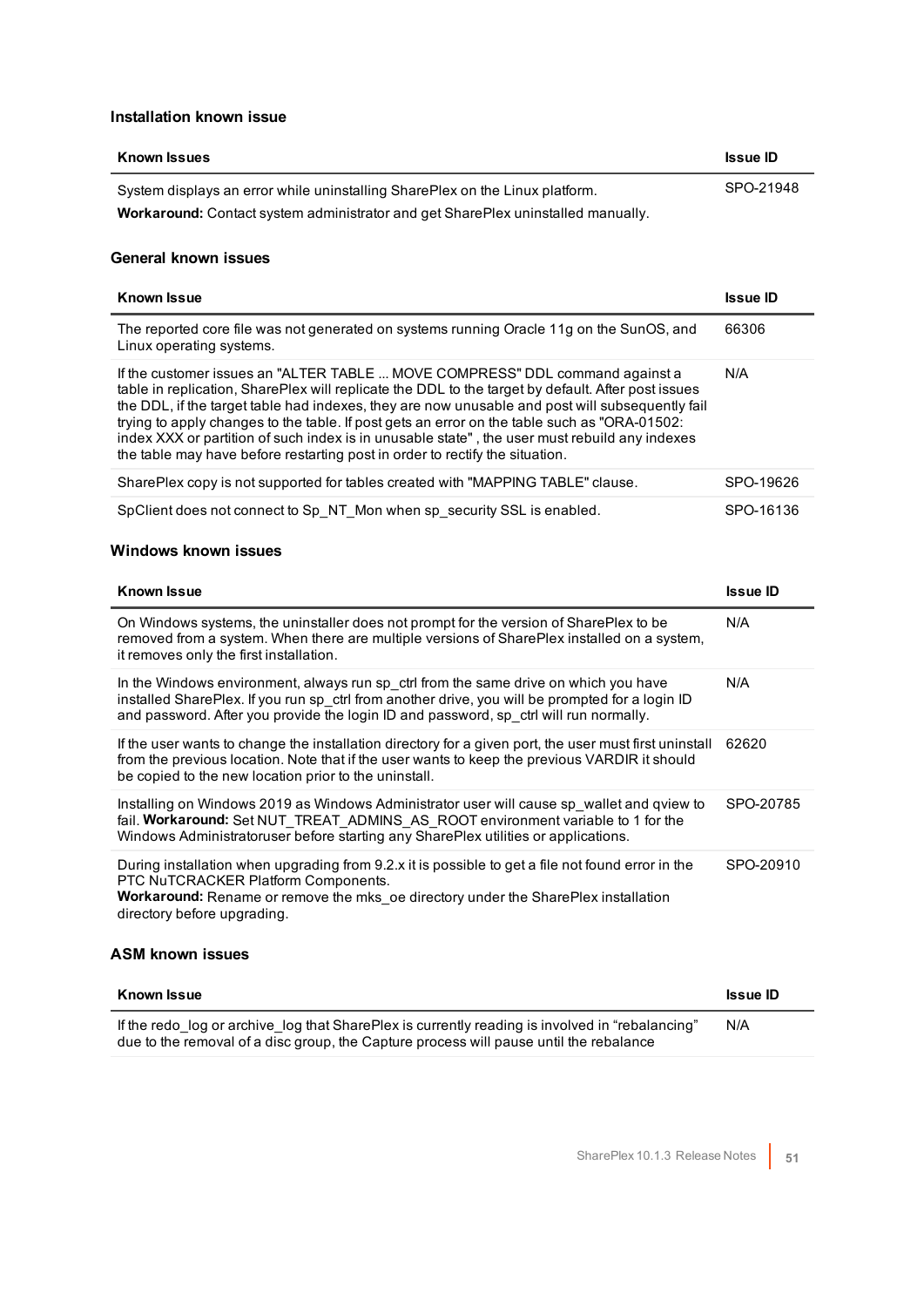| <b>Known Issue</b>                                                                                                                                                                                                                                                                                                                                                                                                             | <b>Issue ID</b> |
|--------------------------------------------------------------------------------------------------------------------------------------------------------------------------------------------------------------------------------------------------------------------------------------------------------------------------------------------------------------------------------------------------------------------------------|-----------------|
| procedure for that file is complete.                                                                                                                                                                                                                                                                                                                                                                                           |                 |
| On raw device ASM systems, the sp desvr may get stuck and the process can not be killed<br>even when kill -9 is issued; users must reboot the system to recover from it.                                                                                                                                                                                                                                                       | 61713           |
| <b>Startup known issues</b>                                                                                                                                                                                                                                                                                                                                                                                                    |                 |
| <b>Known Issue</b>                                                                                                                                                                                                                                                                                                                                                                                                             | <b>Issue ID</b> |
| If you have SharePlex configured to start from a startup script and it returns an error similar to:<br>System call error: sp cnc (connecting from cdrpx.mcit.med.umich.edu) Bad file number Can't<br>dup2 stderr try adding nohup to your script. The nohup command directs a command (in this<br>case the startup of SharePlex) to continue in the background after the current user (the script)<br>logs out. The syntax is: | N/A             |
|                                                                                                                                                                                                                                                                                                                                                                                                                                |                 |

nohup ./sp\_cop &

#### **Character Sets known issues**

| <b>Known Issue</b>                                                                                                                                                                                                                                                                                                                                                                                                                                                                                                                                                                                                                                                                                                                                                                                                                                                                                                                                          | <b>Issue ID</b> |
|-------------------------------------------------------------------------------------------------------------------------------------------------------------------------------------------------------------------------------------------------------------------------------------------------------------------------------------------------------------------------------------------------------------------------------------------------------------------------------------------------------------------------------------------------------------------------------------------------------------------------------------------------------------------------------------------------------------------------------------------------------------------------------------------------------------------------------------------------------------------------------------------------------------------------------------------------------------|-----------------|
| Avoid replicating NCHAR data types using different character sets such as AL16UTF16 on the<br>source machine and UTF8 on the target due to byte size limitations. Oracle stores NCHAR<br>data with a maximum limit of 2000 bytes. A fixed length NCHAR character set such as<br>AL16UTF16 has a different maximum number of characters than a variable length NCHAR<br>character set such as UTF8. For the fixed length AL16UTF16 character set, each character is<br>stored as 2 bytes; thus, the maximum number of characters is 1000 for NCHAR data. For the<br>variable length UTF8 character set, the maximum number of characters a column can<br>accommodate depends on how many bytes each character requires. If you replicate 1000 3-<br>byte characters from a source machine using the AL16UTF16 character set to a target<br>machine set to UTF8, you will get the following Oracle error message on the target, since it<br>needs 3000 bytes: | 35198           |
|                                                                                                                                                                                                                                                                                                                                                                                                                                                                                                                                                                                                                                                                                                                                                                                                                                                                                                                                                             |                 |

ORA-01461 can bind a LONG value only for insert into a LONG column

### **Copy/ Append known issues**

| <b>Known Issue</b>                                                                                                                                                                                                                                                                                                               | <b>Issue ID</b> |
|----------------------------------------------------------------------------------------------------------------------------------------------------------------------------------------------------------------------------------------------------------------------------------------------------------------------------------|-----------------|
| If you need to copy a materialized view to a table, you should drop the target table before<br>copying. Please be aware that the new target table created by copy will have an additional<br>column named M ROW\$\$ which does not exist on the source. The use of append on a<br>materialized view to a table is not supported. | 41679           |
| The BINARY FLOAT and BINARY DOUBLE data types are not supported for the copy<br>command.                                                                                                                                                                                                                                         | SPO-16453       |
| Copy job status shows 'Locked' even when competed.                                                                                                                                                                                                                                                                               | SPO-20843       |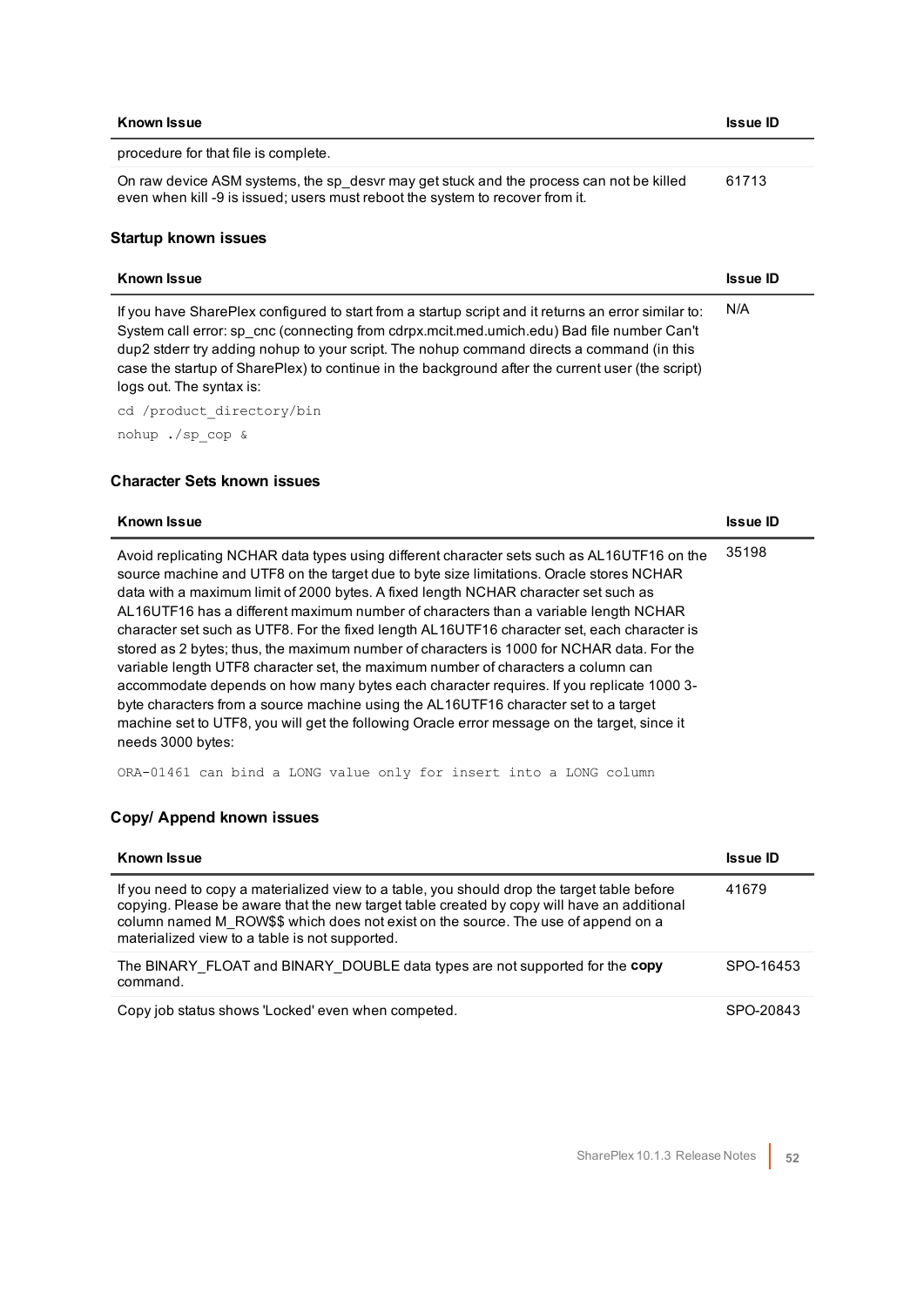#### **Conflict Resolution known issues**

| <b>Known Issue</b>                                                                                                                                                                                                                                    | <b>Issue ID</b> |
|-------------------------------------------------------------------------------------------------------------------------------------------------------------------------------------------------------------------------------------------------------|-----------------|
| The !ControlExtendedCharSet prepared conflict resolution routine and the !DEFAULT<br>parameter currently cannot be used for generic conflict resolution.                                                                                              | N/A             |
| <b>Partitioned Replication known issues</b>                                                                                                                                                                                                           |                 |
| <b>Known Issue</b>                                                                                                                                                                                                                                    | <b>Issue ID</b> |
| When using a compound routing map in a placeholder route in the configuration file, do not<br>use spaces between each routing component. For example, sysb@o.orab+sysc@o.oraC is<br>correct because there are no spaces before or after the + symbol. | N/A             |
| Post will fail with ORA-14400 performing DML on partitioned table with VARAY residing in an<br>OLTP compressed tablespace.                                                                                                                            | SPO-20841       |
| <b>Capture known issue</b>                                                                                                                                                                                                                            |                 |
| <b>Known Issues</b>                                                                                                                                                                                                                                   | <b>Issue ID</b> |
| The SharePlex Capture process is getting stuck when users change the Oracle compatibility<br>parameter from 11g to 12c. This issue is observed on the 12c4 node RAC database.                                                                         | SPO-21339       |

### **Vertical and Horizontal Partitioning known issues**

| <b>Known Issue</b>                                                                                                                                                                                                                            | <b>Issue ID</b> |
|-----------------------------------------------------------------------------------------------------------------------------------------------------------------------------------------------------------------------------------------------|-----------------|
| When using horizontal partition replication with DATE data type in the column condition, the<br>DATE needs to follow the SP date string format, 'MMDDSYYYYHH24MISS'. Otherwise, the<br>Read and Compare processes are not able to process it. | 55268           |

### **LOBs, VARRAYs, and XML known issues**

| <b>Known Issue</b>                                                                                                                                                                                                       | <b>Issue ID</b> |
|--------------------------------------------------------------------------------------------------------------------------------------------------------------------------------------------------------------------------|-----------------|
| Users may encounter an out-of-sync condition when an UPDATE occurs on a table that<br>contains a UDT with a VARRAY column, and there is no KEY on the table. This issue is<br>specific to Solaris x86 operating systems. | 29650           |
| On Oracle 19c processing large n-items can lead to OOS and/or missing commits.                                                                                                                                           | SPO-20842       |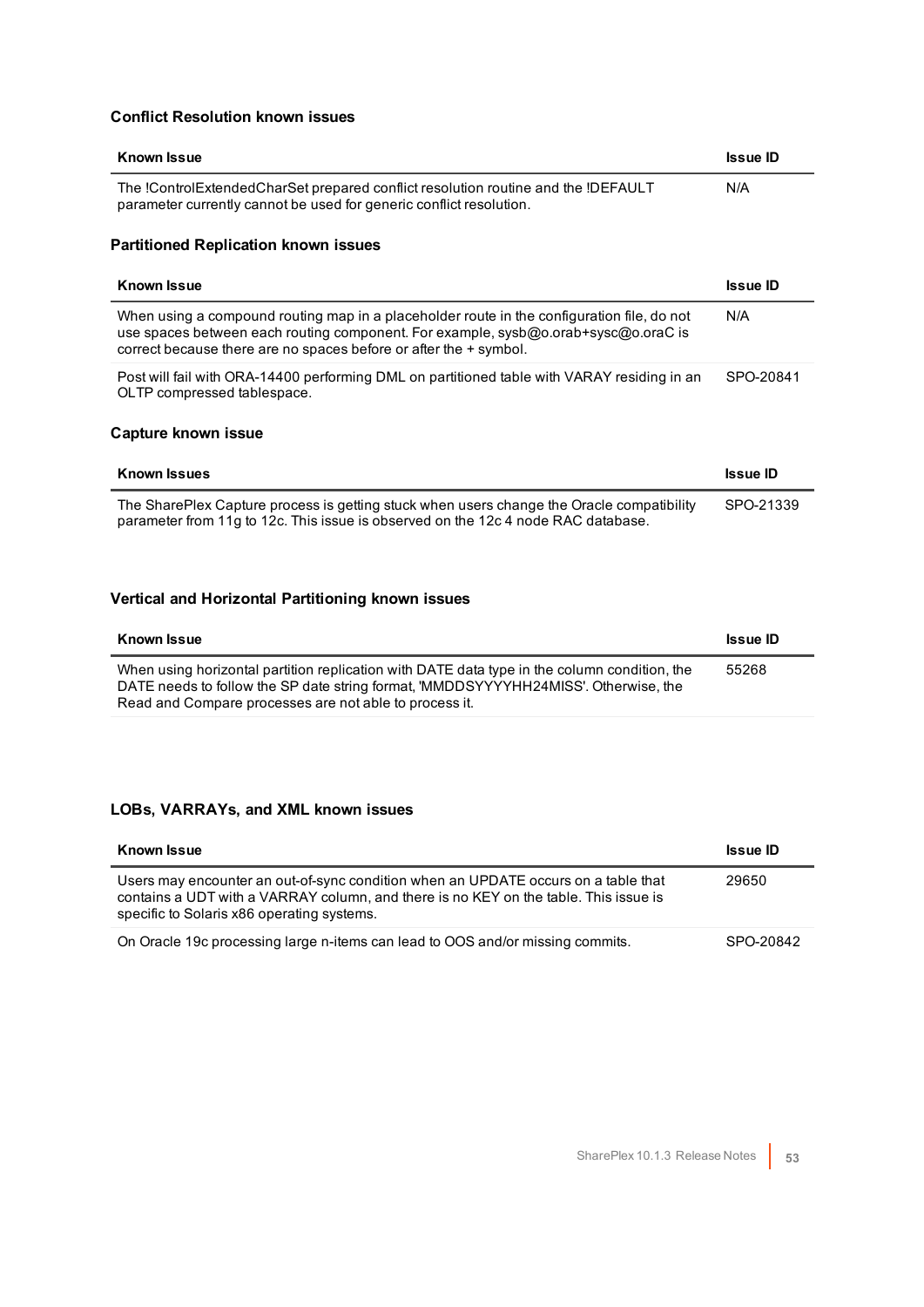#### **DDL Replication known issues**

| <b>Known Issue</b>                                                                                                                                                                                    | <b>Issue ID</b> |
|-------------------------------------------------------------------------------------------------------------------------------------------------------------------------------------------------------|-----------------|
| Replicating CREATE ROLE (set param SP OCT REPLICATE ALL DDL 1) is changing the<br>grantee name on the target to the name of the SharePlex Administrator.                                              | 2242            |
| If the Capture process is behind in reading the Oracle redo or archive logs when the SP OCT<br>REPLICATE ALL DDL parameter is enabled it will replicate DDLs whose time stamps<br>precede this event. | 56957           |
| In replication from an Oracle source to a non-Oracle target, SharePlex does not support<br>ALTER TABLE to add a number column in which the scale is larger than the precision.                        | SPO-14372       |

#### **Partition DDL known issues**

| <b>Known Issue</b>                                                                                                                                                                                                                                                                                                                                                                                                                                                                                                     | <b>Issue ID</b> |
|------------------------------------------------------------------------------------------------------------------------------------------------------------------------------------------------------------------------------------------------------------------------------------------------------------------------------------------------------------------------------------------------------------------------------------------------------------------------------------------------------------------------|-----------------|
| If separate SQL statements for partition DDL and index rebuild are run on the source,<br>SharePlex only replicates the partition DDL and leaves target global index unusable. This is<br>because ALTER INDEX is not supported by SharePlex. The recommended work around is that<br>all partition DDLs which mark global indexes as unusable should be run with an appending<br>clause UPDATE GLOBAL INDEXES to the ALTER TABLE SQL statements. The alternative is<br>to manually rebuild the global indexes on target. | 57939           |

#### **Function based index known issues**

| Known Issue                                                                                                                               | <b>Issue ID</b> |
|-------------------------------------------------------------------------------------------------------------------------------------------|-----------------|
| If there is more than one function defined in the index. SharePlex will choose the first.<br>SharePlex cannot support multiple functions. | 92931           |

#### **Post to JMS known issues**

| <b>Known Issue</b>                                                                                                                                                                                        | <b>Issue ID</b> |
|-----------------------------------------------------------------------------------------------------------------------------------------------------------------------------------------------------------|-----------------|
| Replication of batch operations to ActiveMQ may cause a hang. The workaround is to set the<br>SP ORD BATCH ENABLE parameter to 0.                                                                         | SPO-11335       |
| If the post process that is writing to JMS is not on the same machine as the source database.<br>and if the two machines are of different endianness, NCHAR data will not be written to JMS<br>correctly. | 107471          |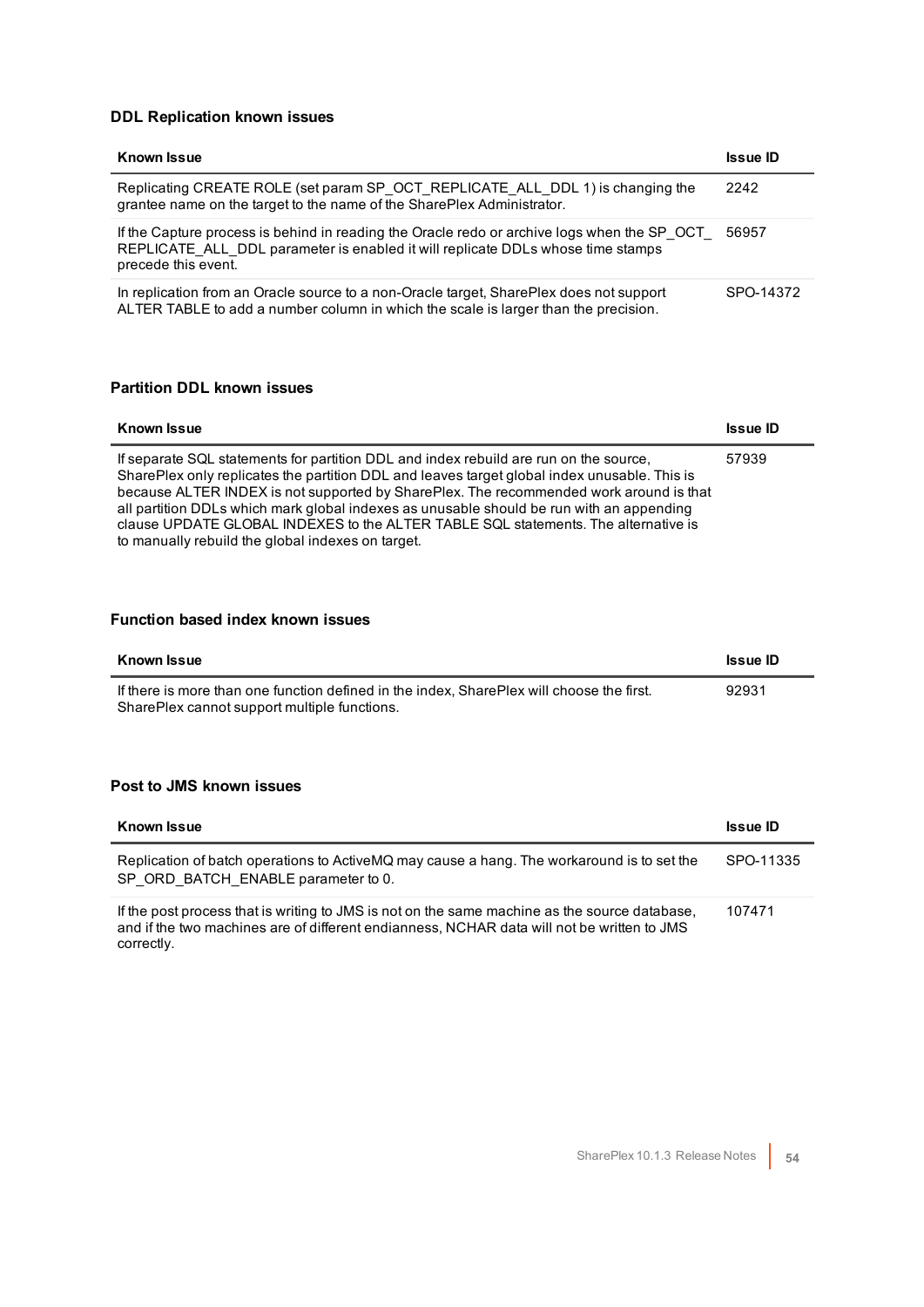#### **Post to non-Oracle targets known issues**

| Known Issue                                                                                                                                                                        | <b>Issue ID</b> |
|------------------------------------------------------------------------------------------------------------------------------------------------------------------------------------|-----------------|
| Replication of tables with varray columns from an Oracle source to a non-Oracle target can get SPO-19048<br>out of sync because Oracle doesn't include key information on updates. |                 |

#### **Oracle Compression known issues**

| <b>Known Issue</b>                                                                                                                                                                                                   | <b>Issue ID</b> |
|----------------------------------------------------------------------------------------------------------------------------------------------------------------------------------------------------------------------|-----------------|
| Oracle 19c OLTP Compression. SharePlex does not support replication of DML operations on<br>objects compressed using OLTP Compression in Oracle 19c.                                                                 | SPO-<br>19793   |
| Hybrid Columnar Compression. Activation will not fail if a table with "COMPRESS FOR QUERY<br>LOW" compression is activated. Capture will log a message indicating that "COMPRESS FOR<br>QUERY LOW" is not supported. | 107487          |

### <span id="page-54-0"></span>**Third-party known issues**

#### **Third-party known issues: Linux**

| <b>Known Issue</b>                                                                                                                                                                                                                                                                                                                                                                                                                                               | <b>Issue ID</b> |
|------------------------------------------------------------------------------------------------------------------------------------------------------------------------------------------------------------------------------------------------------------------------------------------------------------------------------------------------------------------------------------------------------------------------------------------------------------------|-----------------|
| RHEL with 11g may encounter issues when producing core files. To work around this issue<br>users will need to change the parameter "core pattern" in the /proc/sys/kernel/core pattern file.<br>The following command enables core files: sysct -w kernel.core pattern=core. The original<br>setting is: /corefiles/core. In this state, the system looks for a directory named /corefiles, which<br>does not exist, therefore a core file could not be created. | 54799           |

#### **Third-party known issues: Oracle**

| <b>Known Issue</b>                                                                                                                                                                                                                                                                                                                                                                                                                                                                                                                         | <b>Issue ID</b> |
|--------------------------------------------------------------------------------------------------------------------------------------------------------------------------------------------------------------------------------------------------------------------------------------------------------------------------------------------------------------------------------------------------------------------------------------------------------------------------------------------------------------------------------------------|-----------------|
| Oracle may allow an invalid date, such as year 0000, to be inserted as the key value of a table<br>without generating an error. This causes SharePlex to return an "Invalid DATE format detected in<br>record with rowid" error when trying to insert the record to the target.                                                                                                                                                                                                                                                            | SPO-1368        |
| Users wishing to employ IOTs with overflow need to be running Oracle 11g or higher. This is a<br>known Oracle issue addressed under Oracle Bug 4627859.                                                                                                                                                                                                                                                                                                                                                                                    | 44626           |
| On Windows systems, the Post process May exit when it encounters an "ORA-07445: exception<br>encountered: core dump" error. Please refer to Oracle Bug 6658912 for more information and<br>the Oracle provided work around.                                                                                                                                                                                                                                                                                                                | 67441           |
| Oracle 11gR2 - During a SYNC job, the copy of a new table (without data) failed at "EXP-00011:<br>table does not exist". The table that failed is a new table without any data. The EXP-00011 is<br>caused by 11gR2 new feature "Deferred Segment Creation" that is controlled by the initialization<br>parameter DEFERRED SEGMENT CREATION. The default is ON. To avoid this error, disable<br>the parameter. A tar has been opened with Oracle and Oracle created a note 960216.1 Original<br>Export Raises EXP-11 Table Does Not Exist. | 75179           |
| OLTP compression with supplemental logging enabled may corrupt the Oracle Undo block, so<br>Oracle suggests disabling supplemental logging when running OLTP compression. However,                                                                                                                                                                                                                                                                                                                                                         | 92152           |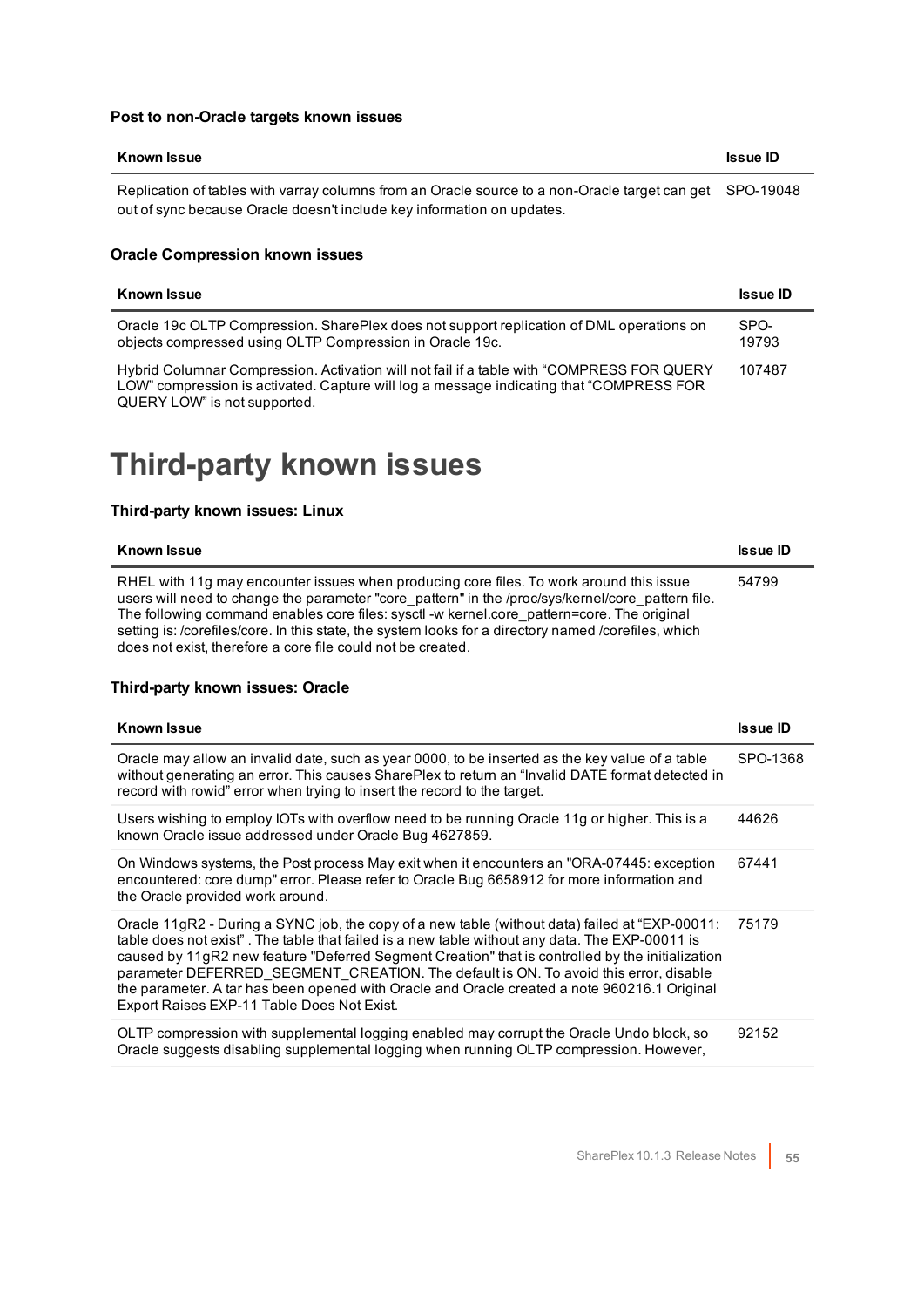| <b>Known Issue</b>                                                                                                                                                                                                                                                                                                                                                            | Issue ID |
|-------------------------------------------------------------------------------------------------------------------------------------------------------------------------------------------------------------------------------------------------------------------------------------------------------------------------------------------------------------------------------|----------|
| SharePlex requires supplemental logging to be enabled, so you may encounter this bug. This<br>affects Oracle versions 11.2.0.2, 11.2.0.1 and 11.1.0.7. See Metalink ID 1191474.1.                                                                                                                                                                                             |          |
| Sometimes the Post process will hang updating a SecureFile LOB. For more information please<br>refer to Oracle tar SR 3-2898230851: OCILobWrite hangs at the OCI LAST PIECE for securefile<br>LOB.                                                                                                                                                                            | N/A      |
| There is an Oracle bug that can cause the database to crash when supplemental logging is<br>enabled and transactions involving tables in a compressed tablespace are rolled back. Please<br>refer to Oracle bug 8331063 for more information.                                                                                                                                 | N/A      |
| A known issue in PL/SQL prevents the SharePlex conflict resolution logic from compiling the<br>PL/SQL for tables whose names are the same as their owners. Oracle has stated that the issue<br>will not be fixed. See Oracle TAR 2577886.996 for more information. This issue does not affect<br>replication; SharePlex supports tables with identical owner and table names. | N/A      |

#### **Third Party Known Issues: Misc**

| <b>Known Issue</b>                                                                            | <b>Issue ID</b> |
|-----------------------------------------------------------------------------------------------|-----------------|
| When replicating data from Oracle to SQL Server, the Microsoft SQL Server ODBC driver         | SPO-            |
| supports Owner names of up to 127 bytes only.                                                 | 14331           |
| A known issue in EDB Postgres ODBC driver prevents support for emoji UTF-8 character set with | SPO-            |
| EDB Postgres target.                                                                          | 15251           |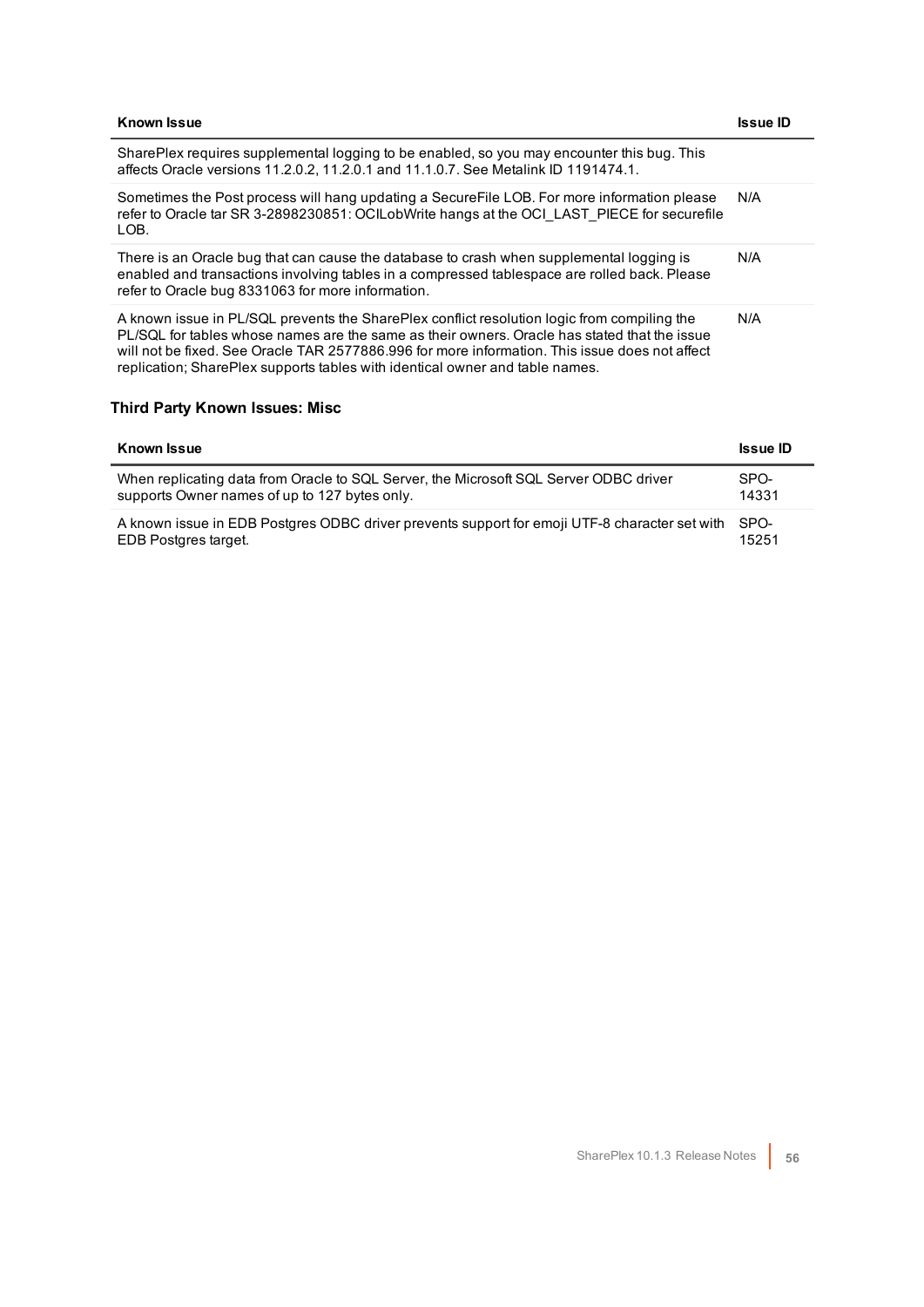# **Licensing**

<span id="page-56-0"></span>SharePlex licensing information can be found in the Quest [Software](http://www.quest.com/productguide) Product Guide. Please contact your account manager if you have questions.

#### *To activate a trial license*

1. Run the SharePlex command:

**./splex\_add\_key**

SharePlex License Utility 1) Read license key from file 2) Enter license key manually 3) Add license key for alternate host q) Quit License Utility Enter option:

- 2. Enter option 2.
- 3. Enter the key provided in the email from Quest Licensing.
- 4. For the customer name, enter: Trial Version.

#### *To activate a purchased commercial license*

1. Run the SharePlex command:

#### **./splex\_add\_key**

SharePlex License Utility 1) Read license key from file 2) Enter license key manually 3) Add license key for alternate host q) Quit License Utility Enter option:

- 2. Enter option 2.
- 3. Enter the key provided in the email from Quest Licensing.
- 4. Enter the customer name provided in that email.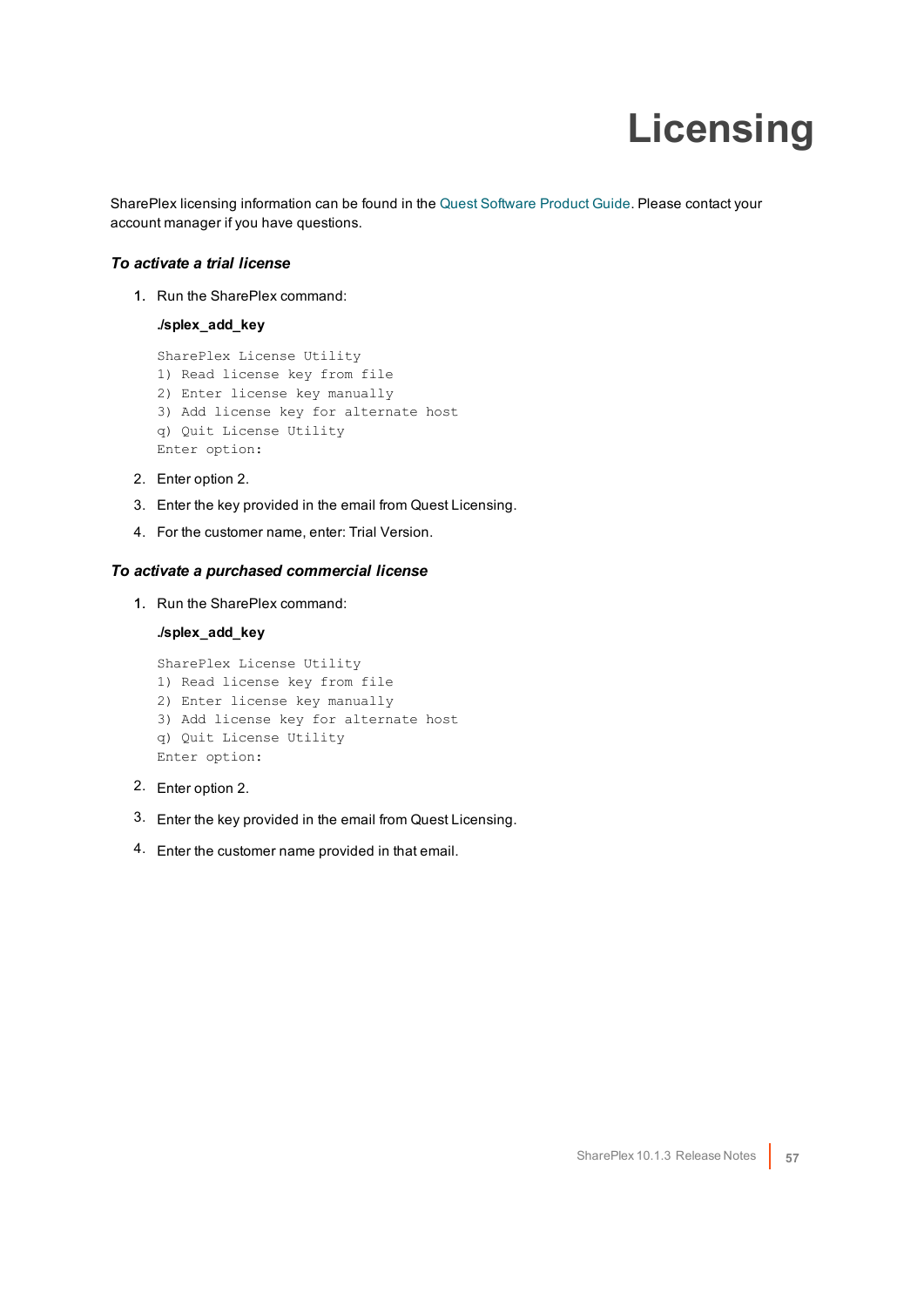## <span id="page-57-0"></span>**Third Party Contributions in this Release**

This product contains the following third-party components. For third-party license information, go to our website at <https://www.quest.com/legal/third-party-licenses.aspx>. Source code for components marked with an asterisk (\*) is available at [https://opensource.quest.com](https://opensource.quest.com/).

#### **Table 1: List of Third-Party Contributions**

| Component                              | <b>License or Acknowledgment</b>                                                                                                                                                                                                                                                                                                                                                                                                              |
|----------------------------------------|-----------------------------------------------------------------------------------------------------------------------------------------------------------------------------------------------------------------------------------------------------------------------------------------------------------------------------------------------------------------------------------------------------------------------------------------------|
| ActiveMQ-CPP 3                         | Copyright © 2019, The Apache Software Foundation.<br>Apache License 2.0.                                                                                                                                                                                                                                                                                                                                                                      |
| Apache Commons Cli 1.2                 | Copyright © 2000-2014 The Apache Software Foundation. All Rights<br>Reserved.<br>Apache License 2.0.                                                                                                                                                                                                                                                                                                                                          |
| Apache Commons<br>Collections 3.2.1    | Copyright © 2000-2014 The Apache Software Foundation. All Rights<br>Reserved.<br>Apache License 2.0.                                                                                                                                                                                                                                                                                                                                          |
| Apache Commons IO 2.4                  | Copyright © 2002-2019 The Apache Software Foundation. All Rights<br>Reserved.<br>Apache License 2.0.                                                                                                                                                                                                                                                                                                                                          |
| Apache Commons Lang 3.1                | Copyright © 2001-2019 The Apache Software Foundation. All Rights<br>Reserved.<br>Apache License 2.0.                                                                                                                                                                                                                                                                                                                                          |
| Apache Portable Runtime<br>(APR) 1.3.9 | Copyright © 2008-2019, The Apache Software Foundation.<br>Apache License 2.0.                                                                                                                                                                                                                                                                                                                                                                 |
| bzip2 1.0.6                            | Copyright 2010 Julian R Seward. All rights reserved.<br>This program, "bzip2", the associated library "libbzip2", and all<br>documentation, are copyright (C) 1996-2010 Julian R Seward. All<br>rights reserved.<br>Redistribution and use in source and binary forms, with or without<br>modification, are permitted provided that the following conditions<br>are met:<br>1. Redistributions of source code must retain the above copyright |
|                                        |                                                                                                                                                                                                                                                                                                                                                                                                                                               |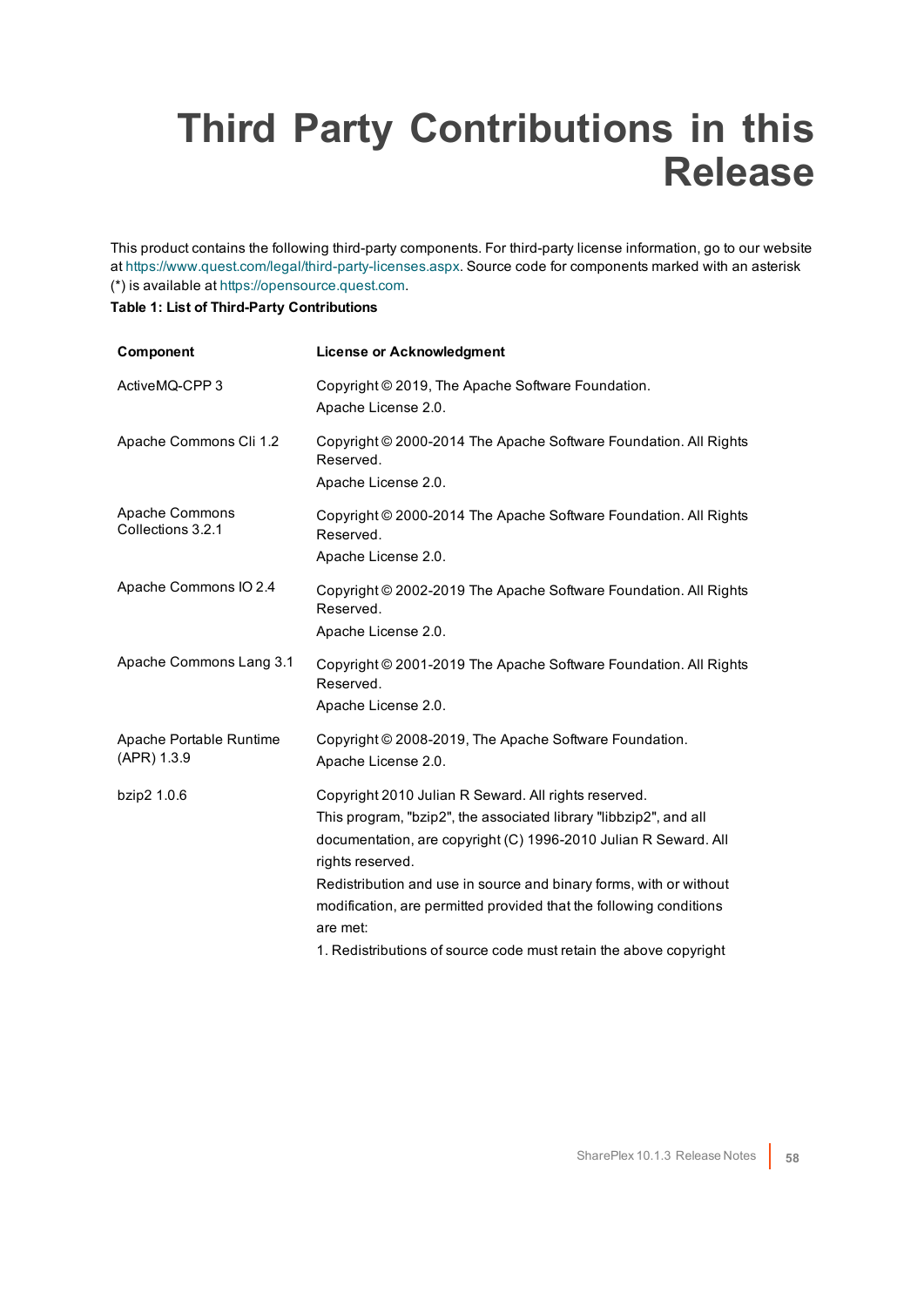|                                     | notice, this list of conditions and the following disclaimer.                                                      |
|-------------------------------------|--------------------------------------------------------------------------------------------------------------------|
|                                     | 2. The origin of this software must not be misrepresented; you must                                                |
|                                     | not claim that you wrote the original software. If you use this                                                    |
|                                     | software in a product, an acknowledgment in the product                                                            |
|                                     | documentation would be appreciated but is not required.                                                            |
|                                     | 3. Altered source versions must be plainly marked as such, and must                                                |
|                                     | not be misrepresented as being the original software.                                                              |
|                                     | 4. The name of the author may not be used to endorse or promote                                                    |
|                                     | products derived from this software without specific prior written                                                 |
|                                     | permission.                                                                                                        |
|                                     | THIS SOFTWARE IS PROVIDED BY THE AUTHOR "AS IS" AND ANY<br><b>EXPRESS</b>                                          |
|                                     | OR IMPLIED WARRANTIES, INCLUDING, BUT NOT LIMITED TO, THE<br><b>IMPLIED</b>                                        |
|                                     | WARRANTIES OF MERCHANTABILITY AND FITNESS FOR A PARTICULAR<br><b>PURPOSE</b>                                       |
|                                     | ARE DISCLAIMED. IN NO EVENT SHALL THE AUTHOR BE LIABLE FOR<br><b>ANY</b>                                           |
|                                     | DIRECT, INDIRECT, INCIDENTAL, SPECIAL, EXEMPLARY, OR<br><b>CONSEQUENTIAL</b>                                       |
|                                     | DAMAGES (INCLUDING, BUT NOT LIMITED TO, PROCUREMENT OF<br><b>SUBSTITUTE</b>                                        |
|                                     | GOODS OR SERVICES; LOSS OF USE, DATA, OR PROFITS; OR BUSINESS                                                      |
|                                     | INTERRUPTION) HOWEVER CAUSED AND ON ANY THEORY OF<br>LIABILITY,                                                    |
|                                     | WHETHER IN CONTRACT, STRICT LIABILITY, OR TORT (INCLUDING                                                          |
|                                     | NEGLIGENCE OR OTHERWISE) ARISING IN ANY WAY OUT OF THE USE<br>OF THIS                                              |
|                                     | SOFTWARE, EVEN IF ADVISED OF THE POSSIBILITY OF SUCH DAMAGE.                                                       |
|                                     | Julian Seward, jseward@bzip.org                                                                                    |
|                                     | bzip2/libbzip2 version 1.0.6 of 6 September 2010                                                                   |
| gdb 7.6.1                           | Copyright Free Software Foundation, Inc., 51 Franklin St - Fifth Floor, Boston,<br>MA 02110-1301 USA.              |
|                                     | GNU General Public License (GPL) 3                                                                                 |
| GNU standard C++ class<br>library 3 |                                                                                                                    |
| ksh 20120801(Korn Shell)            | (C) 1996 - 2000, David Korn                                                                                        |
|                                     | Eclipse Public License 1.0                                                                                         |
|                                     | The source code for this component may be found on the SharePlex AMI                                               |
|                                     | image in the /home/ec2-user/src directory.                                                                         |
| libaio 0.3.109                      | Licensed under GNU Lesser General Public License Version 2.1.                                                      |
|                                     | The source code for this component may be found on the SharePlex AMI<br>image in the /home/ec2-user/src directory. |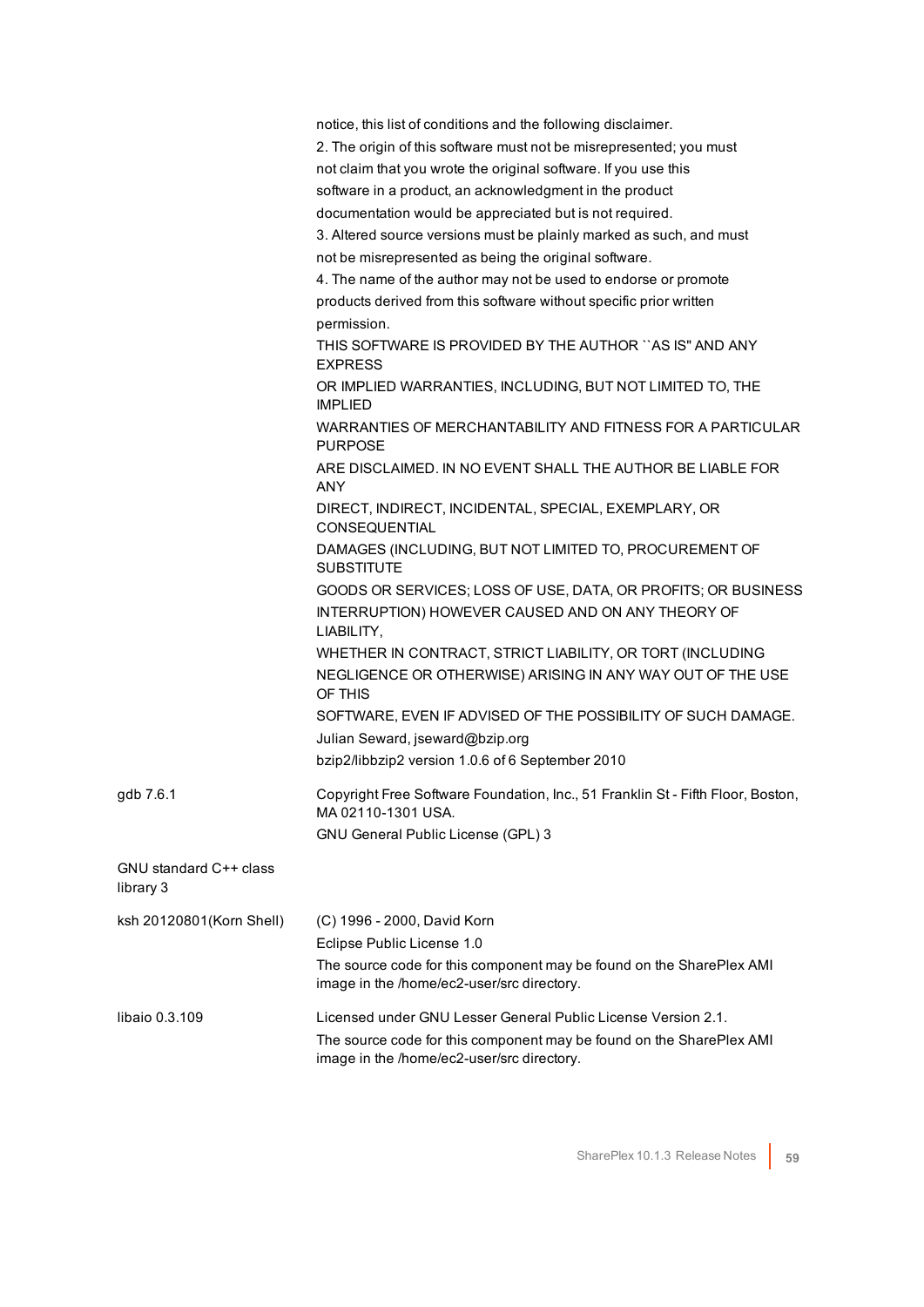| librdkafka 1.6.1                             | Copyright (c) 2012-2020, Magnus Edenhill All rights reserved.<br>Copyright (C) 2013 Mark Adler Version 1.1 1, Aug 2013 Mark Adler<br>Copyright (c) 2014 Coda Hale<br>Copyright (c) 2011-2016, Yann Collet All rights reserved.<br>Copyright (c) 2006-2012, Thomas Pircher <tehpeh@gmx.net><br/>Copyright (c) 1991, 1993 The Regents of the University of California. All rights<br/>reserved.<br/>Copyright (c) 2011 Intel Corporation All Rights Reserved.<br/>Copyright (c) 2012 Marcus Geelnard<br/>Copyright (c) 2013-2014 Evan Nemerson<br/>Copyright (c) 2002 Todd C. Miller <todd.miller@courtesan.com><br/>Copyright (c) 2000 The NetBSD Foundation, Inc. All rights reserved.</todd.miller@courtesan.com></tehpeh@gmx.net>                                                                                                                                            |
|----------------------------------------------|--------------------------------------------------------------------------------------------------------------------------------------------------------------------------------------------------------------------------------------------------------------------------------------------------------------------------------------------------------------------------------------------------------------------------------------------------------------------------------------------------------------------------------------------------------------------------------------------------------------------------------------------------------------------------------------------------------------------------------------------------------------------------------------------------------------------------------------------------------------------------------|
| <b>MKS Toolkit</b><br>and<br>NuTCRACKER 10.2 | On the Windows platform, SharePlex installs the MKS Toolkit® operating<br>environment from Parametric Technology Corporation (PTC), formerly known<br>as Mortice Kern Systems NuTCRACKER. This software enables SharePlex to<br>be ported to all supported platforms in a uniform manner. Quest has an OEM<br>agreement with PTC to use MKS Toolkit and there is no charge for this to<br>SharePlex customers outside of the SharePlex license.                                                                                                                                                                                                                                                                                                                                                                                                                                |
| Open SSL 1.0.2k                              | Copyright (c) 1998-2016 The OpenSSL Project. All rights reserved.<br>OpenSSL 1.0<br>This product includes software developed by the OpenSSL Project for use in<br>the OpenSSL Toolkit (http://www.openssl.org/)".<br>This product includes cryptographic software written by Eric Young<br>(eay@cryptsoft.com).<br>This product includes software written by Tim Hudson (tjh@cryptsoft.com).                                                                                                                                                                                                                                                                                                                                                                                                                                                                                   |
| Oracle Instant Client 11.2.0.2               | Redistribution of this component is not allowed.<br>This component may contain open source components for which source code<br>is available upon written request submitted to:<br>Oracle America, Inc.<br>500 Oracle Parkway<br>Redwood City, CA 94065                                                                                                                                                                                                                                                                                                                                                                                                                                                                                                                                                                                                                         |
| Protobuf 3.5.1                               | Copyright 2008 Google Inc. All rights reserved.<br>Copyright 2013 Red Hat Inc. All rights reserved.<br>Copyright 2014 Bloomberg Finance LP. All rights reserved.<br>Redistribution and use in source and binary forms, with or without<br>modification, are permitted provided that the following conditions are met:<br>* Redistributions of source code must retain the above copyright notice, this<br>list of conditions and the following disclaimer.<br>* Redistributions in binary form must reproduce the above copyright notice,<br>this list of conditions and the following disclaimer in the documentation and/or<br>other materials provided with the distribution.<br>* Neither the name of Google Inc. nor the names of its contributors may be<br>used to endorse or promote products derived from this software without<br>specific prior written permission. |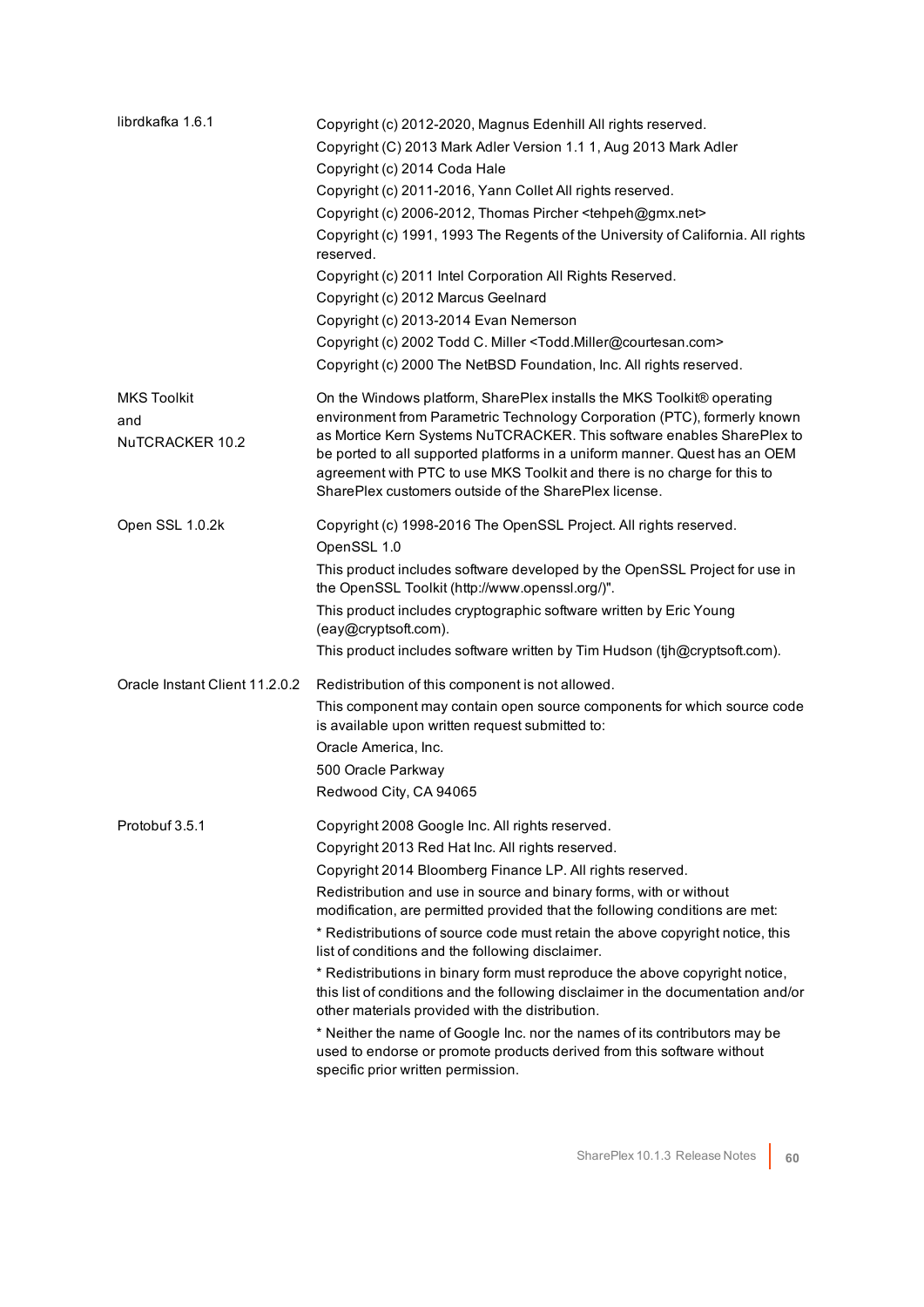|                    | THIS SOFTWARE IS PROVIDED BY THE COPYRIGHT HOLDERS AND<br>CONTRIBUTORS "AS IS" AND ANY EXPRESS OR IMPLIED WARRANTIES,<br>INCLUDING, BUT NOT LIMITED TO, THE IMPLIED WARRANTIES OF<br>MERCHANTABILITY AND FITNESS FOR A PARTICULAR PURPOSE ARE<br>DISCLAIMED. IN NO EVENT SHALL THE COPYRIGHT OWNER OR<br>CONTRIBUTORS BE LIABLE FOR ANY DIRECT, INDIRECT, INCIDENTAL,<br>SPECIAL, EXEMPLARY, OR CONSEQUENTIAL DAMAGES (INCLUDING,<br>BUT NOT LIMITED TO, PROCUREMENT OF SUBSTITUTE GOODS OR<br>SERVICES; LOSS OF USE,                                                                                                                                                     |
|--------------------|---------------------------------------------------------------------------------------------------------------------------------------------------------------------------------------------------------------------------------------------------------------------------------------------------------------------------------------------------------------------------------------------------------------------------------------------------------------------------------------------------------------------------------------------------------------------------------------------------------------------------------------------------------------------------|
|                    | DATA, OR PROFITS; OR BUSINESS INTERRUPTION) HOWEVER CAUSED<br>AND ON ANY THEORY OF LIABILITY, WHETHER IN CONTRACT, STRICT<br>LIABILITY, OR TORT (INCLUDING NEGLIGENCE OR OTHERWISE) ARISING<br>IN ANY WAY OUT OF THE USE OF THIS SOFTWARE, EVEN IF ADVISED OF<br>THE POSSIBILITY OF SUCH DAMAGE.                                                                                                                                                                                                                                                                                                                                                                          |
|                    | Code generated by the Protocol Buffer compiler is owned by the owner of the<br>input file used when generating it. This code is not standalone and requires a<br>support library to be linked with it. This support library is itself covered by the<br>above license.<br><b>BSD 3-Clause License</b>                                                                                                                                                                                                                                                                                                                                                                     |
| pugixml 1.2        | Copyright (c) 2006-2015 Arseny Kapoulkine<br>Licensed under the MIT License. http://sourceforge.net/projects/stemkit                                                                                                                                                                                                                                                                                                                                                                                                                                                                                                                                                      |
| Ruby 1.8.7         | Ruby is copyrighted free software by Yukihiro Matsumoto <matz@netlab.jp>.<br/>Licensed under the Ruby License. Copyright 2007 Yukihiro Matsumoto.<br/>Source was not modified. The original distribution can be found via the Ruby<br/>home page at http://www.ruby-lang.org/en/.<br/>2-clause BSDL</matz@netlab.jp>                                                                                                                                                                                                                                                                                                                                                      |
| snakeyaml 1.11.0   | Apache 2.0                                                                                                                                                                                                                                                                                                                                                                                                                                                                                                                                                                                                                                                                |
| STEMKIT-CPP 0.52   | Licensed under the MIT License.<br>The full text of the license may be found on our website at<br>https://www.quest.com/legal/third-party-licenses.aspx.                                                                                                                                                                                                                                                                                                                                                                                                                                                                                                                  |
| StompConnect 1.1.0 | Apache 2.0                                                                                                                                                                                                                                                                                                                                                                                                                                                                                                                                                                                                                                                                |
| Tecla 1.6.1        | http://www.astro.caltech.edu/~mcs/tecla/ Copyright (c) 2000, 2001, 2002,<br>2003, 2004, 2012, 2014 by Martin C. Shepherd. All rights reserved.<br>Permission is hereby granted, free of charge, to any person obtaining a copy<br>of this software and associated documentation files (the "Software"), to deal in                                                                                                                                                                                                                                                                                                                                                        |
|                    | the Software without restriction, including without limitation the rights to use,<br>copy, modify, merge, publish, distribute, and/or sell copies of the Software,<br>and to permit persons to whom the Software is furnished to do so, provided<br>that the above copyright notice(s) and this permission notice appear in all<br>copies of the Software and that both the above copyright notice(s) and this<br>permission notice appear in supporting documentation. THE SOFTWARE IS<br>PROVIDED "AS IS", WITHOUT WARRANTY OF ANY KIND, EXPRESS OR<br>IMPLIED, INCLUDING BUT NOT LIMITED TO THE WARRANTIES OF<br>MERCHANTABILITY, FITNESS FOR A PARTICULAR PURPOSE AND |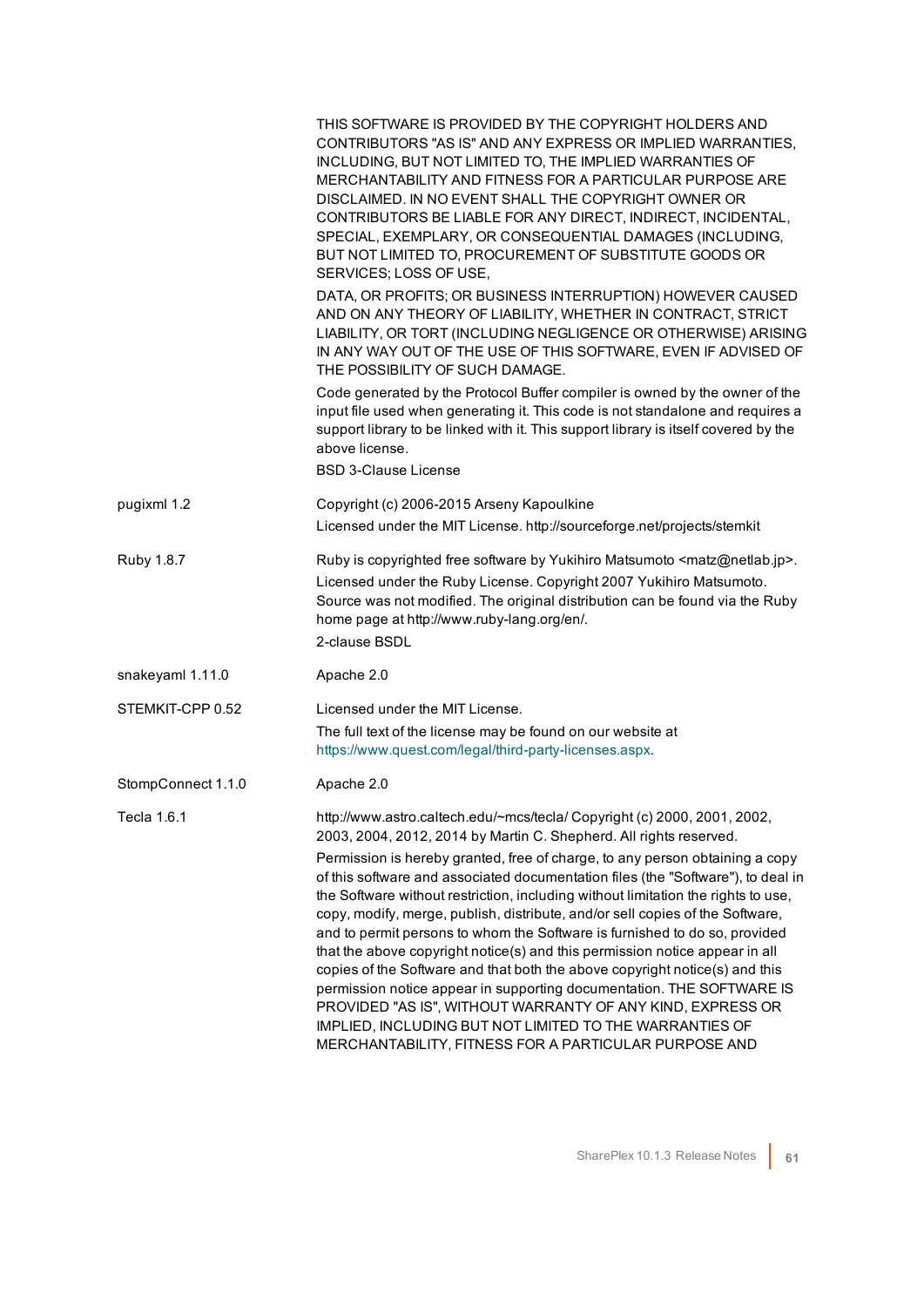|                       | NONINFRINGEMENT OF THIRD PARTY RIGHTS. IN NO EVENT SHALL THE<br>COPYRIGHT HOLDER OR HOLDERS INCLUDED IN THIS NOTICE BE<br>LIABLE FOR ANY CLAIM, OR ANY SPECIAL INDIRECT OR<br>CONSEQUENTIAL DAMAGES, OR ANY DAMAGES WHATSOEVER<br>RESULTING FROM LOSS OF USE, DATA OR PROFITS, WHETHER IN AN<br>ACTION OF CONTRACT, NEGLIGENCE OR OTHER TORTIOUS ACTION,<br>ARISING OUT OF OR IN CONNECTION WITH THE USE OR PERFORMANCE<br>OF THIS SOFTWARE. Except as contained in this notice, the name of a<br>copyright holder shall not be used in advertising or otherwise to promote the<br>sale, use or other dealings in this Software without prior written authorization<br>of the copyright holder. |
|-----------------------|-------------------------------------------------------------------------------------------------------------------------------------------------------------------------------------------------------------------------------------------------------------------------------------------------------------------------------------------------------------------------------------------------------------------------------------------------------------------------------------------------------------------------------------------------------------------------------------------------------------------------------------------------------------------------------------------------|
| $\cdot$ TSC-BUILD 0.2 | Licensed under the BSD 4.4 License. http://sourceforge.net/projects/tsc-tpm/                                                                                                                                                                                                                                                                                                                                                                                                                                                                                                                                                                                                                    |
| TSC-TPM 0.2           | Copyright 1979, 1980, 1983, 1986, 1988, 1989, 1991, 1992, 1993, 1994 The<br>Regents of the University of California. All rights reserved.                                                                                                                                                                                                                                                                                                                                                                                                                                                                                                                                                       |
|                       | The full text of the license may be found on our website at<br>https://www.quest.com/legal/third-party-licenses.aspx.                                                                                                                                                                                                                                                                                                                                                                                                                                                                                                                                                                           |
| unixODBC 2.3.1        | This component is governed by the GNU LGPL 2.1 license.                                                                                                                                                                                                                                                                                                                                                                                                                                                                                                                                                                                                                                         |
|                       | Copyright (C) 2007 Free Software Foundation, Inc. < http://fsf.org/>                                                                                                                                                                                                                                                                                                                                                                                                                                                                                                                                                                                                                            |
|                       | The full text of the license may be found on our website at<br>https://www.quest.com/legal/third-party-licenses.aspx.                                                                                                                                                                                                                                                                                                                                                                                                                                                                                                                                                                           |
|                       | The source code for this component may be found on our website at<br>https://opensource.quest.com/.                                                                                                                                                                                                                                                                                                                                                                                                                                                                                                                                                                                             |
| yaml-cpp 0.3.0        | Licensed under the MIT license.                                                                                                                                                                                                                                                                                                                                                                                                                                                                                                                                                                                                                                                                 |
|                       | Copyright 1987, 1988, 1995, 1996 by the Massachusetts Institute of<br>Technology.                                                                                                                                                                                                                                                                                                                                                                                                                                                                                                                                                                                                               |
|                       | The full text of the license may be found on our website at<br>https://www.quest.com/legal/third-party-licenses.aspx.                                                                                                                                                                                                                                                                                                                                                                                                                                                                                                                                                                           |
| $\cdot$ zlib 1.2.7    | Portions copyright 1995-2012 Jean-loup Gailly and Mark Adler.                                                                                                                                                                                                                                                                                                                                                                                                                                                                                                                                                                                                                                   |
| $\cdot$ zlib 1.2.8    |                                                                                                                                                                                                                                                                                                                                                                                                                                                                                                                                                                                                                                                                                                 |
|                       |                                                                                                                                                                                                                                                                                                                                                                                                                                                                                                                                                                                                                                                                                                 |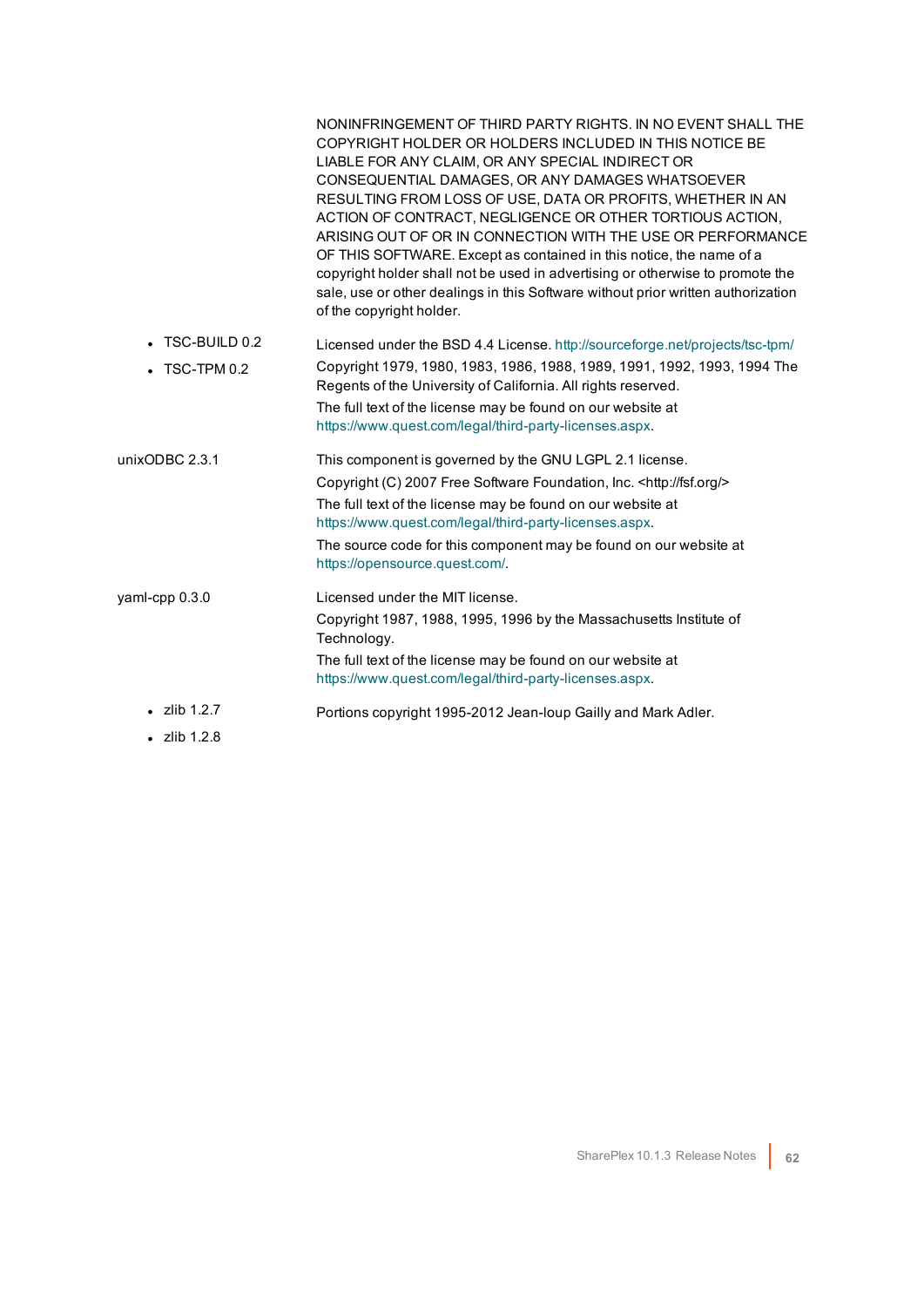## **About us**

### <span id="page-62-0"></span>**We are more than just a name**

We are on a quest to make your information technology work harder for you. That is why we build communitydriven software solutions that help you spend less time on IT administration and more time on business innovation. We help you modernize your data center, get you to the cloud quicker and provide the expertise, security and accessibility you need to grow your data-driven business. Combined with Quest's invitation to the global community to be a part of its innovation, and our firm commitment to ensuring customer satisfaction, we continue to deliver solutions that have a real impact on our customers today and leave a legacy we are proud of. We are challenging the status quo by transforming into a new software company. And as your partner, we work tirelessly to make sure your information technology is designed for you and by you. This is our mission, and we are in this together. Welcome to a new Quest. You are invited to Join the Innovation™.

### **Our brand, our vision. Together.**

Our logo reflects our story: innovation, community and support. An important part of this story begins with the letter Q. It is a perfect circle, representing our commitment to technological precision and strength. The space in the Q itself symbolizes our need to add the missing piece — you — to the community, to the new Quest.

## <span id="page-62-1"></span>**Contacting Quest**

<span id="page-62-2"></span>For sales or other inquiries, visit [www.quest.com/contact](https://www.quest.com/contact).

## **Technical support resources**

Technical support is available to Quest customers with a valid maintenance contract and customers who have trial versions. You can access the Quest Support Portal at [https://support.quest.com](https://support.quest.com/).

The Support Portal provides self-help tools you can use to solve problems quickly and independently, 24 hours a day, 365 days a year. The Support Portal enables you to:

- Submit and manage a Service Request
- View Knowledge Base articles
- Sign up for product notifications
- Download software and technical documentation
- View how-to-videos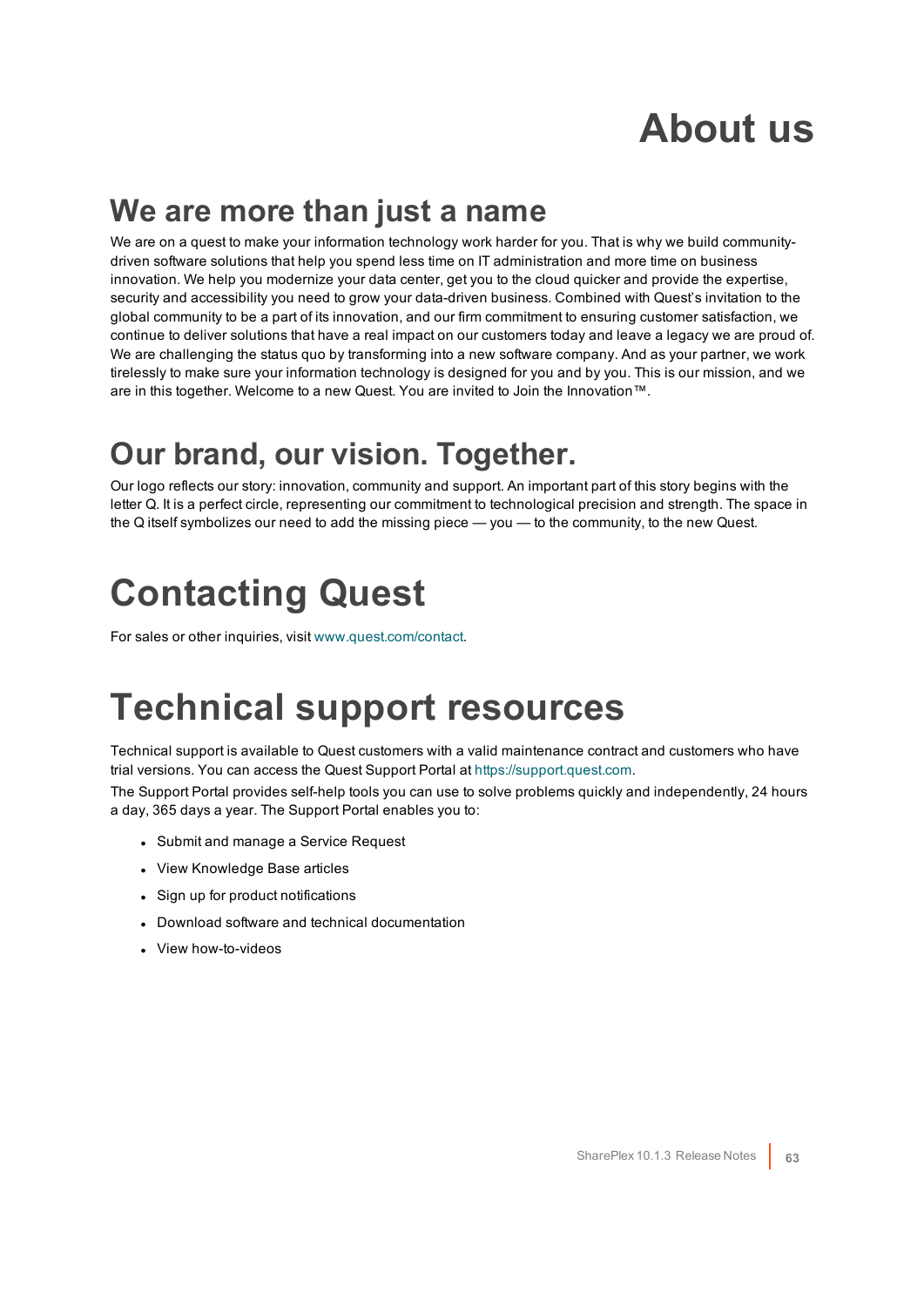- Engage in community discussions
- Chat with support engineers online
- View services to assist you with your product